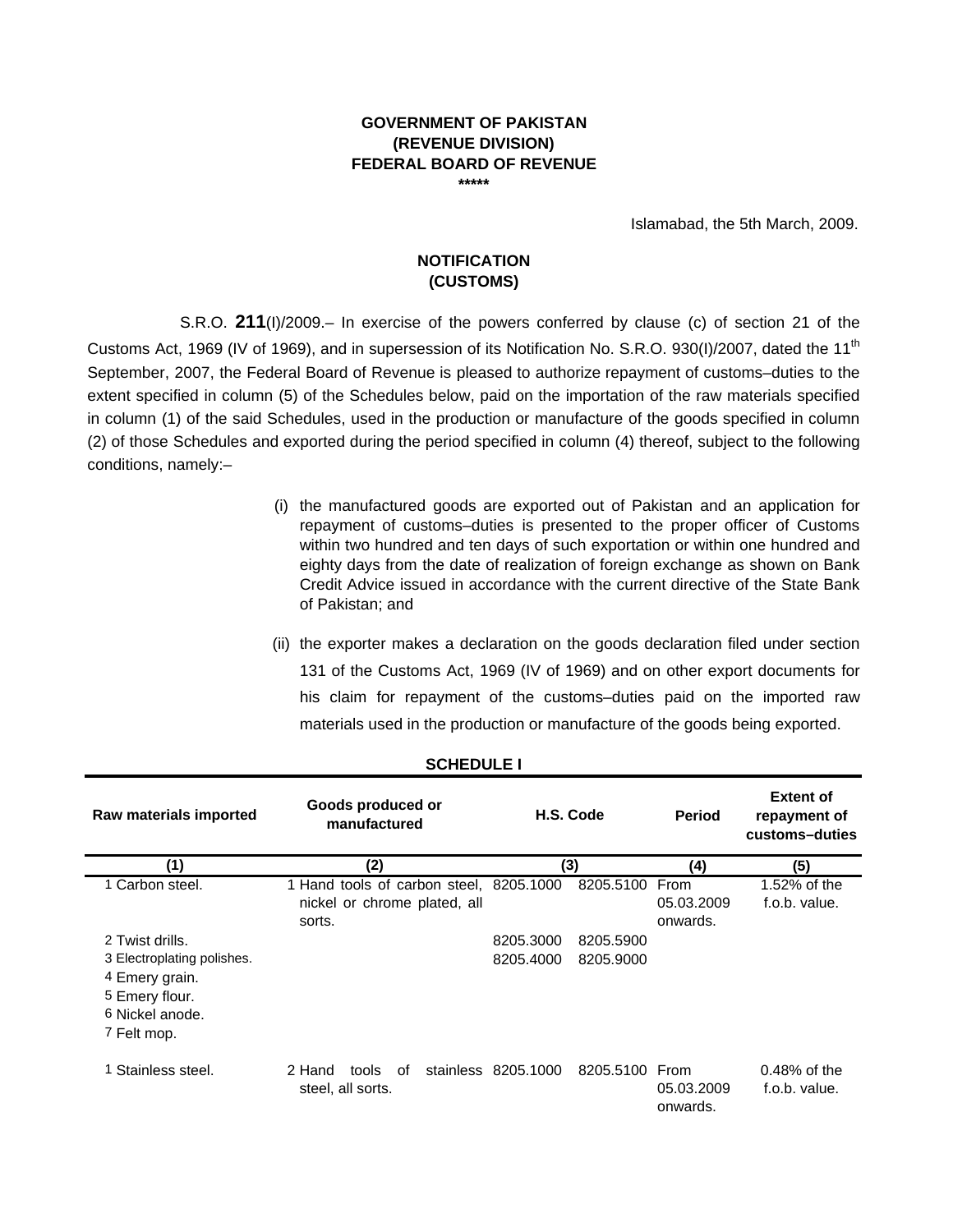4 Emery flour.

5 Emery grain.

6 Felt mop.

## 2 Twist drills. 8205.3000 8205.5900 8 205 4000 8205.9000

## **SCHEDULE II**

| Raw materials imported                                                                                                                                                                                                                                                                                                                     | Goods produced or<br>H.S. Code<br>manufactured |           | <b>Period</b> | <b>Extent of</b><br>repayment of<br>customs-duties |                               |
|--------------------------------------------------------------------------------------------------------------------------------------------------------------------------------------------------------------------------------------------------------------------------------------------------------------------------------------------|------------------------------------------------|-----------|---------------|----------------------------------------------------|-------------------------------|
| (1)                                                                                                                                                                                                                                                                                                                                        | (2)                                            |           | (3)           | (4)                                                | (5)                           |
| 1 Carbon steel.                                                                                                                                                                                                                                                                                                                            | 1 Safety blades made of steel. 8212.2000       |           | 8212.2000     | From<br>05.03.2009<br>onwards.                     | 1.95% of the<br>f.o.b. value. |
| 2 Trichloro-ethylene.<br>3 Titanine thinner.<br>4 Cellophane rolls.<br>5 Cellophane sheets.<br>6 Stainless steel.<br>7 DS 55 passivation.<br>8 Grinding wheels.<br>9 First hone wheels.<br>10 Final hone wheels.<br>11 Polytex sheet.<br>12 03D oil.<br>13 Corner grinding wheel.<br>14 Target rod.<br>15 Vydax.<br>16 03E rust inhibitor. |                                                |           |               |                                                    |                               |
| 17 Petroleum jelly.<br>18 Waxed paper.<br>19 Hot melt glue.<br>20 Cellulose film.<br>21 Wrapper paper.                                                                                                                                                                                                                                     |                                                |           |               |                                                    |                               |
| 1 Steel strip.<br>2 Polystyrene hi-impact.<br>3 Polystyrene crystal.<br>4 Triklon-N.<br>5 2-Propanol (IPA).<br>6 Vacmul O3D.<br>7 Krytox-2000/IPA.<br>8 Platinum target.<br>9 Grinding wheels.<br>10 Aluminium spacer<br>strip.                                                                                                            | 2 Disposable razor.                            | 8212.1000 |               | From<br>05.03.2009<br>onwards.                     | 2.22% of the<br>f.o.b. value. |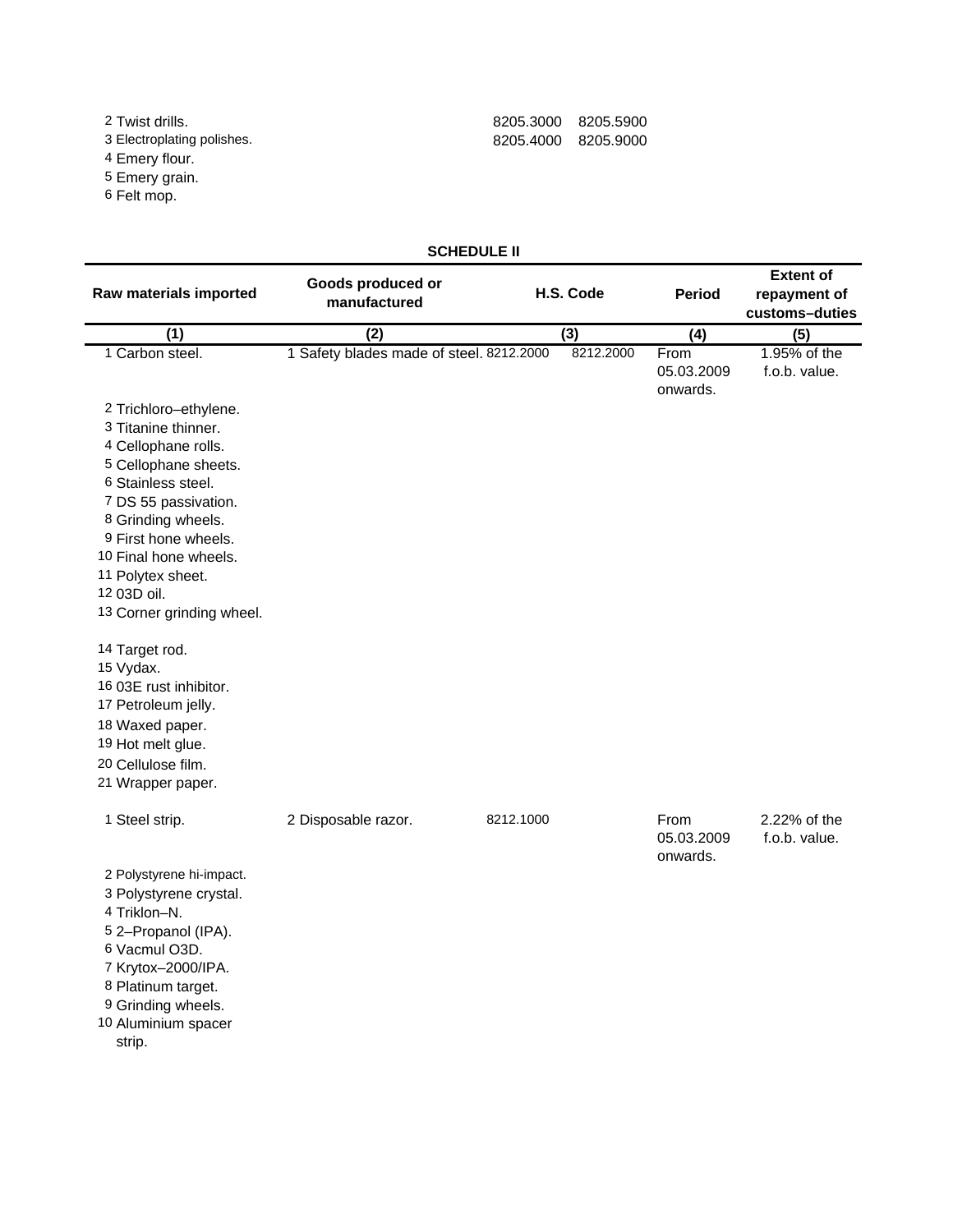| Steel strip.             | 3 Disposable cartridge. | 8212.2000 | From<br>05.03.2009<br>onwards. | 1.60% of the<br>f.o.b. value. |
|--------------------------|-------------------------|-----------|--------------------------------|-------------------------------|
| 2 Polystyrene hi-impact. |                         |           |                                |                               |
| 3 Polystyrene crystal.   |                         |           |                                |                               |
| 4 Triklon-N.             |                         |           |                                |                               |
| 5 2–Propanol (IPA).      |                         |           |                                |                               |
| 6 Vacmul 03D.            |                         |           |                                |                               |
| 7 Krytox-2000/IPA.       |                         |           |                                |                               |
| 8 Aluminium spacer       |                         |           |                                |                               |
| strip.                   |                         |           |                                |                               |
| 9 Platinum target.       |                         |           |                                |                               |
| 10 Grinding wheels.      |                         |           |                                |                               |
|                          |                         |           |                                |                               |
|                          |                         |           |                                |                               |

### **SCHEDULE III**

| Raw materials imported                    | Goods produced or<br>manufactured | H.S. Code | <b>Period</b>                  | <b>Extent of</b><br>repayment of<br>customs-duties |
|-------------------------------------------|-----------------------------------|-----------|--------------------------------|----------------------------------------------------|
| (1)                                       | (2)                               | (3)       | (4)                            | (5)                                                |
| Syrex SD-7 brand<br>synthetic diaphragms. | Complete gas meters.              | 9028.1000 | From<br>05.03.2009<br>onwards. | 3.46% of the<br>f.o.b. value.                      |
| 2 Side cover post<br>gasket.              |                                   |           |                                |                                                    |
| 3 Copper casing 'O' ring.                 |                                   |           |                                |                                                    |
| 4 Index packing.                          |                                   |           |                                |                                                    |
| 5 Flag rod packing.                       |                                   |           |                                |                                                    |
| 6 Simirit 'O' rings.                      |                                   |           |                                |                                                    |
| 7 CKD kit.                                |                                   |           |                                |                                                    |
| 8 Index boxes.                            |                                   |           |                                |                                                    |
| 9 AIG nipples.                            |                                   |           |                                |                                                    |
| 10 Bodies.                                |                                   |           |                                |                                                    |
| 11 Front casing.                          |                                   |           |                                |                                                    |
| 12 Rear casing.                           |                                   |           |                                |                                                    |
| 13 Top covers.                            |                                   |           |                                |                                                    |

**SCHEDULE IV**

| Raw materials imported                      | Goods produced or<br>H.S. Code<br>manufactured                                                                                 |           |           |                        |                               |  | <b>Period</b> |  |  |  | <b>Extent of</b><br>repayment of<br>customs-duties |
|---------------------------------------------|--------------------------------------------------------------------------------------------------------------------------------|-----------|-----------|------------------------|-------------------------------|--|---------------|--|--|--|----------------------------------------------------|
| '1)                                         | (2)                                                                                                                            | (3)       |           | (4)                    | (5)                           |  |               |  |  |  |                                                    |
| Electrical steel sheets.                    | Ceiling, pedestal, cabin and 8414.5110 8414.5140 From<br>exhaust fans of all sizes<br>including such fans in CKD<br>condition. |           |           | 05.03.2009<br>onwards. | 1.72% of the<br>f.o.b. value. |  |               |  |  |  |                                                    |
| 2 Ball bearing.                             |                                                                                                                                | 8414.5120 | 8414.5190 |                        |                               |  |               |  |  |  |                                                    |
| 3 Copper rod/wire.<br>4 Insulating varnish. |                                                                                                                                | 8414.5130 |           |                        |                               |  |               |  |  |  |                                                    |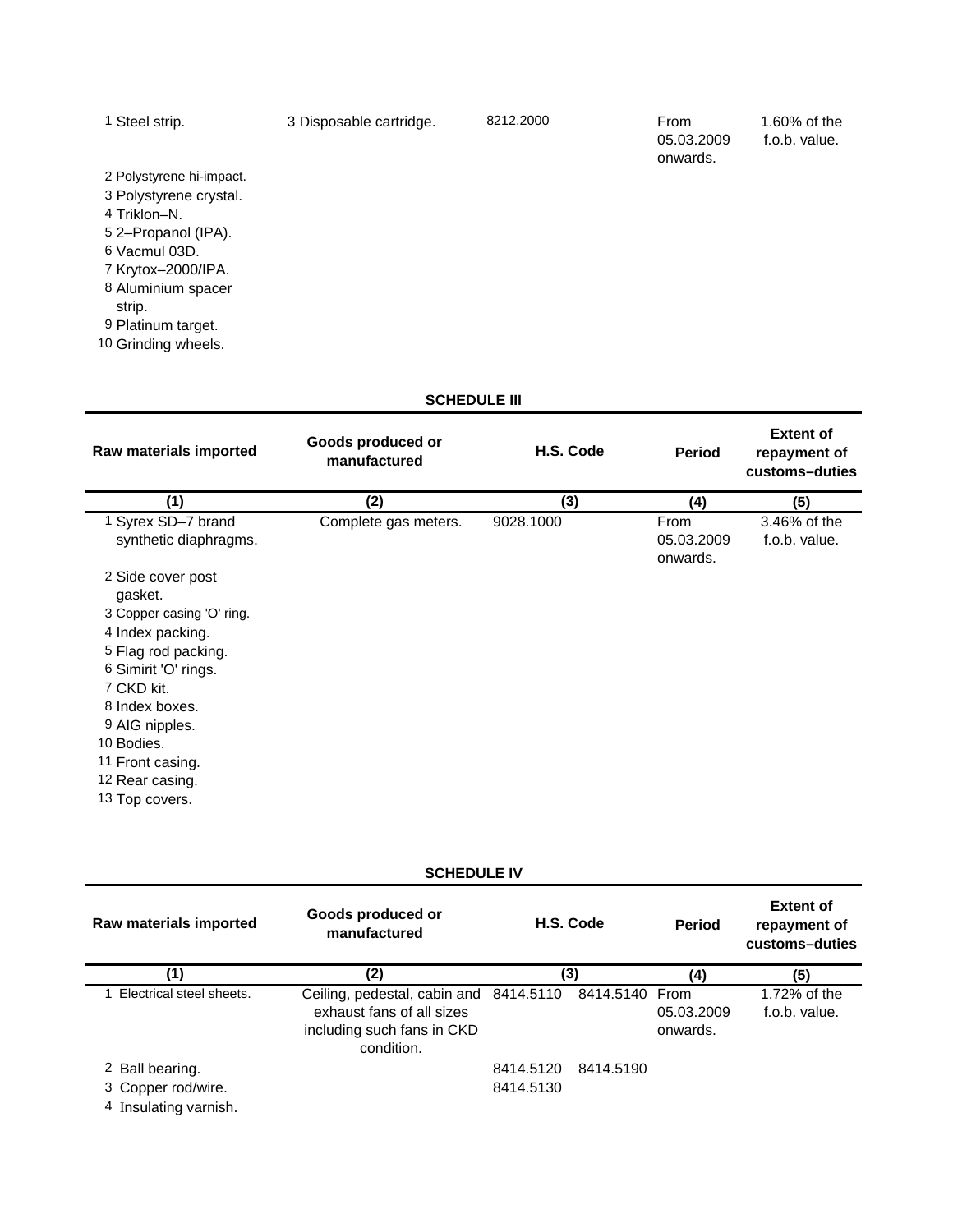- 5 Aluminium ingots.
- 6 Plastic moulding compound (amino resin).
- 7 Bush.
- 8 Push button switch.
- 9 Synchronous motor.

| <b>SCHEDULE V</b>                                          |                                                       |                                                                                 |                                |                                                    |  |  |
|------------------------------------------------------------|-------------------------------------------------------|---------------------------------------------------------------------------------|--------------------------------|----------------------------------------------------|--|--|
| Raw materials imported                                     | Goods produced or<br>manufactured                     | H.S. Code                                                                       | <b>Period</b>                  | <b>Extent of</b><br>repayment of<br>customs-duties |  |  |
| (1)                                                        | (2)                                                   | (3)                                                                             | (4)                            | (5)                                                |  |  |
| 1 Alloy steel wire rod.                                    | Steel nuts, screws, bolts<br>and rivets of all types. | 7318.1100<br>7318.1590 From<br>7318.1690<br>7318.1200<br>7318.1300<br>7318.2300 | 05.03.2009<br>onwards.         | 3.50% of the<br>f.o.b. value.                      |  |  |
|                                                            |                                                       | 7318.1400                                                                       |                                |                                                    |  |  |
|                                                            | <b>SCHEDULE VI</b>                                    |                                                                                 |                                |                                                    |  |  |
| Raw materials imported                                     | Goods produced or<br>manufactured                     | H.S. Code                                                                       | <b>Period</b>                  | <b>Extent of</b><br>repayment of<br>customs-duties |  |  |
| (1)                                                        | (2)                                                   | (3)                                                                             | (4)                            | (5)                                                |  |  |
| 1 Cold rolled steel strips<br>in coils.                    | 1 Tacks (all sizes).                                  | 7317.0020                                                                       | From<br>05.03.2009<br>onwards. | 2.70% of the<br>f.o.b. value.                      |  |  |
| 2 Iron or steel wire or<br>bright hard drawn nail<br>wire. |                                                       |                                                                                 |                                |                                                    |  |  |
| Iron and steel wire.                                       | 2 Wire nails (all sizes).                             | 7317.0010                                                                       | From<br>05.03.2009<br>onwards. | 3.13% of the<br>f.o.b. value.                      |  |  |
| <b>SCHEDULE VII</b>                                        |                                                       |                                                                                 |                                |                                                    |  |  |
| Raw materials imported                                     | Goods produced or<br>manufactured                     | H.S. Code                                                                       | <b>Period</b>                  | <b>Extent of</b><br>repayment of<br>customs-duties |  |  |
| $\overline{(1)}$                                           | $\overline{(2)}$                                      | $\overline{(3)}$                                                                | (4)                            | (5)                                                |  |  |
| 1 Electrical steel strips.                                 | Transformers of all ratings.                          | 8504.3300<br>8504.3400 From                                                     | 05.03.2009<br>onwards.         | 3.85% of the<br>f.o.b. value.                      |  |  |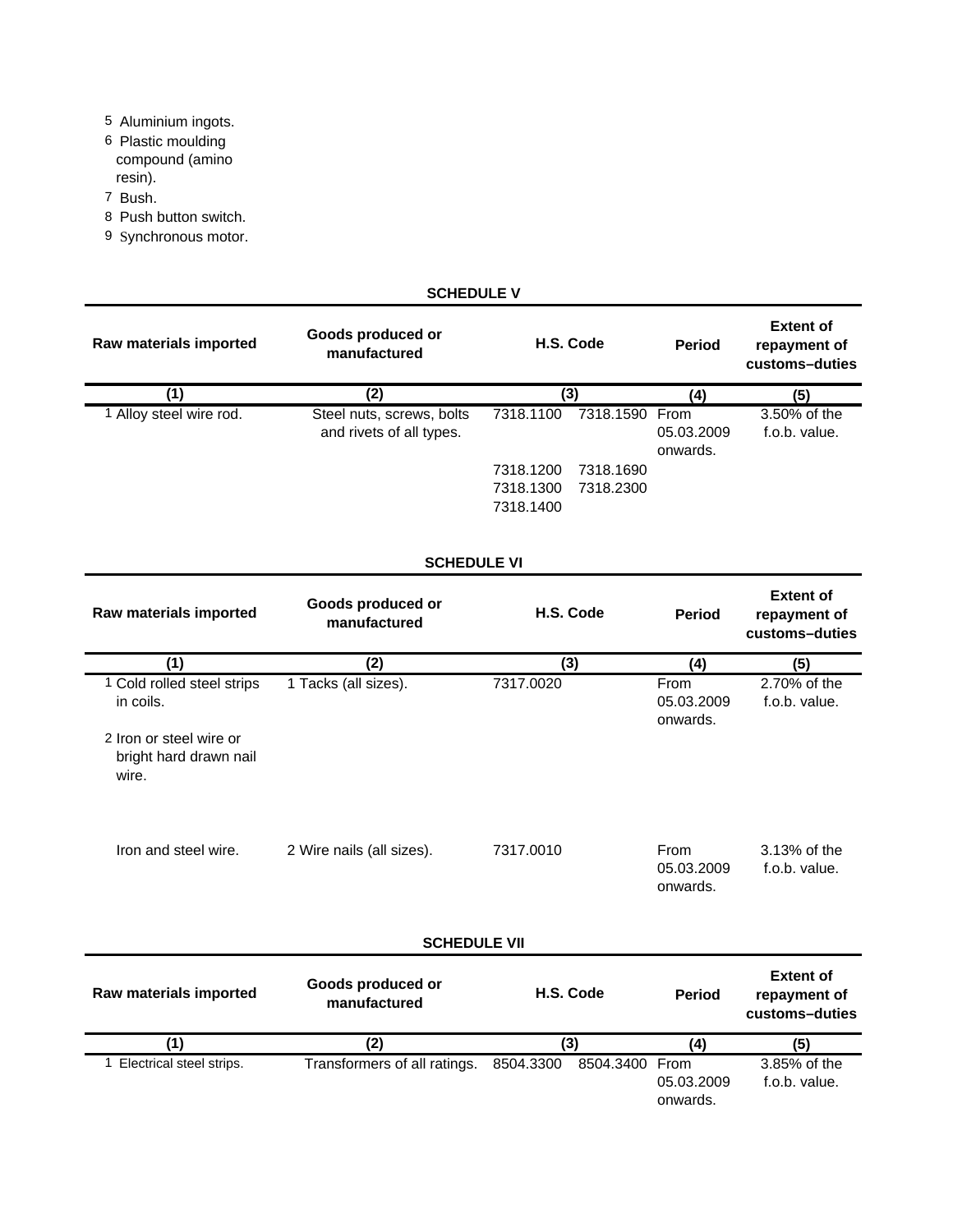### 2 Paper insulated copper.

- 3 Insulating tape.
- 4 Insulating paper crepe.
- 5 Cork sheet.
- 6 CRC steel.
- 7 H.T. bushing.
- 8 Thermometer.
- 9 Tap changer.
- 10 Mono block.
- 11 CU foil.
- 12 Press board.
- 13 Diamond dotted paper.
- 14 Laminated wood.
- 15 Buchholz relay.
- 16 Magnetic oil level
- indicator.
- 17 CT 2500/5A 30 V.

### **SCHEDULE VIII**

| Raw materials imported                  | Goods produced or<br>manufactured | H.S. Code              | <b>Period</b>                  | <b>Extent of</b><br>repayment of<br>customs-duties |
|-----------------------------------------|-----------------------------------|------------------------|--------------------------------|----------------------------------------------------|
| (1)                                     | (2)                               | $\overline{(3)}$       | (4)                            | (5)                                                |
| 1 Copper bus bar<br>(different sizes).  | Switch gears, all types.          | 8537.2000<br>8537.1090 | From<br>05.03.2009<br>onwards. | 4.47% of the<br>f.o.b. value.                      |
| 2 Heat shrinkable<br>sleeves.           |                                   |                        |                                |                                                    |
| 3 Epoxy insulators.                     |                                   |                        |                                |                                                    |
| 4 MCB (for CB motor<br>drive) 4A.       |                                   |                        |                                |                                                    |
| 5 MCB (for trip supply)<br>6A.          |                                   |                        |                                |                                                    |
| 6 MCB (incoming 110V<br>DC) 16A.        |                                   |                        |                                |                                                    |
| 7 MCB (incoming 240V<br>AC) 16A.        |                                   |                        |                                |                                                    |
| 8 MCB (for alarm<br>circuit) 6A.        |                                   |                        |                                |                                                    |
| 9 MCB (for PT<br>protection) 3A.        |                                   |                        |                                |                                                    |
| 10 Auxiliary contact<br>block for MCBs. |                                   |                        |                                |                                                    |
| 11 Four pole IDMT relay.                |                                   |                        |                                |                                                    |
| 12 One pole IDMT relay.                 |                                   |                        |                                |                                                    |
| 13 Trip circuit<br>supervision relay.   |                                   |                        |                                |                                                    |
| 14 Signaling relay.                     |                                   |                        |                                |                                                    |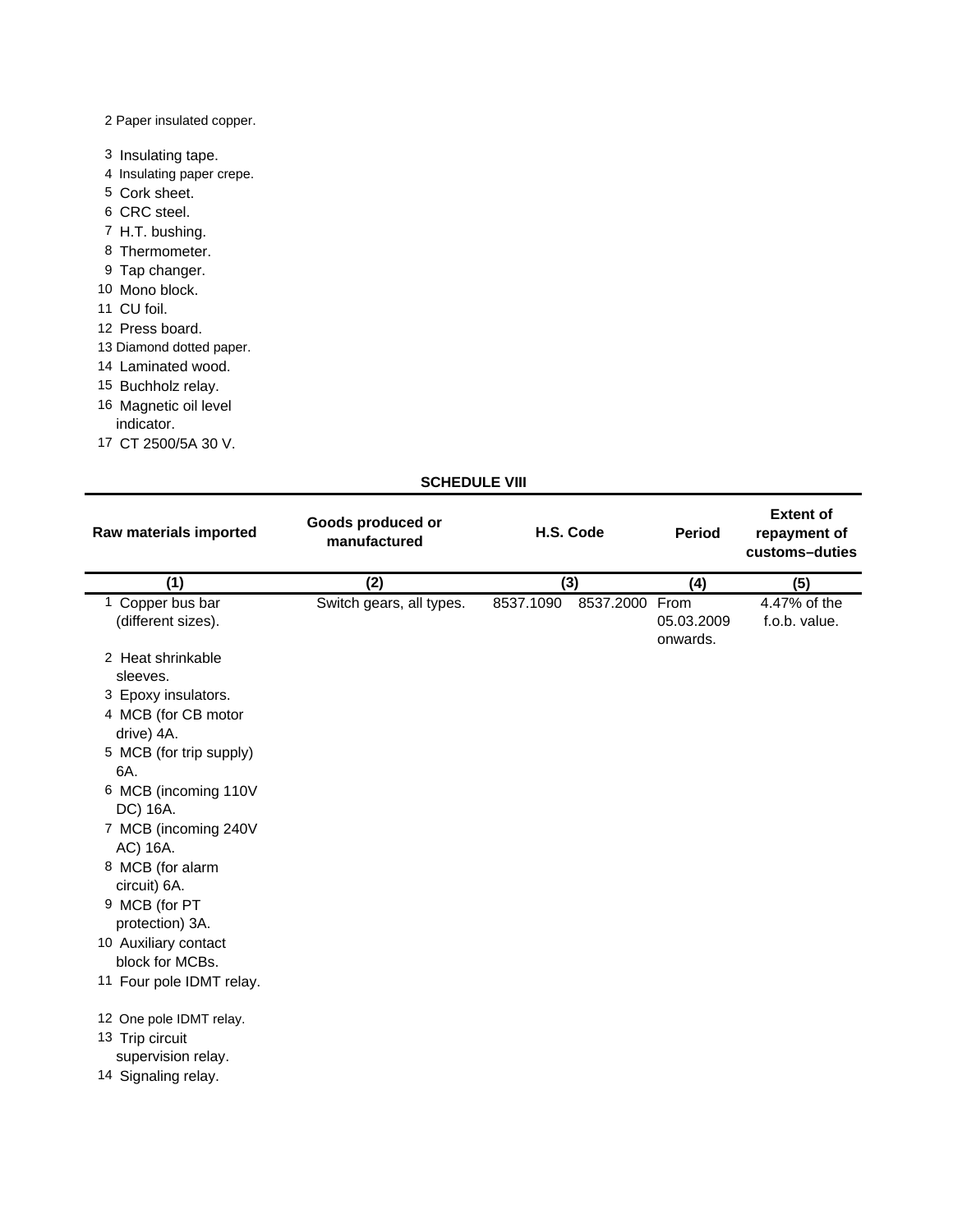## 15 Auxiliary/magnetic contactor 230V AC.

- 16 Auxiliary/magnetic contactor 110V DC.
- 17 Ammeter.
- 18 Voltmeter.
- 19 Power factor meter.
- 20 Circuit breaker 15 KV.
- 21 Current transformer
- single and double core.
- 22 Auxiliary (summation) current transformer.
- 23 Text block.
- 24 Combined electronic meter.

### **SCHEDULE IX**

| Raw materials imported     | Goods produced or<br>manufactured                                 | H.S. Code | <b>Period</b>                  | <b>Extent of</b><br>repayment of<br>customs-duties |
|----------------------------|-------------------------------------------------------------------|-----------|--------------------------------|----------------------------------------------------|
| (1)                        | (2)                                                               | (3)       | (4)                            | (5)                                                |
| Ball clay.<br>$\mathbf{1}$ | Electrical porcelain<br>insulators and fuse units (all<br>types). | 8546.2000 | From<br>05.03.2009<br>onwards. | 2.28% of the<br>f.o.b. value.                      |
| 2 Chromium oxide.          |                                                                   |           |                                |                                                    |
| 3 Cap.                     |                                                                   |           |                                |                                                    |
| Socket key.<br>4           |                                                                   |           |                                |                                                    |
|                            | <b>SCHEDULE X</b>                                                 |           |                                |                                                    |
| Raw materials imported     | Goods produced or<br>manufactured                                 | H.S. Code | <b>Period</b>                  | <b>Extent of</b><br>repayment of<br>customs-duties |
| (1)                        | (2)                                                               | (3)       | (4)                            | (5)                                                |

| . . <i>.</i>       |                            |           | . – ,          | 11.        | v             |  |
|--------------------|----------------------------|-----------|----------------|------------|---------------|--|
| Tin.               | Resin cored non-fluxed     | 8311.2000 | 8311.3000 From |            | 2.47% of the  |  |
|                    | solder wires and bars, all |           |                | 05.03.2009 | f.o.b. value. |  |
|                    | sorts.                     |           |                | onwards.   |               |  |
| Lead.              |                            |           |                |            |               |  |
|                    |                            |           |                |            |               |  |
| <b>SCHEDULE XI</b> |                            |           |                |            |               |  |
|                    |                            |           |                |            |               |  |

| Goods produced or<br>Raw materials imported<br>manufactured |                            | H.S. Code | <b>Period</b> | <b>Extent of</b><br>repayment of<br>customs-duties |  |
|-------------------------------------------------------------|----------------------------|-----------|---------------|----------------------------------------------------|--|
| $^{\prime}$ 1.                                              |                            | (3)       |               | (5)                                                |  |
| <b>Filaments</b>                                            | Electric Lamp Bulbs (25W - | 8539.2200 | From          | 2.44% of the                                       |  |
| 25/40/60/100W.                                              | 100W)                      |           | 05.03.2009    | f.o.b. value.                                      |  |
|                                                             |                            |           | onwards.      |                                                    |  |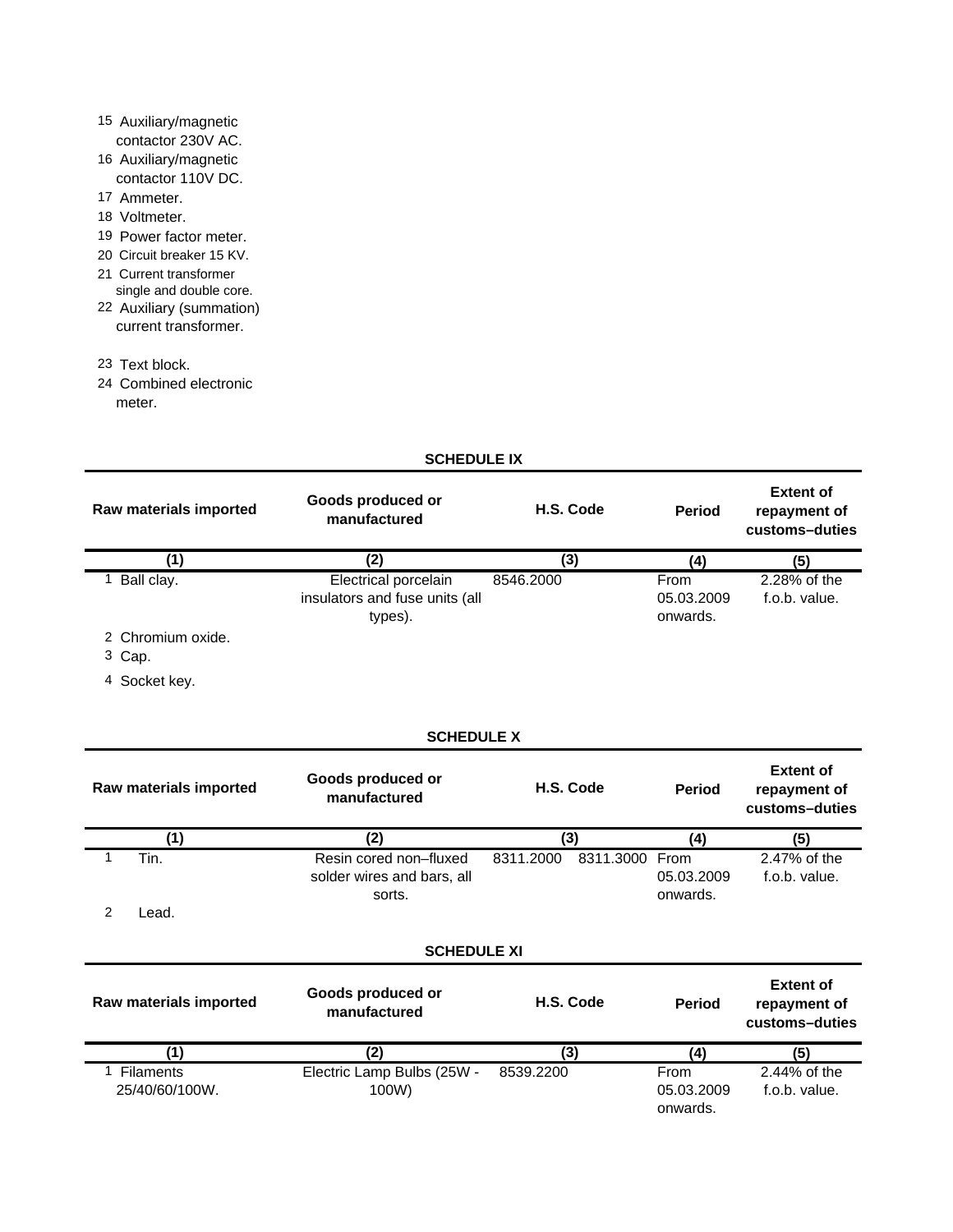|  |  | 2 Lead in wire 06ND2. |
|--|--|-----------------------|
|  |  | ----                  |

- 3 Lead in wire 06GC1.
- 4 Brass caps.
- 5 Lead glass exhaust.
- 6 Capping cement.
- 7 Phosphorus getter.
- 8 Stamping paste.
- 9 Soldering wire.
- 10 Soldering water.
- 11 Molybdenum wire.
- 12 Argon/nitrogen mix.

| Raw materials imported                                                                                                                                                                                                                                                                                                                                                                                                             | Goods produced or<br>manufactured | H.S. Code            | <b>Period</b>                  | <b>Extent of</b><br>repayment of<br>customs-duties |
|------------------------------------------------------------------------------------------------------------------------------------------------------------------------------------------------------------------------------------------------------------------------------------------------------------------------------------------------------------------------------------------------------------------------------------|-----------------------------------|----------------------|--------------------------------|----------------------------------------------------|
| (1)                                                                                                                                                                                                                                                                                                                                                                                                                                | (2)                               | (3)                  | (4)                            | (5)                                                |
| Accumulator.<br>1                                                                                                                                                                                                                                                                                                                                                                                                                  | Deep freezers.                    | 8418.3000            | From<br>05.03.2009<br>onwards. | 3.56% of the<br>f.o.b. value.                      |
| 2 Adhessive tape<br>(brown and white).                                                                                                                                                                                                                                                                                                                                                                                             |                                   | 8418.4000            |                                |                                                    |
| 3 Aluminium adhessive<br>tape.<br>4 Aluminium finstock.<br>5 Aluminium stucco<br>embossed sheet.<br>6 Capillary tube.<br>7 Compressors.<br>Copper tube.<br>8<br>CRC steel sheets.<br>9<br>10 Desmodur (isocyanate).<br>11 Fan motor with<br>accessories.<br>12 Filter drier.<br>13 Freon - 11 and 134a.<br>14 Grease paste.<br>15 PVC coating<br>compound.<br>16 Plastic resin (soft<br>PVC compound).<br>17 Polymers/co-polymers. |                                   | 8418.5000            |                                |                                                    |
| 18 Thermostate.                                                                                                                                                                                                                                                                                                                                                                                                                    |                                   | <b>SCHEDULE XIII</b> |                                |                                                    |
|                                                                                                                                                                                                                                                                                                                                                                                                                                    |                                   |                      |                                |                                                    |
| Raw materials imported                                                                                                                                                                                                                                                                                                                                                                                                             | Goods produced or<br>manufactured | H.S. Code            | <b>Period</b>                  | <b>Extent of</b><br>repayment of<br>customs-duties |

**(1) (2) (3)**

**(4) (5)**

## **SCHEDULE XII**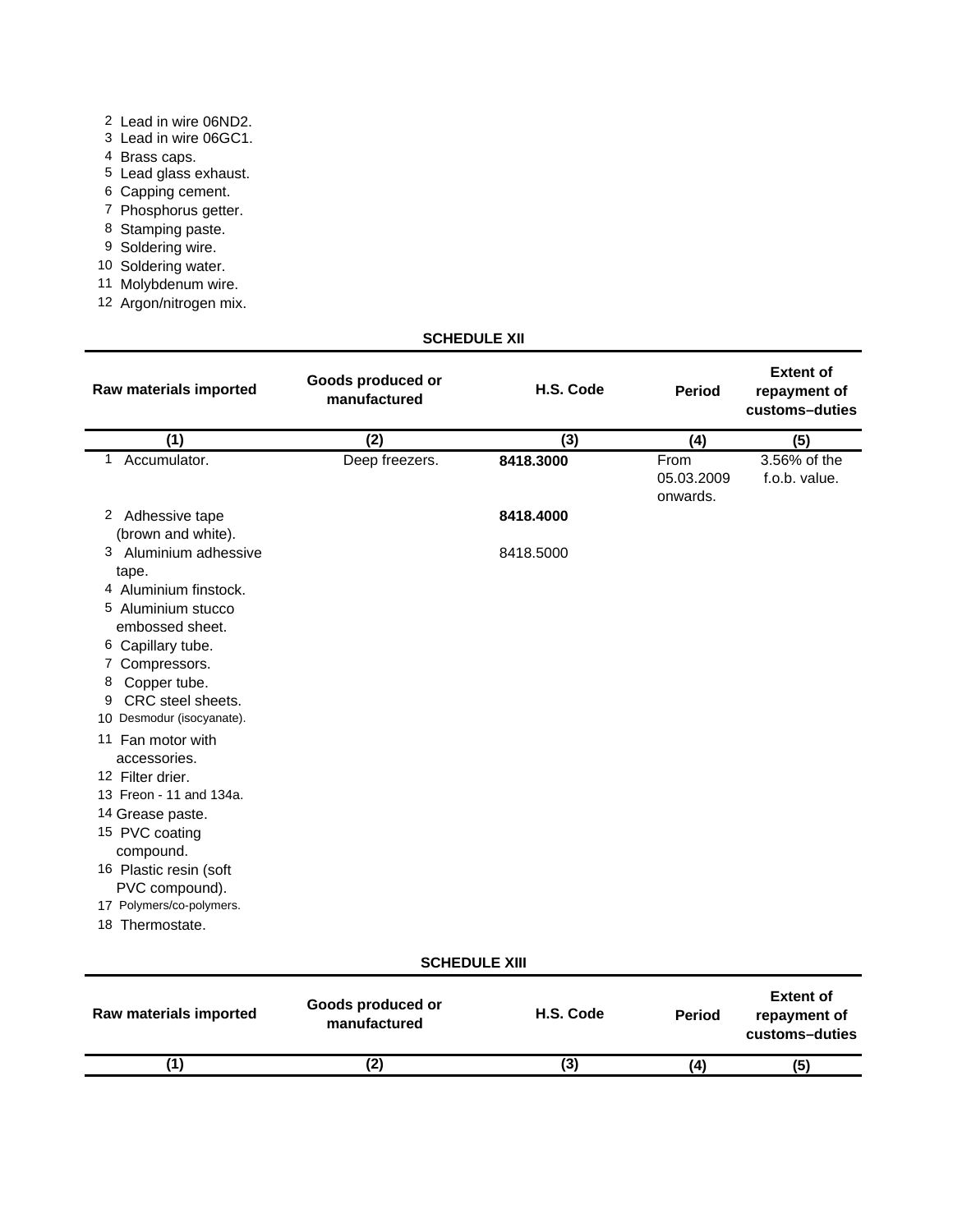| 1 Plastic moulding<br>compound-PP.                                                                                                                                                                                                                                                                                                    | Plastic tricycle, minimum<br>weight 3.6 kilogram each<br>piece. | 9503.0010              |                             | From<br>05.03.2009<br>onwards. | 1.88% of the<br>f.o.b.value                        |
|---------------------------------------------------------------------------------------------------------------------------------------------------------------------------------------------------------------------------------------------------------------------------------------------------------------------------------------|-----------------------------------------------------------------|------------------------|-----------------------------|--------------------------------|----------------------------------------------------|
| 2 Polyvinyl chloride (PVC).<br>3 Raw rubber.<br>4 Iron and steel scrap.<br>5 Metal sheets C.R.C.                                                                                                                                                                                                                                      |                                                                 |                        |                             |                                |                                                    |
|                                                                                                                                                                                                                                                                                                                                       | <b>SCHEDULE XIV</b>                                             |                        |                             |                                |                                                    |
| Raw materials imported                                                                                                                                                                                                                                                                                                                | Goods produced or<br>manufactured                               |                        | H.S. Code                   | <b>Period</b>                  | <b>Extent of</b><br>repayment of<br>customs-duties |
| (1)                                                                                                                                                                                                                                                                                                                                   | (2)                                                             |                        | (3)                         | (4)                            | (5)                                                |
| 1 Movement.<br>2 Clock hands.<br>3 Plastic moulding                                                                                                                                                                                                                                                                                   | Quartz clocks, all sorts.                                       | 9103.1000<br>9105.1100 | 9105.2100 From<br>9105.9100 | 05.03.2009<br>onwards.         | 3.26% of the<br>f.o.b. value.                      |
| compound.<br>4 Stamping foil.                                                                                                                                                                                                                                                                                                         |                                                                 |                        |                             |                                |                                                    |
|                                                                                                                                                                                                                                                                                                                                       | <b>SCHEDULE XV</b>                                              |                        |                             |                                |                                                    |
| Raw materials imported                                                                                                                                                                                                                                                                                                                | Goods produced or<br>manufactured                               |                        | H.S. Code                   | <b>Period</b>                  | <b>Extent of</b><br>repayment of<br>customs-duties |
|                                                                                                                                                                                                                                                                                                                                       |                                                                 |                        |                             |                                |                                                    |
| (1)                                                                                                                                                                                                                                                                                                                                   | (2)                                                             |                        | (3)                         | (4)                            | (5)                                                |
| 1 Stainless steel.                                                                                                                                                                                                                                                                                                                    | Surgical and veterinary<br>instruments (all sorts).             | 8213.0000              | 9018.9040                   | From<br>05.03.2009<br>onwards. | 0.75% of the<br>f.o.b. value.                      |
| 2 Stainless steel screws.<br>3 Emery powder.<br>4 Emery grain.<br>5 Granules or flakes<br>gloss powder.<br>6 Trichloro-ethylene.<br>7 Electrolyte salt.<br>8 Electroplating polishes.<br>9 Satin finishing wheel.<br>10 Carbon steel<br>11 Carbon steel screws<br>12 Pig iron.<br>13 Nickel salt<br>14 Nickel anode<br>15 Brass Sheet | <b>SCHEDULE XVI</b>                                             | 9018.9030              | 9018.9090                   |                                |                                                    |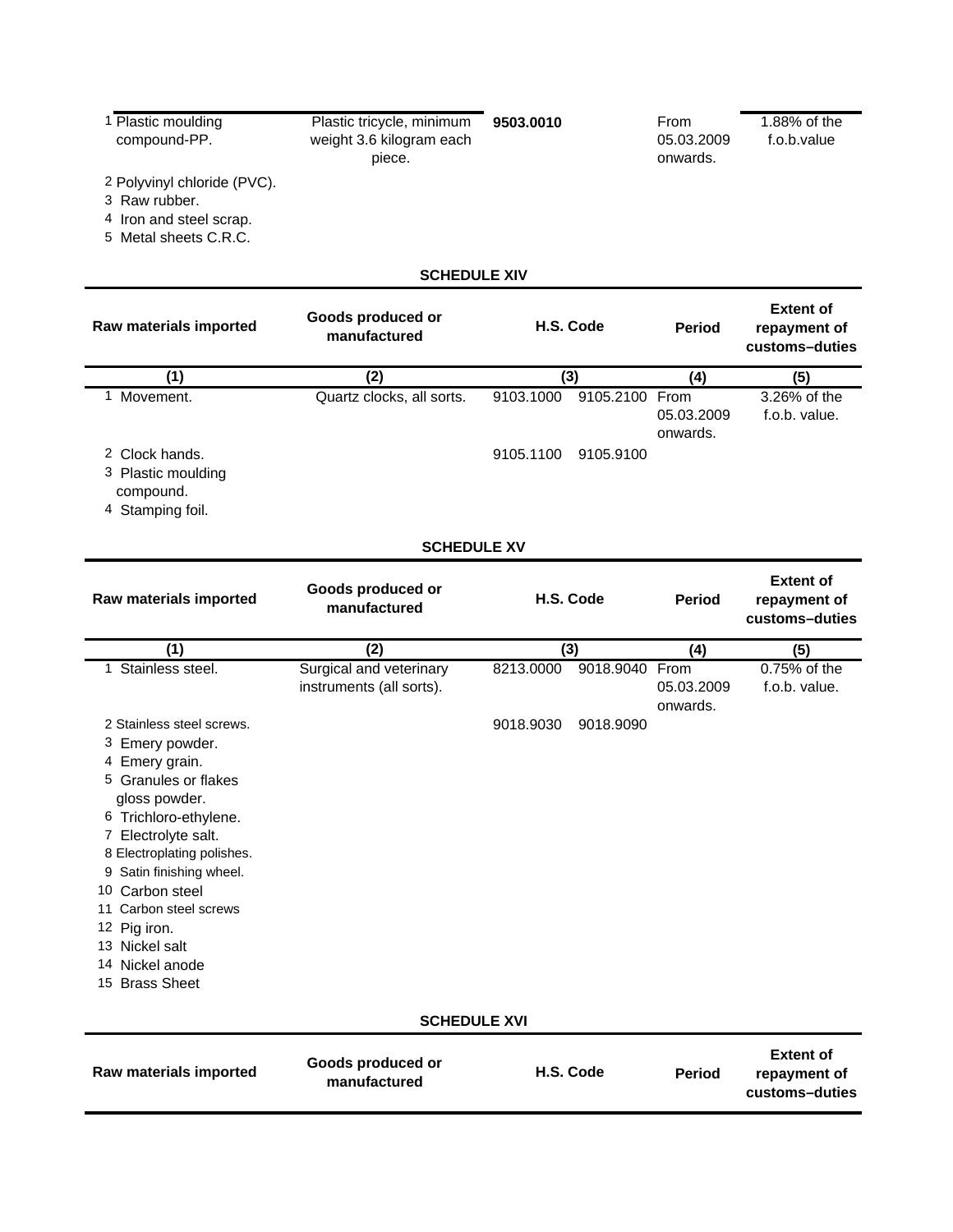| (1)                                                                           | (2)                                                                            |           | (3)       | (4)                            | (5)                           |
|-------------------------------------------------------------------------------|--------------------------------------------------------------------------------|-----------|-----------|--------------------------------|-------------------------------|
| Stainless steel.                                                              | Stainless steel and carbon<br>steel pocketknives,<br>sportsman knives, hunting | 8211.1000 | 8214,9000 | From<br>05.03.2009<br>onwards. | 2.73% of the<br>f.o.b. value. |
| 2 Luster.                                                                     | knives, key chain                                                              | 8211.9100 | 8215.2000 |                                |                               |
| 3 Brass wire.                                                                 | pocketknives, swords,                                                          | 8211.9200 | 8215.9910 |                                |                               |
| 4 Brass (copper-zinc<br>based alloys).                                        | meat chopper, kitchen<br>knives, butcher knives,                               | 8211.9300 | 8215.9920 |                                |                               |
| 5 Emery grain.                                                                | knives all sorts, stainless                                                    | 8214.1000 | 8215.9990 |                                |                               |
| 6 Densified wood.<br>7 Nickel silver<br>(copper–nickel zinc<br>based alloys). | steel cutlery and<br>table-wares (all sorts).                                  | 8214.2000 | 9307.0000 |                                |                               |
| 8 Plastic sheet.                                                              |                                                                                |           |           |                                |                               |
| 9 Trichloro-ethylene.                                                         |                                                                                |           |           |                                |                               |

# **SCHEDULE XVII**

| Raw materials imported     | Goods produced or<br>manufactured          | H.S. Code | <b>Period</b>                  | <b>Extent of</b><br>repayment of<br>customs-duties |
|----------------------------|--------------------------------------------|-----------|--------------------------------|----------------------------------------------------|
| (1)                        | (2)                                        | (3)       | (4)                            | (5)                                                |
| Aluminium.                 | Alloy metal utensils and<br>kitchen wares. | 7615.1900 | From<br>05.03.2009<br>onwards. | 4.95% of the<br>f.o.b. value.                      |
| 2 Bakelite.                |                                            |           |                                |                                                    |
| 3 Sulphuric acid.          |                                            |           |                                |                                                    |
| 4 Phosphoric acid.         |                                            |           |                                |                                                    |
| 5 Nitric acid.             |                                            |           |                                |                                                    |
| 6 Metal powder polish.     |                                            |           |                                |                                                    |
| 7 Luster.                  |                                            |           |                                |                                                    |
| 8 Brightener.              |                                            |           |                                |                                                    |
| 9 Lead.                    |                                            |           |                                |                                                    |
| 10 Rubber.                 |                                            |           |                                |                                                    |
| 11 Brass.                  |                                            |           |                                |                                                    |
| 12 Stainless steel/sheet.  |                                            |           |                                |                                                    |
| 13 Paint interior/exterior |                                            |           |                                |                                                    |
| 14 Trichloro-ethylene.     |                                            |           |                                |                                                    |
| 15 Langsol.                |                                            |           |                                |                                                    |

| <b>SCHEDULE XVIII</b>  |                                   |           |               |                                                    |
|------------------------|-----------------------------------|-----------|---------------|----------------------------------------------------|
| Raw materials imported | Goods produced or<br>manufactured | H.S. Code | <b>Period</b> | <b>Extent of</b><br>repayment of<br>customs-duties |
|                        | (2)                               | (3)       |               | (5)                                                |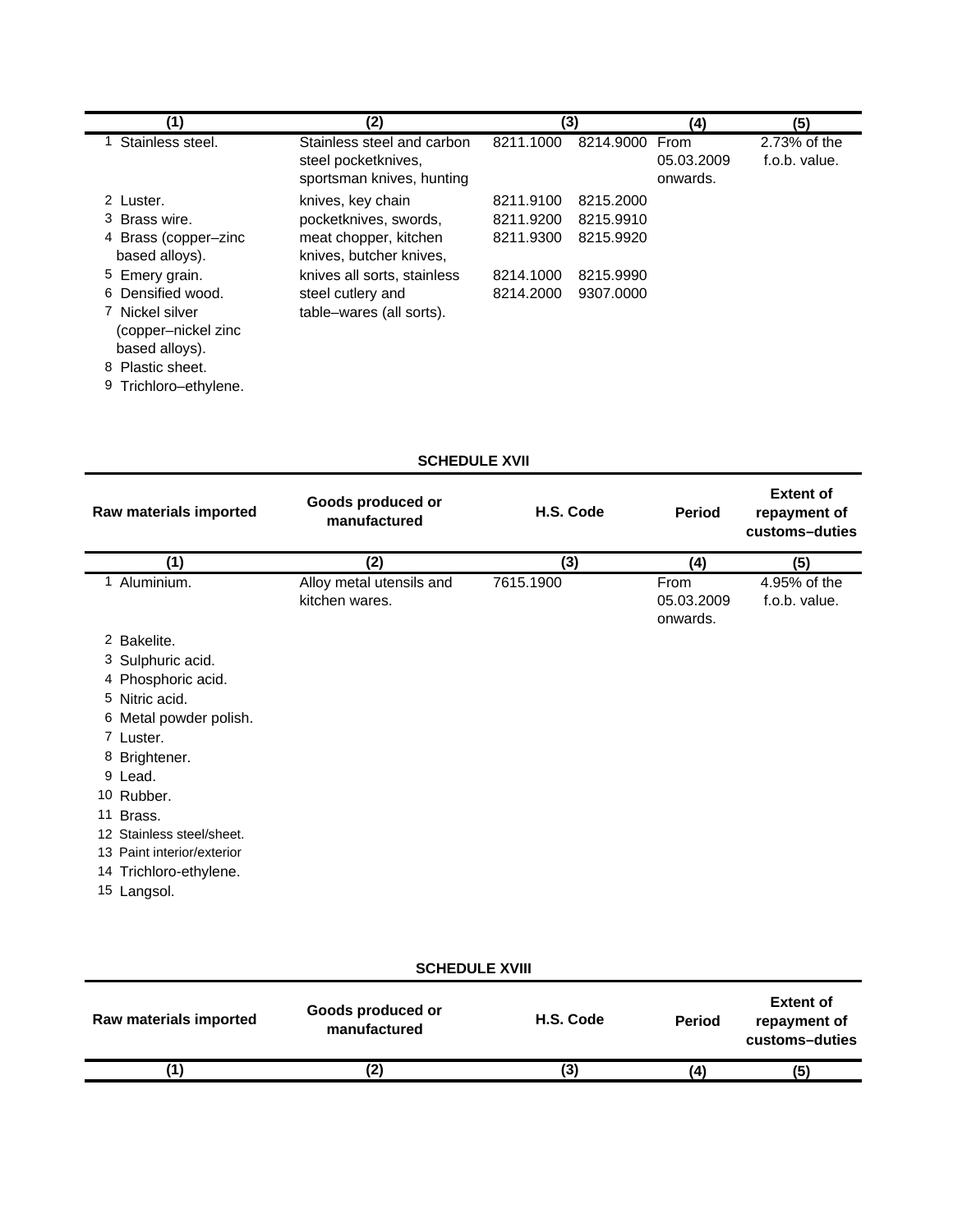| Tin plate. | 1. Tin containers of capacity 7310.2100 7310.2900 From<br>below 10 kilogram. |  | 05.03.2009<br>onwards. | Rs.0.82 per<br>container. |
|------------|------------------------------------------------------------------------------|--|------------------------|---------------------------|
|            | 2. Tin containers of capacity 7310.2100 7310.2900 From<br>10 to 20 kilogram. |  | 05.03.2009<br>onwards. | Rs.3.32 per<br>container. |

# **SCHEDULE XIX**

| Raw materials imported                      | Goods produced or<br>manufactured                                           | H.S. Code |                                | <b>Extent of</b><br>repayment of<br>customs-duties |
|---------------------------------------------|-----------------------------------------------------------------------------|-----------|--------------------------------|----------------------------------------------------|
| (1)                                         | (2)                                                                         | (3)       | (4)                            | (5)                                                |
| 1 Steel wire.                               | Plumages/hackles.                                                           | 7326.9090 | From<br>05.03.2009<br>onwards. | 0.19% of the<br>f.o.b. value.                      |
| 2 Nylon thread.                             |                                                                             |           |                                |                                                    |
| 3 Scotch tape.<br>4 Leveling agent.         |                                                                             |           |                                |                                                    |
| 5 Acetic acid.                              |                                                                             |           |                                |                                                    |
| 6 Dyes.                                     |                                                                             |           |                                |                                                    |
|                                             | <b>SCHEDULE XX</b>                                                          |           |                                |                                                    |
| Raw materials imported                      | Goods produced or<br>manufactured                                           | H.S. Code | <b>Period</b>                  | <b>Extent of</b><br>repayment of<br>customs-duties |
| (1)                                         | $\overline{(2)}$                                                            | (3)       | (4)                            | (5)                                                |
| $\mathbf{1}$<br>Brass strip.                | 1. Chromium plated brass<br>flexible tube of all sizes.                     | 8307.9000 | From<br>05.03.2009<br>onwards. | 5.75% of the<br>f.o.b. value.                      |
| 2<br>PVC Compound.<br>3<br>Brass bar/rods.  |                                                                             |           |                                |                                                    |
| 1<br>Stainless steel strip.                 | 2. Electro Polished<br><b>Stainless Steel Flexible</b><br>Tubes, all sizes. | 8307.1000 | From<br>05.03.2009<br>onwards. | 6.18% of the<br>f.o.b. value.                      |
| 2<br>PVC Compound.<br>3<br>Brass bars/rods. |                                                                             |           |                                |                                                    |
|                                             | <b>SCHEDULE XXI</b>                                                         |           |                                |                                                    |
| Raw materials imported                      | Goods produced or<br>manufactured                                           | H.S. Code | <b>Period</b>                  | <b>Extent of</b><br>repayment of<br>customs-duties |
| (1)                                         | (2)                                                                         | (3)       | (4)                            | (5)                                                |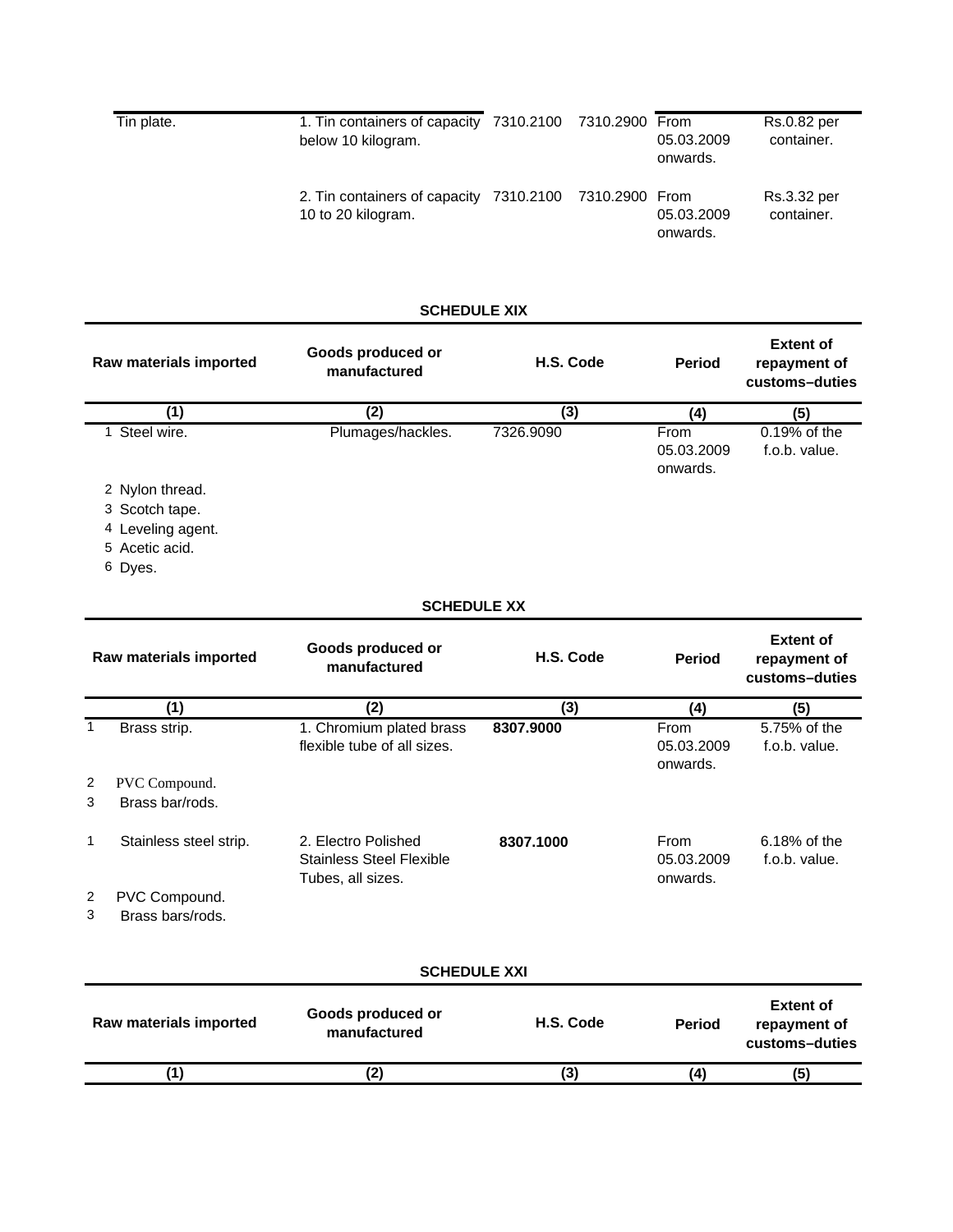| 1                       | Key.                    | Electric motors (all sizes). | 8501.1000 | 8501.4010 From |            | 1.11% of the  |
|-------------------------|-------------------------|------------------------------|-----------|----------------|------------|---------------|
|                         |                         |                              |           |                | 05.03.2009 | f.o.b. value. |
|                         |                         |                              |           |                | onwards.   |               |
| $\overline{\mathbf{c}}$ | Insulating sleeve.      |                              | 8501.2000 | 8501.4090      |            |               |
| 3                       | Insulating paper.       |                              | 8501.3100 | 8501.5190      |            |               |
| 4                       | Connecting cable.       |                              | 8501.3200 | 8501.5290      |            |               |
| 5                       | Stator housing.         |                              | 8501.3300 | 8501.5390      |            |               |
| 6                       | Stator stack.           |                              | 8501.3400 |                |            |               |
| 7                       | End shield.             |                              |           |                |            |               |
| 8                       | Terminal cover.         |                              |           |                |            |               |
| 9                       | Corrugated washer.      |                              |           |                |            |               |
| 10                      | Plastic fan.            |                              |           |                |            |               |
| 11                      | Gasket for T. cover.    |                              |           |                |            |               |
| 12                      | Terminal plate.         |                              |           |                |            |               |
| 13                      | IP55 Rings (AS/BS).     |                              |           |                |            |               |
| 14                      | Body feet.              |                              |           |                |            |               |
| 15                      | BES BS.                 |                              |           |                |            |               |
| 16                      | Cable gland.            |                              |           |                |            |               |
| 17                      | Nut plate.              |                              |           |                |            |               |
| 18                      | Electrical steel strip. |                              |           |                |            |               |
| 19                      | D. GRV ball bearing.    |                              |           |                |            |               |
| 20                      | Triflexil.              |                              |           |                |            |               |
| 21                      | Aluminium ingots.       |                              |           |                |            |               |
| 22                      | Phasoflex.              |                              |           |                |            |               |

### **SCHEDULE XXII**

| Raw materials imported |                         | Goods produced or<br>manufactured                                                                                                                                                |           | H.S. Code |                        | <b>Extent of</b><br>repayment of<br>customs-duties |  |
|------------------------|-------------------------|----------------------------------------------------------------------------------------------------------------------------------------------------------------------------------|-----------|-----------|------------------------|----------------------------------------------------|--|
|                        | (1)                     | (2)                                                                                                                                                                              |           | (3)       |                        | (5)                                                |  |
|                        | Hot /cold rolled coils. | M.S.G.I.pipes and tubes                                                                                                                                                          | 7304.1900 | 7305.3100 | From                   | 3.55% of the                                       |  |
|                        |                         |                                                                                                                                                                                  |           |           | 05.03.2009<br>onwards. | f.o.b.value                                        |  |
| 2                      | Zinc ingots.            |                                                                                                                                                                                  | 7304.2900 | 7305.3900 |                        |                                                    |  |
|                        |                         |                                                                                                                                                                                  | 7304.3100 | 7306.1900 |                        |                                                    |  |
|                        |                         |                                                                                                                                                                                  | 7304.3900 | 7306.2900 |                        |                                                    |  |
|                        |                         |                                                                                                                                                                                  | 7304.9000 | 7306.3090 |                        |                                                    |  |
|                        |                         |                                                                                                                                                                                  | 7305.1100 | 7306.5000 |                        |                                                    |  |
|                        |                         |                                                                                                                                                                                  | 7305.1200 | 7306.6100 |                        |                                                    |  |
|                        |                         |                                                                                                                                                                                  | 7305.1900 | 7306.6900 |                        |                                                    |  |
|                        |                         |                                                                                                                                                                                  | 7305.2000 | 7306.9000 |                        |                                                    |  |
|                        | Note:-                  | Repayment of customs duty authorized by this SCHEDULE shall only be allowed against<br>showing of documents of imported hot rolled coils and cold rolled coils by the exporters. |           |           |                        |                                                    |  |

### **SCHEDULE XXIII**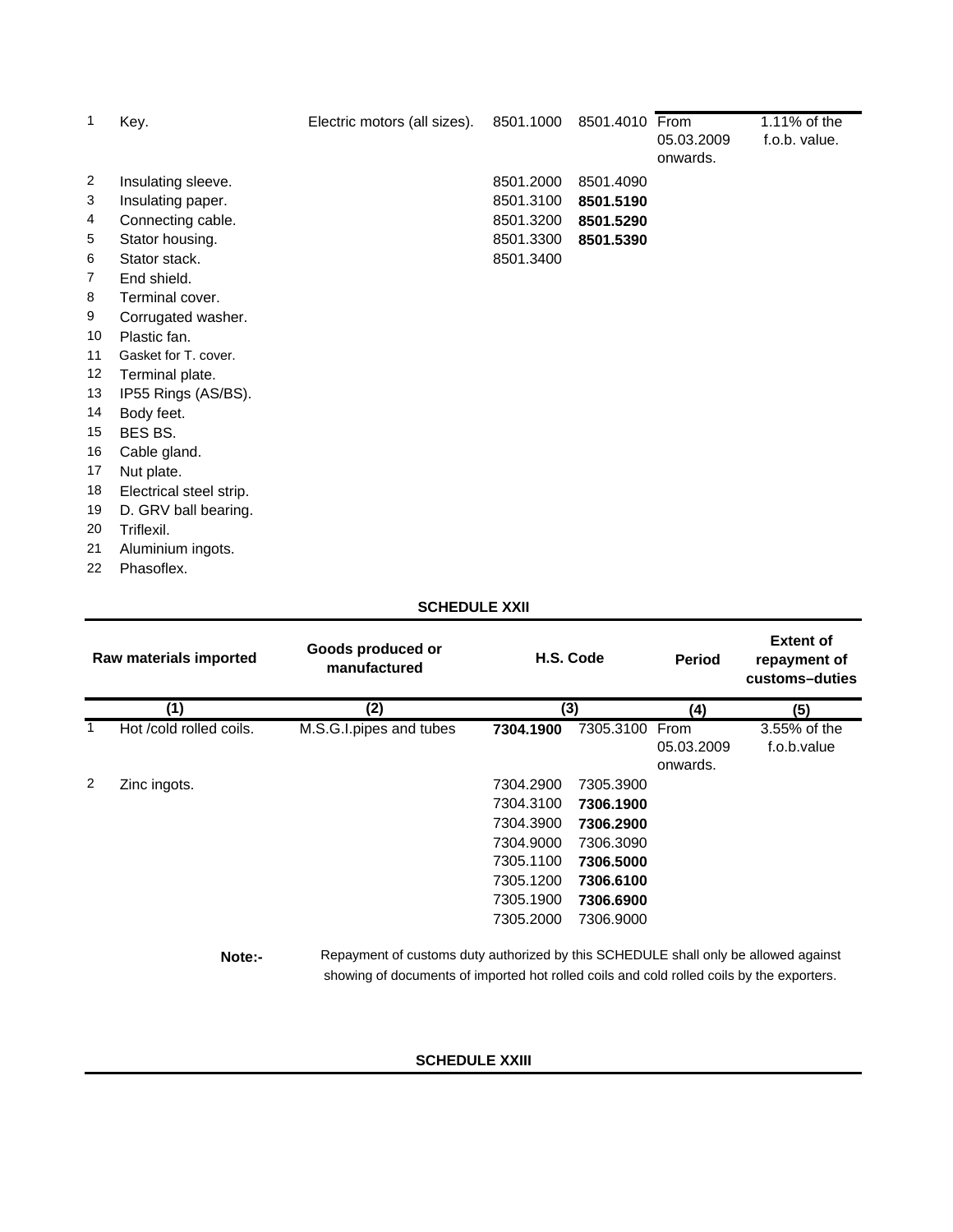|                  | Goods produced or<br>H.S. Code<br>Raw materials imported<br>manufactured            |                                         | Period    | <b>Extent of</b><br>repayment of<br>customs-duties |                                |                                  |
|------------------|-------------------------------------------------------------------------------------|-----------------------------------------|-----------|----------------------------------------------------|--------------------------------|----------------------------------|
|                  | (1)                                                                                 | (2)                                     | (3)       |                                                    | (4)                            | (5)                              |
| 1                | Steel tube copper<br>coated.                                                        | 1. Condensers for<br>Refrigerator.      | 8418.9920 | 8418.9990                                          | From<br>05.03.2009<br>onwards. | 1.48% of the<br>f.o.b. value.    |
| $\overline{2}$   | Tin plate.                                                                          |                                         |           |                                                    |                                |                                  |
| 3                | Paint polyester<br>powder.                                                          |                                         |           |                                                    |                                |                                  |
| 1                | Copper tube.                                                                        | 2. Evaporators for<br>Air-Conditioners. | 8415.9019 |                                                    | From<br>05.03.2009<br>onwards. | $0.13%$ of the<br>f.o.b. value.  |
| 2                | Silver solder.                                                                      |                                         |           |                                                    |                                |                                  |
| 3                | Aluminium fins.                                                                     |                                         |           |                                                    |                                |                                  |
| 4                | Galvanized sheet.                                                                   |                                         |           |                                                    |                                |                                  |
| 5                | Brass rod.                                                                          |                                         |           |                                                    |                                |                                  |
| 1                | Copper tube.                                                                        | 3. Condenser for chilling<br>Units.     | 8419.9090 |                                                    | From<br>05.03.2009<br>onwards. | $0.03\%$ of the<br>f.o.b. value. |
| 2<br>3<br>4<br>5 | Silver solder.<br>Aluminium fins.<br>Galvanized sheet.<br>Pain polyester<br>powder. |                                         |           |                                                    |                                |                                  |

# **SCHEDULE XXIV**

|   | Raw materials imported                                    | Goods produced or<br>manufactured |  | H.S. Code                       |           | <b>Period</b>                  | <b>Extent of</b><br>repayment of<br>customs-duties |
|---|-----------------------------------------------------------|-----------------------------------|--|---------------------------------|-----------|--------------------------------|----------------------------------------------------|
|   | (1)                                                       | (2)                               |  | (3)                             |           | (4)                            | (5)                                                |
|   | Electrolytic copper<br>cathode.                           | PVC.<br>types)                    |  | Insulated cables (All 8544.4920 | 8544.6000 | From<br>05.03.2009<br>onwards. | 5.37% of the<br>f.o.b. value.                      |
| 2 | PVC compound<br>(cable grade).                            |                                   |  | 8544.4990                       |           |                                |                                                    |
| 3 | Aluminium rod to<br>draw aluminium wire<br>for armouring. |                                   |  |                                 |           |                                |                                                    |
| 4 | Polypropylene film or<br>tape.                            |                                   |  |                                 |           |                                |                                                    |
| 5 | Polyethylene<br>compound.                                 |                                   |  |                                 |           |                                |                                                    |
| 6 | Polyethylene.                                             |                                   |  |                                 |           |                                |                                                    |
| 7 | Semi conducting                                           |                                   |  |                                 |           |                                |                                                    |
|   | tape.                                                     |                                   |  |                                 |           |                                |                                                    |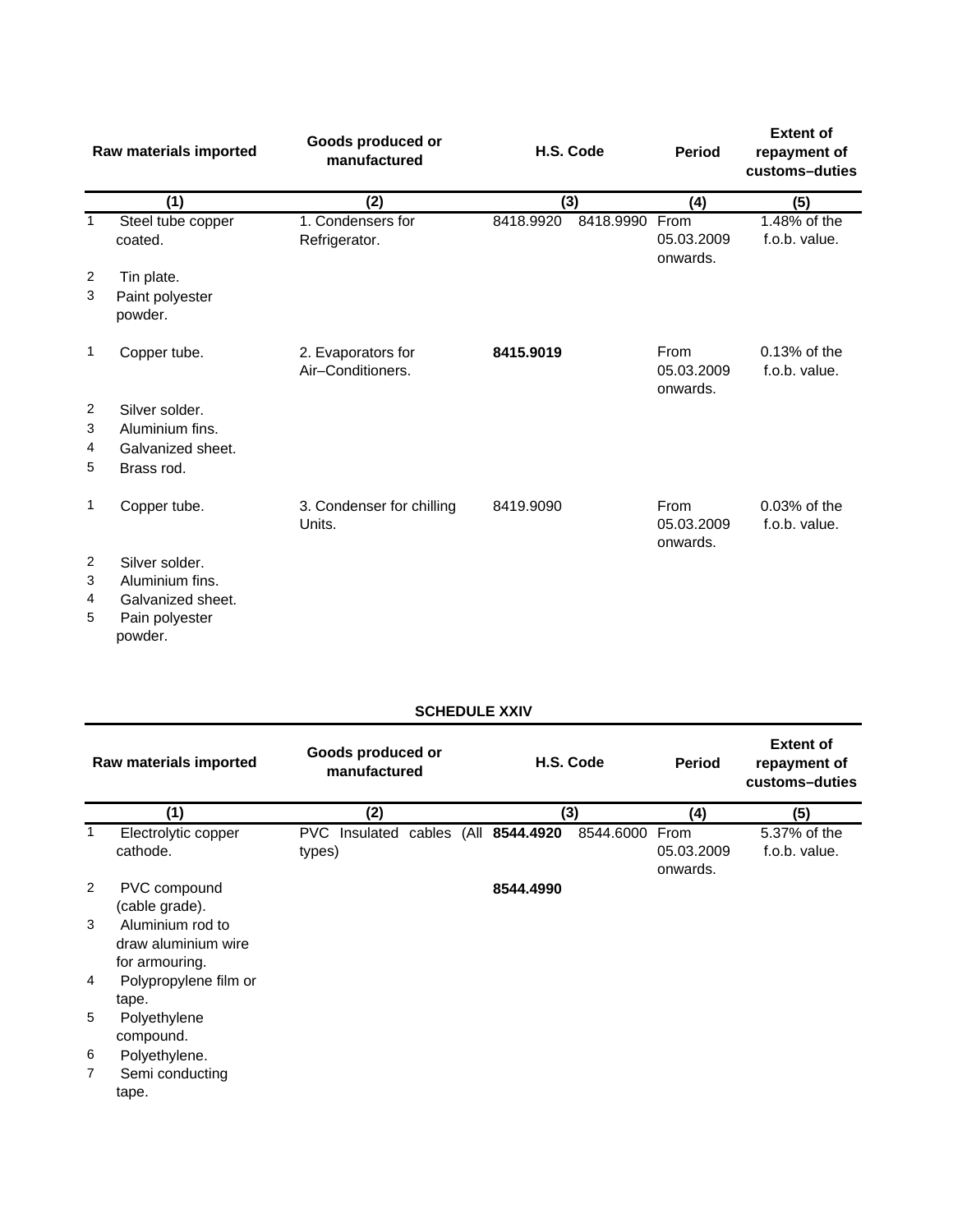# 8 Copper foil or tape.

- 9 Polypropylene filler yarn.
- 10 DBTDL (tinstab BL 277).
- 11 Triganox.
- 12 VTMOS silane A–171.
- 13 Poly kote.
- 14 Steel wire.

Note.– Repayment of customs–duties authorized by this Schedule shall only be allowed against showing of documents of imported PVC compound (cable grade).

#### **SCHEDULE XXV**

| Raw materials imported |                                         | Goods produced or<br>manufactured |           | H.S. Code      | <b>Period</b>          | <b>Extent of</b><br>repayment of<br>customs-duties |
|------------------------|-----------------------------------------|-----------------------------------|-----------|----------------|------------------------|----------------------------------------------------|
|                        | (1)                                     | (2)                               |           | (3)            |                        | (5)                                                |
| $\mathbf{1}$           | Diesel engine.                          | Diesel generating sets.           | 8502.1110 | 8502.1200 From | 05.03.2009<br>onwards. | 2.33% of the<br>f.o.b. value.                      |
| $\overline{2}$         | Auto start module.                      |                                   | 8502.1120 | 8502.1310      |                        |                                                    |
| 3                      | Ammeter.                                |                                   | 8502.1130 | 8502.1390      |                        |                                                    |
| 4                      | Voltmeter.                              |                                   | 8502.1190 |                |                        |                                                    |
| 5<br>6                 | Frequency meter.<br>Elapsed time meter. |                                   |           |                |                        |                                                    |
| 7                      | Water temperature<br>gauge.             |                                   |           |                |                        |                                                    |
| 8                      | 8. Water temperature<br>sender.         |                                   |           |                |                        |                                                    |
| 9                      | Pressure gauge.                         |                                   |           |                |                        |                                                    |
| 10                     | Pressure sender.                        |                                   |           |                |                        |                                                    |
| 11                     | Fuel gauge.                             |                                   |           |                |                        |                                                    |
| 12                     | Battery charging                        |                                   |           |                |                        |                                                    |
|                        | ammeter.                                |                                   |           |                |                        |                                                    |
| 13                     | Magnetic pickup unit.                   |                                   |           |                |                        |                                                    |
| 14                     | Temperature gauge.                      |                                   |           |                |                        |                                                    |
| 15                     | Temperature sender.                     |                                   |           |                |                        |                                                    |
| 16                     | LOP sender.                             |                                   |           |                |                        |                                                    |
| 17                     | Fuel sender.                            |                                   |           |                |                        |                                                    |
| 18                     | Fuse.                                   |                                   |           |                |                        |                                                    |
| 19                     | Fuse links.                             |                                   |           |                |                        |                                                    |
| 20                     | Varistor.                               |                                   |           |                |                        |                                                    |
| 21                     | Regulator run.                          |                                   |           |                |                        |                                                    |
| 22                     | Key steel.                              |                                   |           |                |                        |                                                    |
| 23                     | Pyrometer element.                      |                                   |           |                |                        |                                                    |
| 24                     | Ball bearing.                           |                                   |           |                |                        |                                                    |
| 25                     | Voltaflex.                              |                                   |           |                |                        |                                                    |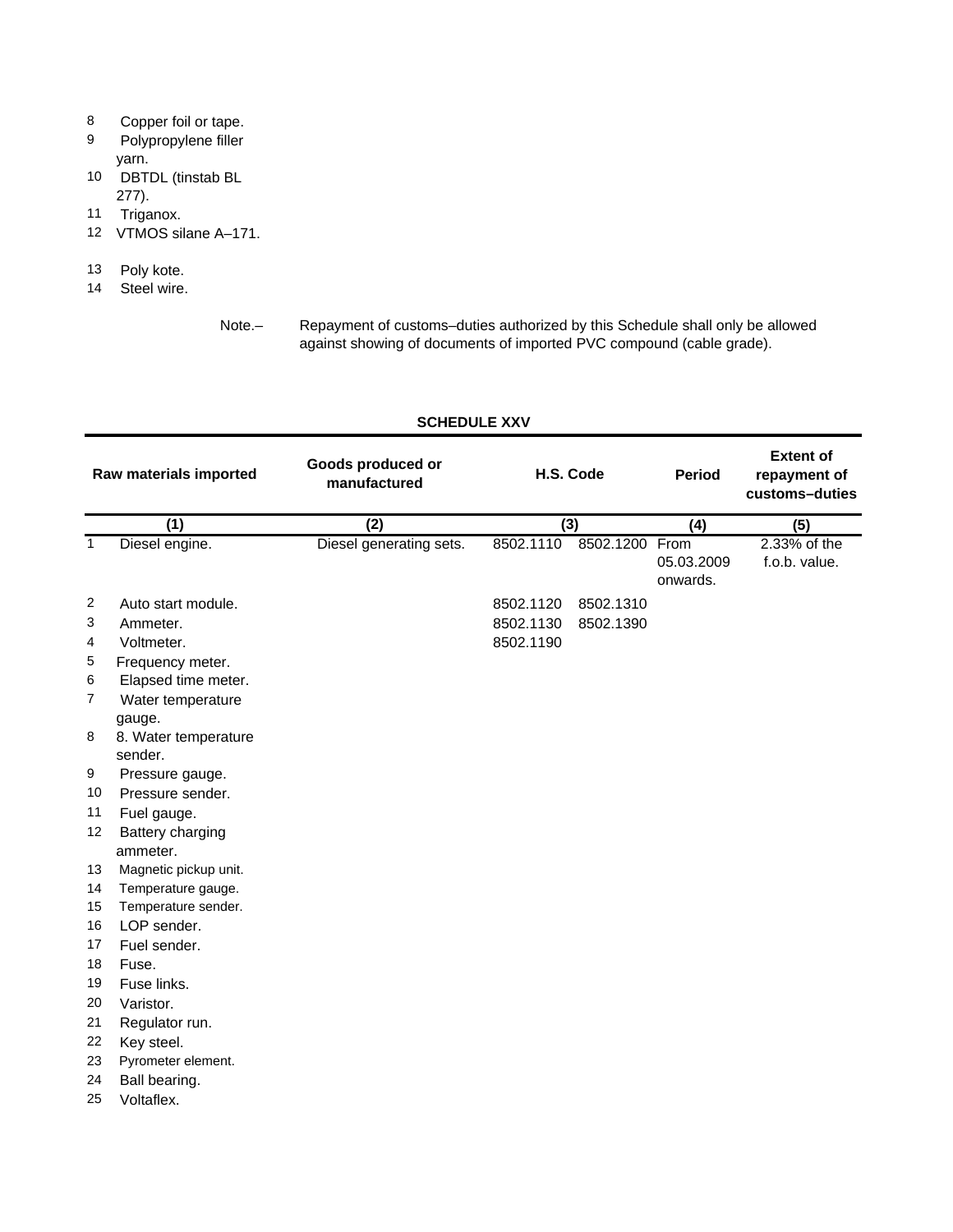# 26 Triflexil.

- 27 Electrical steel.
- 28 Enameled copper (imported).
- 29 Enameled flat (imported).
- 30 Connection cable.
- 31 D.Grov ball bearing.
- 32 Permanent magnet.
- 33 Pyrometer element.
- 34 Flat copper.
- 35 Hour counter meter.
- 36 DC ammeter.
- 37 Regulator.
- 38 Switch gauge.
- 39 Engine controller.

# **SCHEDULE XXVI**

| Raw materials imported                                       |                                                                                                                                                                                                                                                                                                                                                                                                                           | Goods produced or<br>manufactured                              | H.S. Code        | <b>Period</b>                  | <b>Extent of</b><br>repayment of<br>customs-duties |
|--------------------------------------------------------------|---------------------------------------------------------------------------------------------------------------------------------------------------------------------------------------------------------------------------------------------------------------------------------------------------------------------------------------------------------------------------------------------------------------------------|----------------------------------------------------------------|------------------|--------------------------------|----------------------------------------------------|
|                                                              | $\overline{(1)}$                                                                                                                                                                                                                                                                                                                                                                                                          | (2)                                                            | $\overline{(3)}$ | (4)                            | (5)                                                |
| $\mathbf{1}$                                                 | PMC (polystrene).                                                                                                                                                                                                                                                                                                                                                                                                         | 1. Electric doorbells.                                         | 8531.8000        | From<br>05.03.2009<br>onwards. | 2.86% of the<br>f.o.b.value                        |
| 2<br>3<br>4<br>5<br>6<br>7<br>8<br>9<br>10<br>11<br>12<br>13 | Myler.<br>Capacitors.<br>Resistance.<br>Transistors.<br>Printed circuit board.<br>Integrated circuit.<br>Speaker 2.25".<br>Neon.<br>Switch.<br>Diodes.<br>Wire.<br>Variable.                                                                                                                                                                                                                                              |                                                                |                  |                                |                                                    |
| 1                                                            | P.M.C. (polystyrene).                                                                                                                                                                                                                                                                                                                                                                                                     | 2. Mechanical doorbells.                                       | 8306.1000        | From<br>05.03.2009<br>onwards. | 1.19% of the<br>f.o.b.value                        |
| $\overline{2}$                                               | Wire.                                                                                                                                                                                                                                                                                                                                                                                                                     |                                                                |                  |                                |                                                    |
| 1                                                            | P.M.C. (polystyrene).                                                                                                                                                                                                                                                                                                                                                                                                     | 3. Telephone ringer with<br>flasher (voice enhancing<br>unit). | 8531.8000        | From<br>05.03.2009<br>onwards. | 3.73% of the<br>f.o.b.value                        |
| 2<br>3<br>4<br>$\mathbf{r}$                                  | Myler.<br>Capacitors.<br>Resistance.<br>$\bigcap$ $\bigcap$ $\bigcap$ $\bigcap$ $\bigcap$ $\bigcap$ $\bigcap$ $\bigcap$ $\bigcap$ $\bigcap$ $\bigcap$ $\bigcap$ $\bigcap$ $\bigcap$ $\bigcap$ $\bigcap$ $\bigcap$ $\bigcap$ $\bigcap$ $\bigcap$ $\bigcap$ $\bigcap$ $\bigcap$ $\bigcap$ $\bigcap$ $\bigcap$ $\bigcap$ $\bigcap$ $\bigcap$ $\bigcap$ $\bigcap$ $\bigcap$ $\bigcap$ $\bigcap$ $\bigcap$ $\bigcap$ $\bigcap$ |                                                                |                  |                                |                                                    |

5 Connectors. 6 Blister sheet.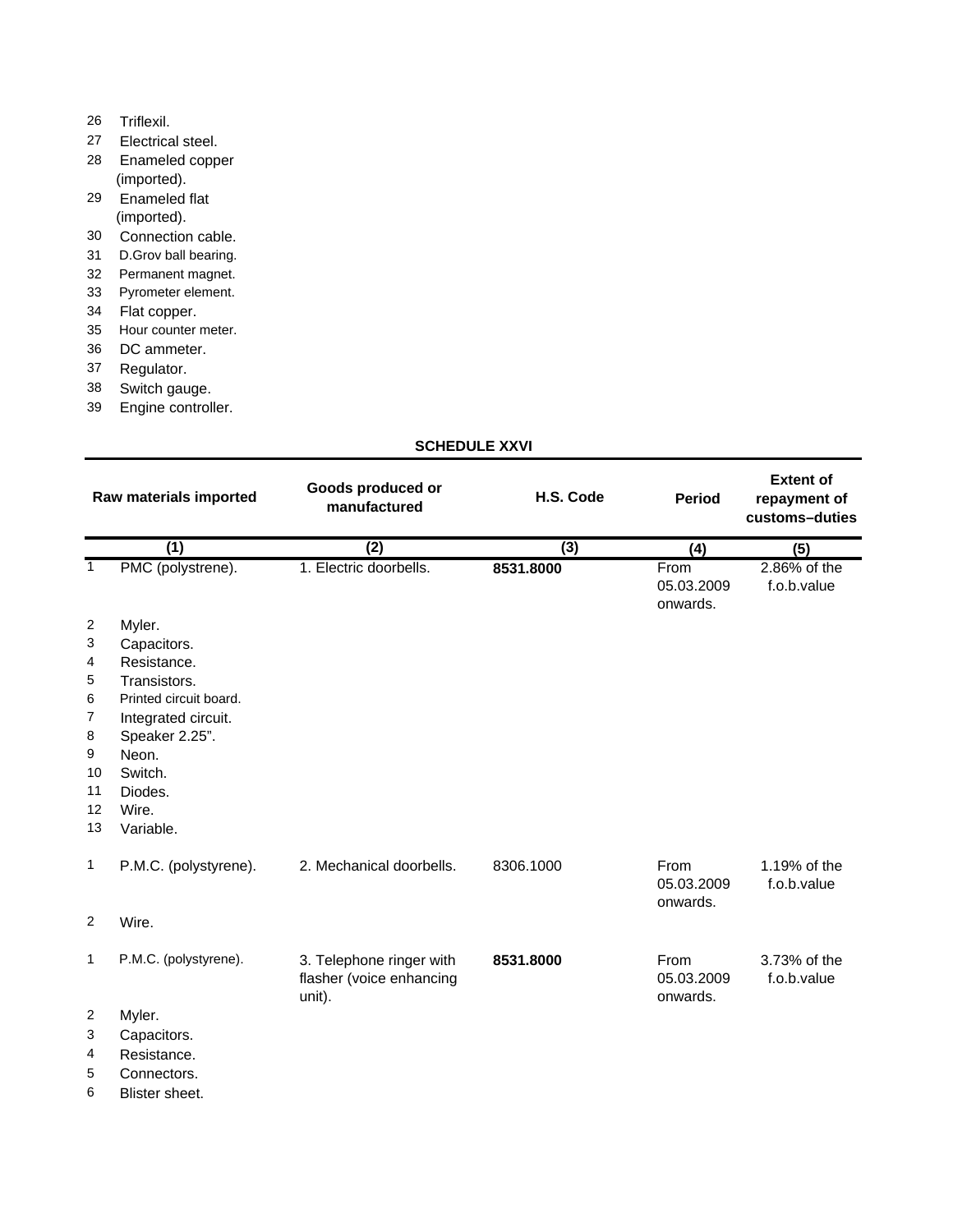- 7 Line jack.
- 8 Printed circuit board.
- 9 Speaker 2.25".
- 10 Diode.
- 11 Integrated circuit.
- 12 Wire.

### **SCHEDULE XXVII**

|   | Goods produced or<br>H.S. Code<br>Raw materials imported<br>manufactured |                                              | <b>Period</b> | <b>Extent of</b><br>repayment of<br>customs-duties |                                |                                  |
|---|--------------------------------------------------------------------------|----------------------------------------------|---------------|----------------------------------------------------|--------------------------------|----------------------------------|
|   | (1)                                                                      | (2)                                          | (3)           |                                                    | (4)                            | (5)                              |
| 1 | Deep drawn steel<br>scrap.                                               | Wheel hub (all kinds) for<br>automotive use. | 8708.9949     | 8708.9990                                          | From<br>05.03.2009<br>onwards. | $0.21\%$ of the<br>f.o.b. value. |
| 2 | Ferro-Silicon.                                                           |                                              |               |                                                    |                                |                                  |
| 3 | Carburizer (artificial<br>graphite).                                     |                                              |               |                                                    |                                |                                  |
| 4 | Ferro-Silicon<br>magnesium.                                              |                                              |               |                                                    |                                |                                  |
| 5 | Ferro-Silicon<br>innoculant.                                             |                                              |               |                                                    |                                |                                  |
|   |                                                                          | <b>SCHEDULE XXVIII</b>                       |               |                                                    |                                |                                  |
|   | Raw materials imported                                                   | Goods produced or                            |               | H.S. Code                                          | <b>Period</b>                  | <b>Extent of</b><br>renavment of |

|                                  | Raw materials imported                                                                                            | manufactured                                                                                                       | H.S. Code           | Period                         | repayment of<br>customs-duties |
|----------------------------------|-------------------------------------------------------------------------------------------------------------------|--------------------------------------------------------------------------------------------------------------------|---------------------|--------------------------------|--------------------------------|
|                                  | (1)                                                                                                               | (2)                                                                                                                | (3)                 | (4)                            | (5)                            |
|                                  | Aluminium ingots.                                                                                                 | Empty<br>1.<br>collapsible<br>printed<br>tubes<br>(with plastic caps) made                                         | aluminium 7612.1000 | From<br>05.03.2009<br>onwards. | 0.46% of the<br>f.o.b. value.  |
| 2<br>3<br>4<br>5<br>6            | Roller coating ink.<br>Printing ink.<br>Lacquer.<br>Latex sealing.<br>Plastic moulding<br>Compound.               | from aluminium ingots (all<br>sizes).                                                                              |                     |                                |                                |
| $\mathbf{1}$<br>2<br>3<br>4<br>5 | Aluminium slugs.<br>Roller coating ink.<br>Printing ink.<br>Lacquer (for inside<br>protection).<br>Latex sealing. | 2.<br>Empty<br>printed<br>collapsible<br>tubes<br>(with plastic caps) made<br>from aluminium slugs (all<br>sizes). | aluminium 7612.1000 | From<br>05.03.2009<br>onwards. | 3.72% of the<br>f.o.b. value.  |
|                                  |                                                                                                                   |                                                                                                                    |                     |                                |                                |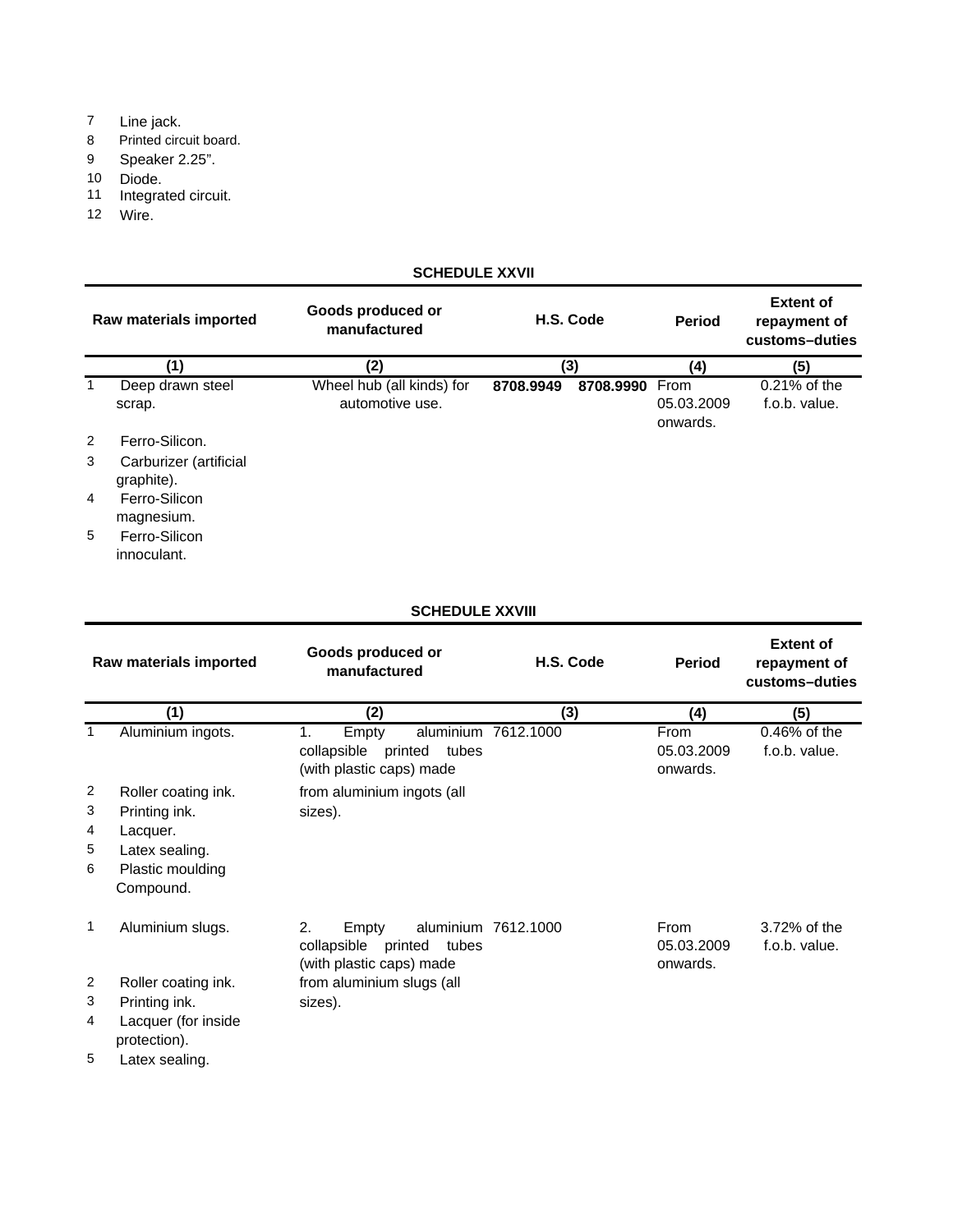Note:– Repayment of customs–duties authorized by item 2 of this Schedule shall only be allowed against showing of documents of imported aluminium slugs.

|                                                                                                                                                             | <b>SCHEDULE XXIX</b>                                |                                          |                                |                                                    |
|-------------------------------------------------------------------------------------------------------------------------------------------------------------|-----------------------------------------------------|------------------------------------------|--------------------------------|----------------------------------------------------|
| Raw materials imported                                                                                                                                      | Goods produced or<br>manufactured                   | H.S. Code                                | <b>Period</b>                  | <b>Extent of</b><br>repayment of<br>customs-duties |
| (1)                                                                                                                                                         | (2)                                                 | (3)                                      | (4)                            | (5)                                                |
| Aluminium rod.                                                                                                                                              | 1. Electrical conductors<br>(aluminium).            | 8544.4990                                | From<br>05.03.2009<br>onwards. | 4.49% of the<br>f.o.b. value.                      |
| 1. Copper cathode.                                                                                                                                          | 2. Enamelled coper wire.                            | 8544.1190                                | From<br>05.03.2009<br>onwards. | 0.29% of the<br>f.o.b. value.                      |
| 2. Insulating varnish.                                                                                                                                      |                                                     |                                          |                                |                                                    |
|                                                                                                                                                             | <b>SCHEDULE XXX</b>                                 |                                          |                                |                                                    |
| Raw materials imported                                                                                                                                      | Goods produced or<br>manufactured                   | H.S. Code                                | <b>Period</b>                  | <b>Extent of</b><br>repayment of<br>customs-duties |
| (1)                                                                                                                                                         | (2)                                                 | (3)                                      | (4)                            | (5)                                                |
| 1 Antimony.<br>2 Arsenic metal.<br>3 Salt of C.M.C.<br>4 Vanisperse.<br>5 Chopped fibre.<br>6 Lead ingots.<br>7 Impregnated paper<br>sheet.                 | Lead acid battery<br>1.<br>(automotive), all types. | 8507.1090 From<br>8507.1010<br>8507.1020 | 05.03.2009<br>onwards.         | 2.94% of the<br>f.o.b. value.                      |
| 8 Glass fibre sheet.<br>9 Plastic moulding<br>compound.<br>10 Tin.                                                                                          |                                                     |                                          |                                |                                                    |
| 1 Lead ingots.                                                                                                                                              | Lead acid battery<br>(motorcycle), all types.       | 8507.1010                                | From<br>05.03.2009<br>onwards. | 1.55% of the<br>f.o.b. value.                      |
| 2 Antimony.<br>3 Arsenic metal.<br>4 Vanilex.<br>5 Cashmilon susa.<br>6 Polypropylene.<br>7 Polymion sheet.<br>8 Glass fibre sheet.<br>9 Battery indicator. |                                                     |                                          |                                |                                                    |
|                                                                                                                                                             |                                                     |                                          |                                |                                                    |

**SCHEDULE XXXI**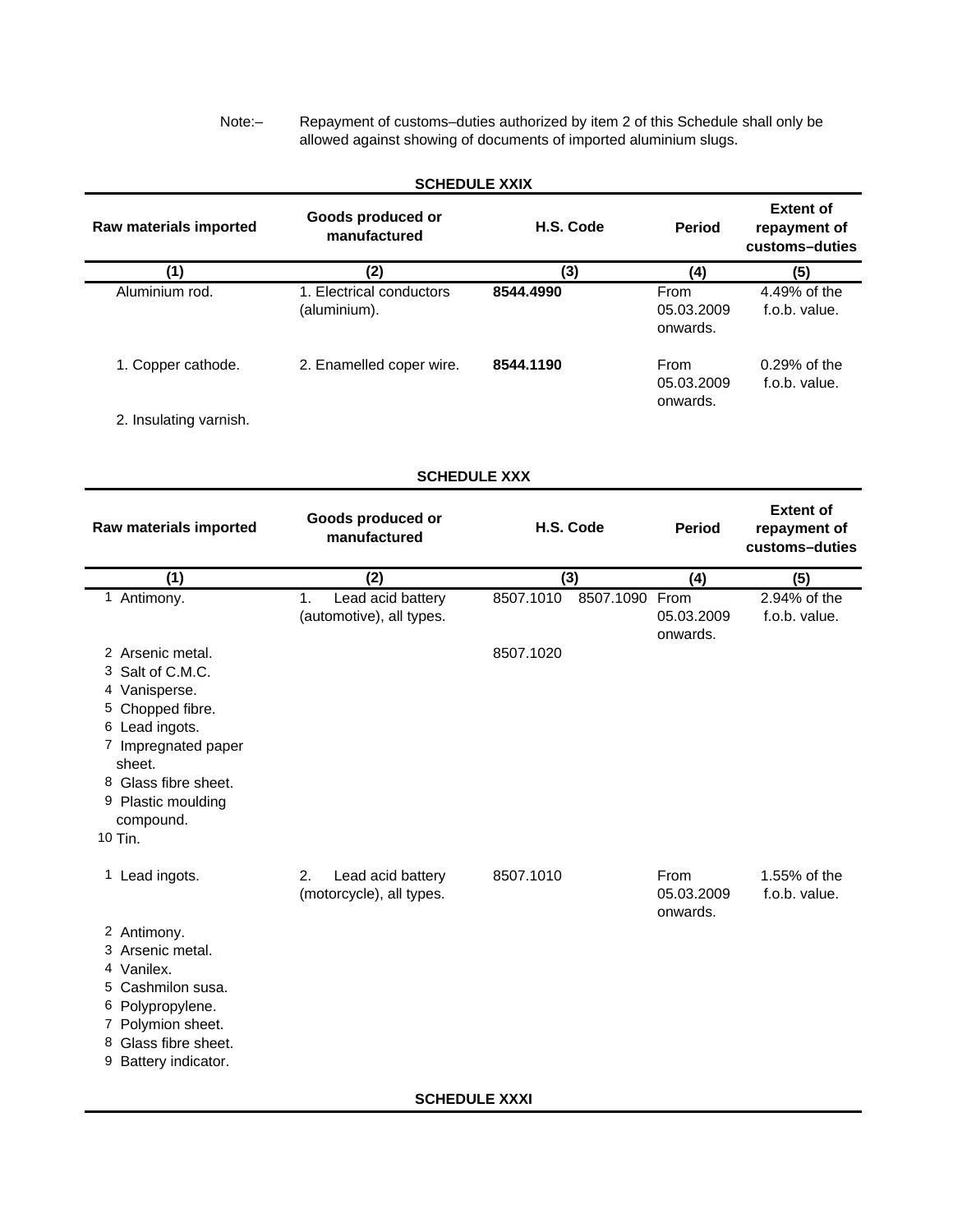| Raw materials imported                | Goods produced or<br>manufactured | H.S. Code | <b>Period</b>                               | <b>Extent of</b><br>repayment of<br>customs-duties |
|---------------------------------------|-----------------------------------|-----------|---------------------------------------------|----------------------------------------------------|
| (1)                                   | (2)                               | (3)       | (4)                                         | (5)                                                |
| 1 Activated carbon(KX).               | Canister NBC, S10.                | 9020.0010 | 9020.0020<br>From<br>05.03.2009<br>onwards. | 5.56% of the<br>f.o.b. value.                      |
| 2 Aluminium sheet.                    |                                   |           |                                             |                                                    |
| 3 Dust layer material.                |                                   |           |                                             |                                                    |
| 4 Filter paper.                       |                                   |           |                                             |                                                    |
| 5 Hyperlast 1236<br>(polyol).         |                                   |           |                                             |                                                    |
| 6 Hyperlast 5000<br>(isocyanate).     |                                   |           |                                             |                                                    |
| 7 Netlon.                             |                                   |           |                                             |                                                    |
| 8 Delrin 500 BK-642.                  |                                   |           |                                             |                                                    |
| Silica gel.<br>9<br>10 Aluminium bag. |                                   |           |                                             |                                                    |
|                                       | <b>SCHEDULE XXXII</b>             |           |                                             |                                                    |

| Raw materials imported | Goods produced or<br>manufactured | H.S. Code                   | <b>Period</b>                  | <b>Extent of</b><br>repayment of<br>customs-duties |
|------------------------|-----------------------------------|-----------------------------|--------------------------------|----------------------------------------------------|
| (1)                    | (2)                               | (3)                         | (4)                            | (5)                                                |
| Urea formaldehyde.     | 1. Lamp holders, all types.       | 8536.6100                   | From<br>05.03.2009<br>onwards. | 3.63% of the<br>f.o.b. value.                      |
|                        | 2. Ceiling rose.                  | 8536.9090                   | From<br>05.03.2009<br>onwards. | 3.13% of the<br>f.o.b. value.                      |
|                        | 3. Pin plug.                      | 8536.6910<br>8536.6990 From | 05.03.2009<br>onwards.         | 2.74% of the<br>f.o.b. value.                      |
|                        |                                   | .                           |                                |                                                    |

Note.– The repayment of customs–duties authorized by this Schedule shall only be allowed against showing of documents of imported urea formaldehyde.

# **SCHEDULE XXXIII**

| Raw materials imported                  | Goods produced or<br>manufactured | H.S. Code | <b>Period</b>                  | <b>Extent of</b><br>repayment of<br>customs-duties |
|-----------------------------------------|-----------------------------------|-----------|--------------------------------|----------------------------------------------------|
| (1)                                     | (2)                               | (3)       | (4                             | (5)                                                |
| Fuwa round 12 ton<br>BSF 10 stud round. | Autocom trailer.                  | 8716.4090 | From<br>05.03.2009<br>onwards. | 6.81% of the<br>f.o.b. value.                      |

2 Fuwa landing gear.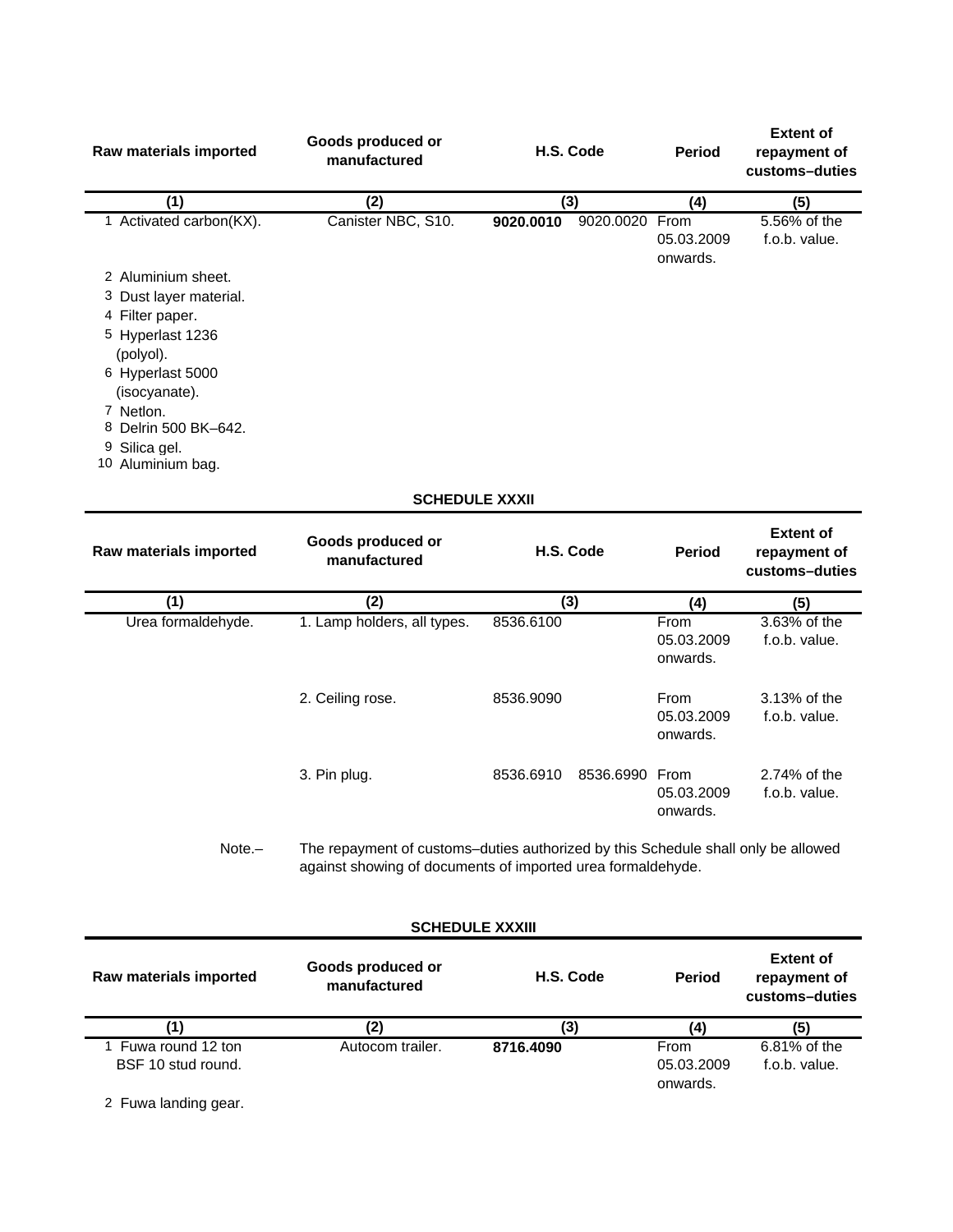- 3 2" bolt IN kingpin.
- 4 Brake kit for trailer
- (including air tank).
- 5 Electrical kit for trailer.
- 6 Wheel rim 7.5x20".

# **SCHEDULE XXXIV**

| Raw materials imported                                  | Goods produced or<br>manufactured | H.S. Code | <b>Period</b>                  | <b>Extent of</b><br>repayment of<br>customs-duties |
|---------------------------------------------------------|-----------------------------------|-----------|--------------------------------|----------------------------------------------------|
| (1)                                                     | (2)                               | (3)       | (4)                            | (5)                                                |
| 1 Aluminium billets.                                    | Aluminium profile sections.       | 7604.1090 | From<br>05.03.2009<br>onwards. | 0.37% of the<br>f.o.b. value.                      |
| 2 P3-Almeco seal.                                       |                                   |           |                                |                                                    |
| 3 P3-Almeco 46.                                         |                                   |           |                                |                                                    |
| 4 P3-Almeco 29.                                         |                                   |           |                                |                                                    |
| 5 P3-Almecolor "L".                                     |                                   |           |                                |                                                    |
| 6 P3-Almecolor "S".                                     |                                   |           |                                |                                                    |
| 7 Salkoral.                                             |                                   |           |                                |                                                    |
| 8 Thermosetting<br>Powder coating (other<br>polyester). |                                   |           |                                |                                                    |

### **SCHEDULE XXXV**

| Raw materials imported          | Goods produced or<br>manufactured                                               | H.S. Code | <b>Period</b>                  | <b>Extent of</b><br>repayment of<br>customs-duties |
|---------------------------------|---------------------------------------------------------------------------------|-----------|--------------------------------|----------------------------------------------------|
| (1)                             | (2)                                                                             | (3)       | (4)                            | (5)                                                |
| Aluminium foil PE<br>laminated. | Printed flexible tubes made<br>from aluminium foil PE<br>laminated (all sizes). | 7612.9090 | From<br>05.03.2009<br>onwards. | 7.29% of the<br>f.o.b. value.                      |
| 2 Plastic moulding<br>compound. |                                                                                 |           |                                |                                                    |
| 3 Printing ink.                 |                                                                                 |           |                                |                                                    |
| 4 Varnish.                      |                                                                                 |           |                                |                                                    |
|                                 | <b>SCHEDULE XXXVI</b>                                                           |           |                                |                                                    |
| Raw materials imported          | Goods produced or<br>manufactured                                               | H.S. Code | <b>Period</b>                  | <b>Extent of</b><br>repayment of<br>customs-duties |
| (1)                             | (2)                                                                             | (3)       | (4)                            | (5)                                                |
| <b>Completely Knocked</b>       | Pick-up 800cc in Completely                                                     | 8704.3190 | From                           | 10.60% of the                                      |

05.03.2009 onwards.

f.o.b. value.

Built Up (CBU) condition.

Down (CKD) kit.

2 Steel sheet.

3 Vendorized kit.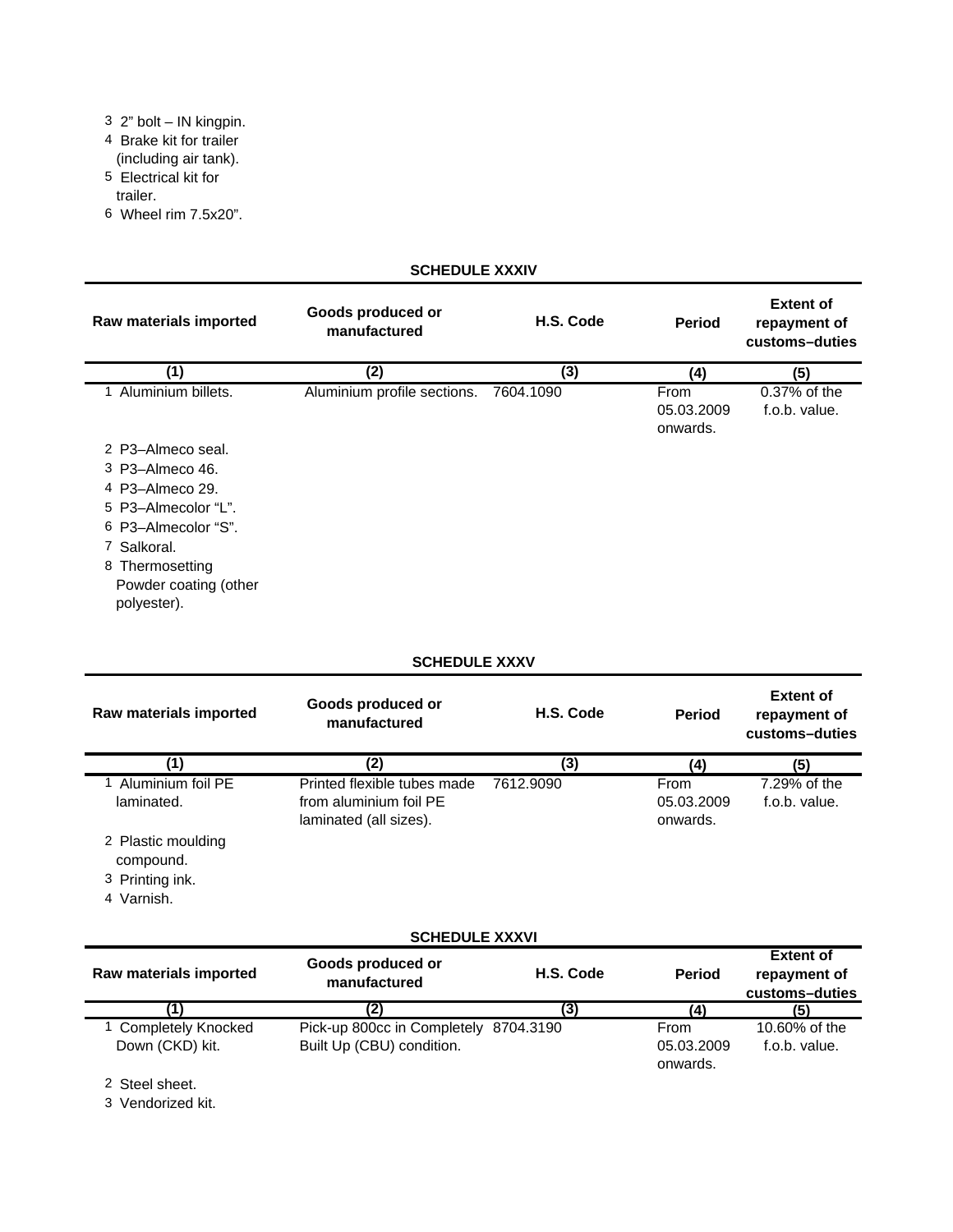| Raw materials imported                                                                                                                                                                                                                                                                                                                                                                                                                                                                                                                                                                                         | Goods produced or<br>manufactured             | H.S. Code | <b>Period</b>                  | <b>Extent of</b><br>repayment of<br>customs-duties |
|----------------------------------------------------------------------------------------------------------------------------------------------------------------------------------------------------------------------------------------------------------------------------------------------------------------------------------------------------------------------------------------------------------------------------------------------------------------------------------------------------------------------------------------------------------------------------------------------------------------|-----------------------------------------------|-----------|--------------------------------|----------------------------------------------------|
| $\overline{(1)}$                                                                                                                                                                                                                                                                                                                                                                                                                                                                                                                                                                                               | (2)                                           | (3)       | (4)                            | (5)                                                |
| Main parts of CKD.                                                                                                                                                                                                                                                                                                                                                                                                                                                                                                                                                                                             | Truck chassis, CBU<br>(2600cc diesel engine). | 8706.0000 | From<br>05.03.2009<br>onwards. | 8.27% of the<br>f.o.b. value.                      |
| Engine assembly.<br>1<br>Gearbox assembly.<br>2<br>3 Hand brake.<br>4 Welding assembly of<br>middle floor.<br>5 Front floor.<br>6 Welding assembly<br>wall LH (set of 10<br>components).<br>7 Welding assembly<br>wall RH (set of 10<br>components).<br>8 Panel assembly front.<br>9 Panel assembly<br>back.<br>10 Door assembly front<br>RH.<br>11 Door assembly front<br>LH.<br>12 Outer panel skin of<br>selling.<br>13 Gearbox shifting<br>mechanism.<br>14 Rear axle shaft.<br>15 Steering gear<br>assembly.<br>16 Member assembly<br>table.<br>17 Glass back window.<br>18 Sealing strip back<br>window. |                                               |           |                                |                                                    |
| 19 Glass windshield.<br>20 Weather strip<br>windshield.<br><b>Accessories of CKD.</b>                                                                                                                                                                                                                                                                                                                                                                                                                                                                                                                          |                                               |           |                                |                                                    |
|                                                                                                                                                                                                                                                                                                                                                                                                                                                                                                                                                                                                                |                                               |           |                                |                                                    |

### **SCHEDULE XXXVII**

21 Gearbox bracket.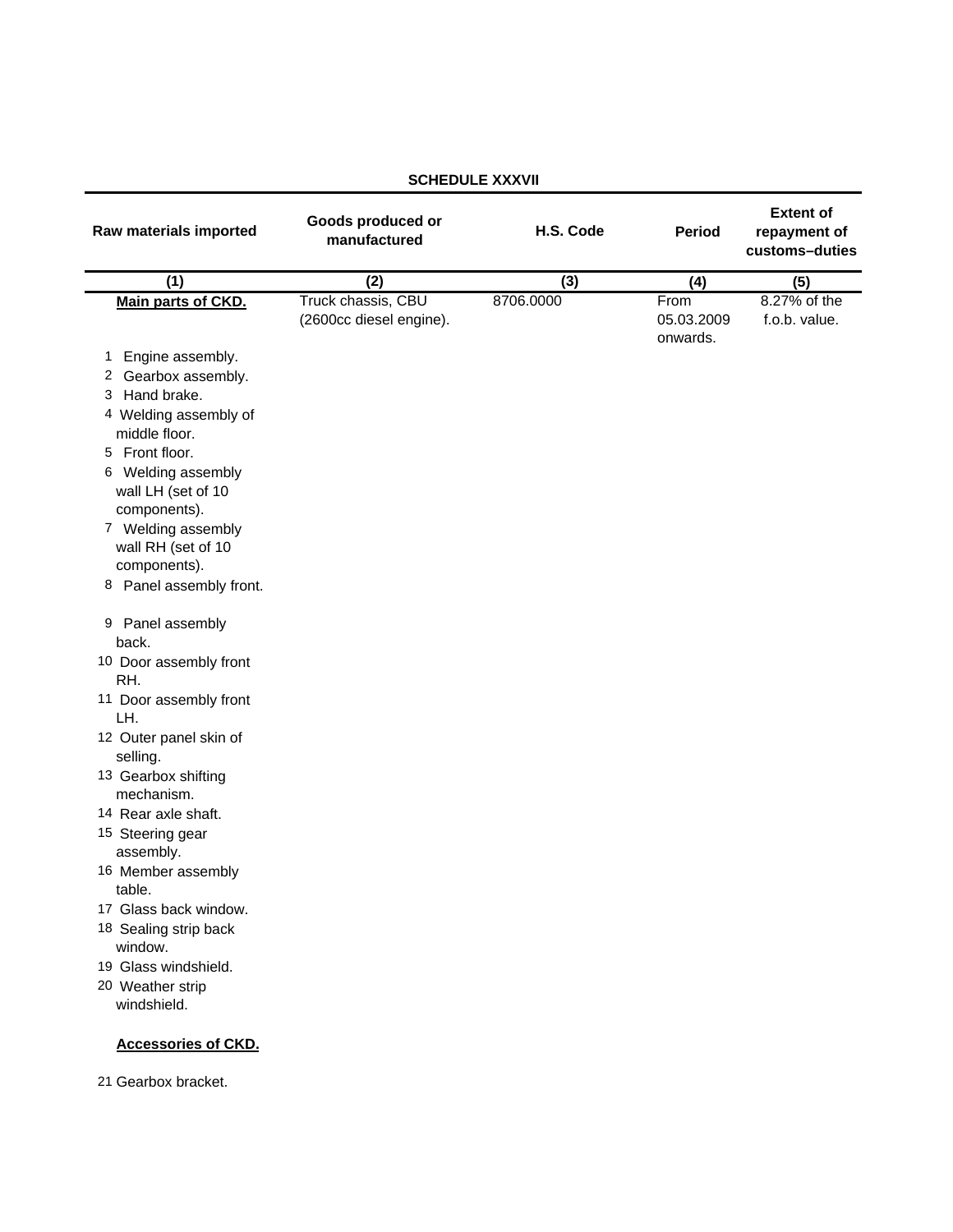- 22 Hinge of left covering of engine.
- 23 Hinge of right covering of engine.
- 24 Boot control lever.
- 25 Shifting lever sector.
- 26 Fuel line (set of 3 hoses).
- 27 Wire clamp.
- 28 Bolt.
- 29 Gasket, exhaust pipe flange.
- 30 Clutch master cylinder.
- 31 Rear axle.
- 32 Frame assembly MD-1031-30001.
- 33 Seat of U-bolt of rear spring.
- 34 Front axle assembly (delete drum brake FR/RR).
- 35 Side ring.
- 36 Wheel disc assembly.
- 37 Change gear lever assembly.
- 38 Steering shaft.
- 39 Steering column.
- 40 Brake line (set of 7 pipes).
- 41 Vacuum line.
- 42 Headlamp device (sets of 4 lamps).
- 43 Instrument assembly.
- 44 Glass run rubber door, LH.
- 45 Glass run rubber door, RH.
- 46 Glass assembly door window, LH.
- 47 Glass assembly door window, RH.
- 48 Reg assembly FR door, LH.
- 49 Reg assembly FR door, RH.
- 50 Fin assembly door, LH.
- 51 Fin assembly door, RH.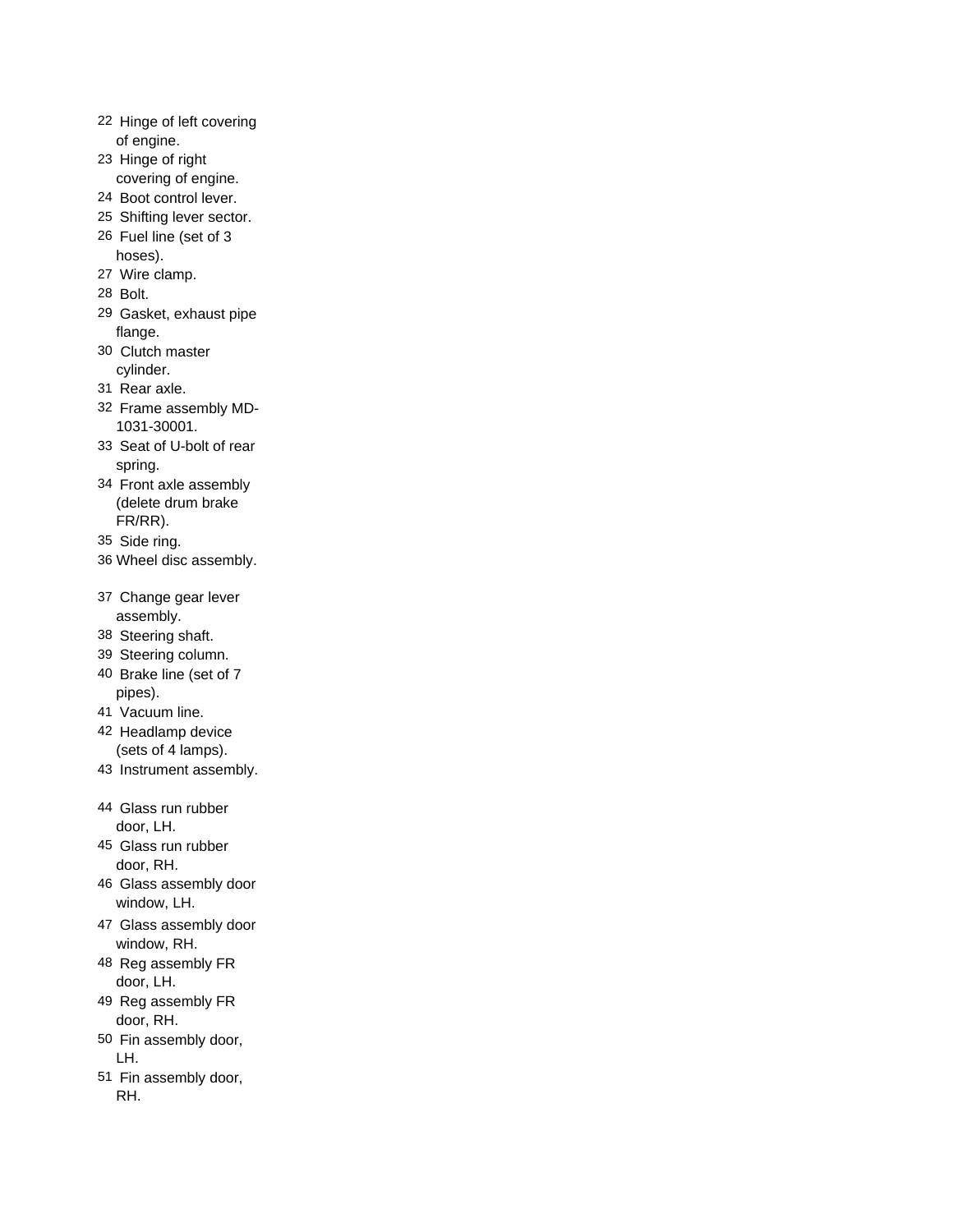- Handle pull, LH.
- Handle pull, RH.
- Weather trip door inside, LH.
- Weather trip door inside, RH.
- Mirror assembly outside, LH.
- Mirror assembly outside, RH.
- Mirror assembly inside.
- Install windshield wiper (set of arm, link and wiper blade).
- Install windshield washer.
- Install door lock (set of locks, latches and inner outer handles).
- Install strip and other.
- Welt.
- Spcr-rub, LH.
- Spcr-rub, RH.
- Welt door, LH.
- Welt door, RH.
- Rig, LH.
- Rig, RH.
- Air hose.
- Bracket, gearbox.
- Friction disc (set of disc and plate).
- Pressure plate.
- Pump, clutch.
- Fork.
- Ball head.
- Grease hose.
- Block, engine frame.
- Block, gearbox.
- Bearing base.
- Bearing.
- Cover of fork.
- Bracket plate.
- Engine cover.
- Insert part, single
- Flexible shaft, odometer.
- Block, water tank.
- Hose, air pump.
- Relay.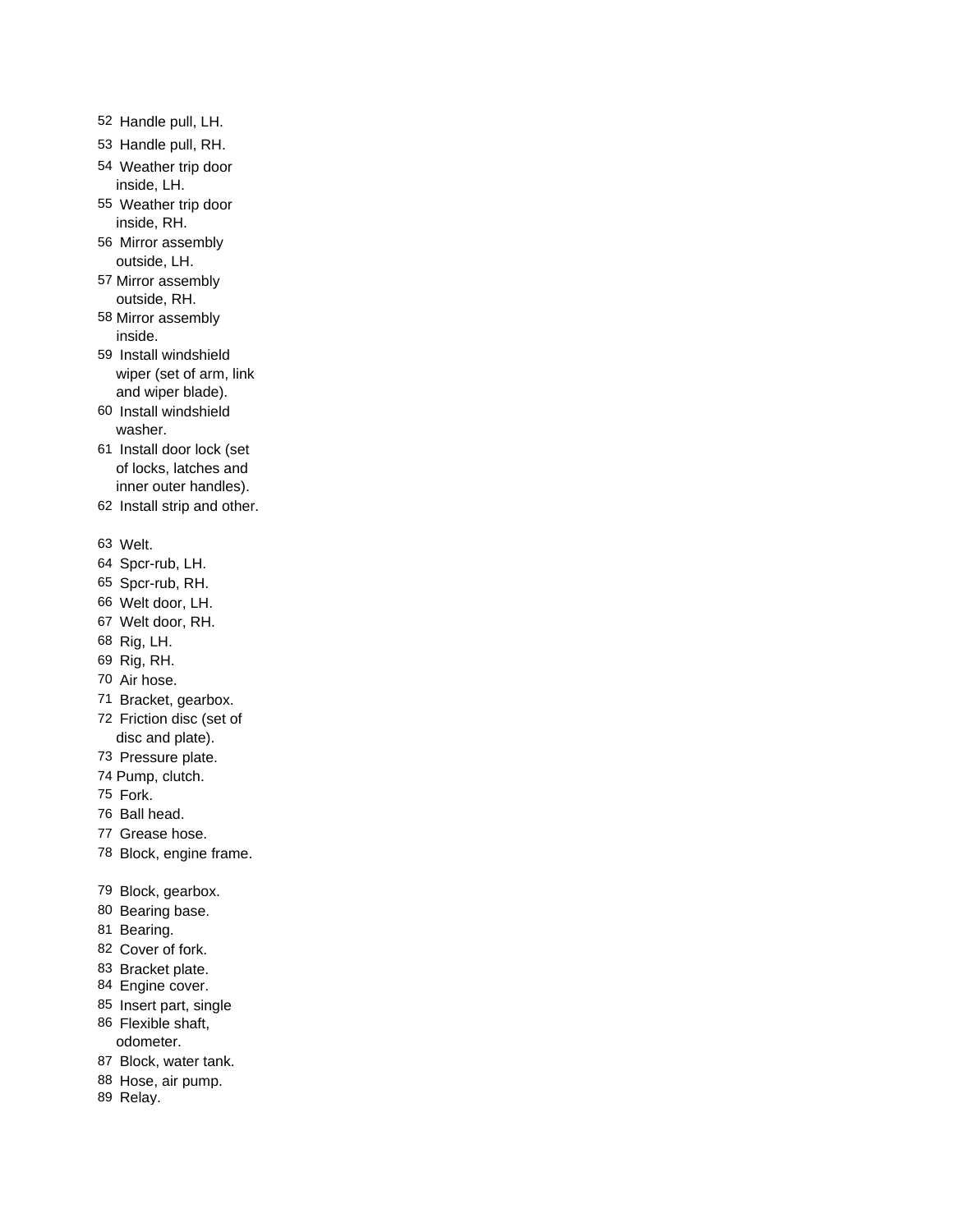- Block, cabin.
- Pin, cabin block.
- Lock, multifunction switch.
- Steering wheel.
- Rubber plug.
- Distribution board.
- Oil bowl, brake.
- Switch, brake.
- Sealing head, rain groove.
- Self-guard switch.
- Pin, door.
- Square clip.
- Clip, glasses.
- On–off label.
- \ Hook.
- Dirt-proof boot, hand brake.
- Plug, hole of sun visor.
- Iron wiring.
- Oil hose, model 1605.
- Clip.
- Standard parts (set of hardware).
- Front fog lamp.
- Bolt, gearbox.
- Clip, 18#.
- Clip, 50#.
- Clip, 65#.
- Clip, 75#.
- Clip, 85#.
- Collar.
- Rope.
- Split pin.
- Clip, water tank.
- Spring, throttle frame.
- Release spring, hand brake.
- Release spring, throttle.
- Grease fitting.
- Screw.
- Engine stopping mechanism.
- Cover of brake oil tank.
- Vacuum booster.
- Heater machine.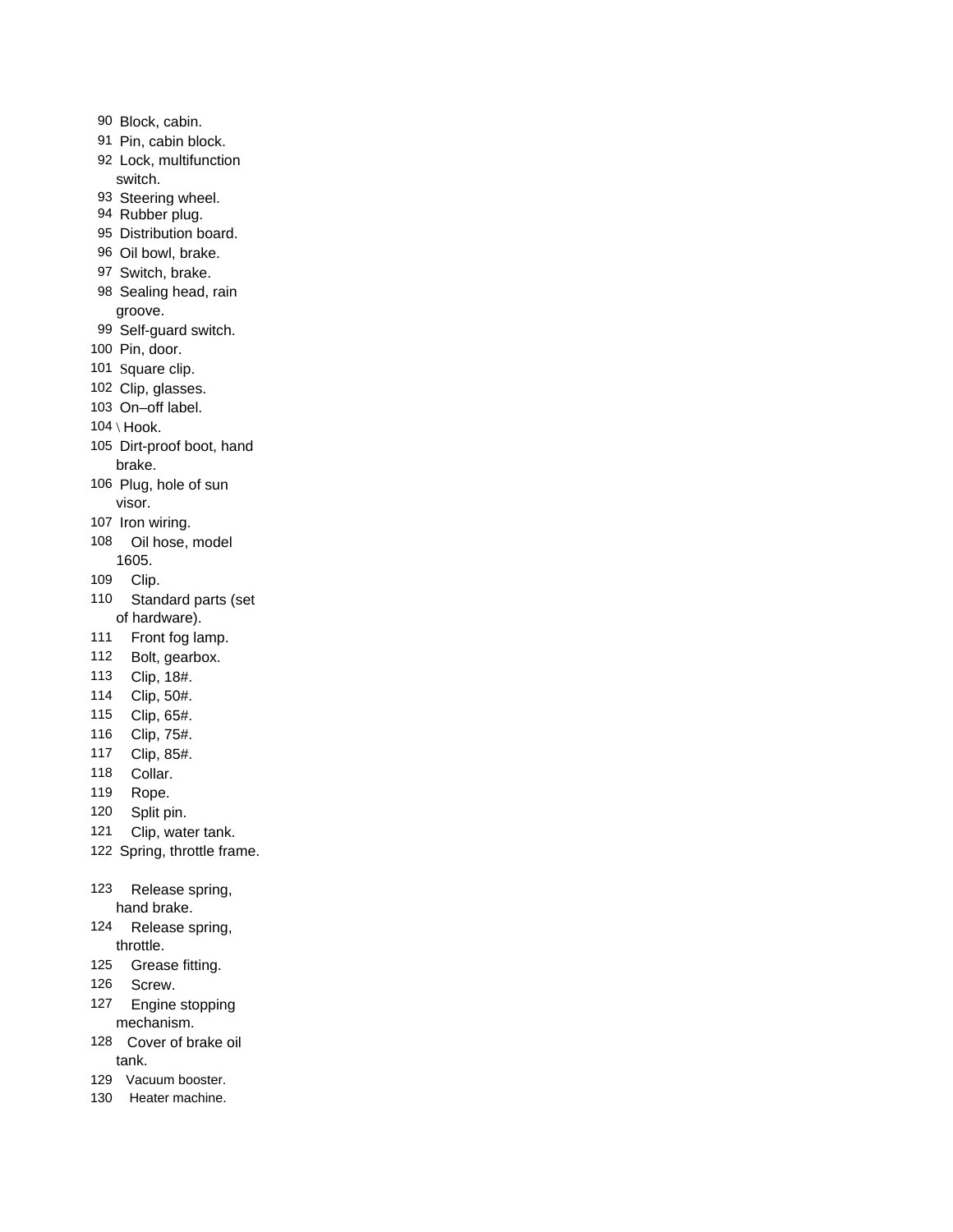| Raw materials imported                                        | Goods produced or<br>manufactured | H.S. Code | Period                                | <b>Extent of</b><br>repayment of<br>customs-duties |
|---------------------------------------------------------------|-----------------------------------|-----------|---------------------------------------|----------------------------------------------------|
| (1)                                                           | (2)                               | (3)       | (4)                                   | (5)                                                |
| 1 CKD kit - HM.                                               | 1. Motorcycles 70-80 cc.          | 8711.2090 | From<br>05.03.2009<br>onwards.        | 9.39% of the<br>f.o.b. value.                      |
| 2 CKD kit - HT-WH<br>(Gear).                                  |                                   |           |                                       |                                                    |
| 3 CKD kit - (Chain).                                          | 2. Motorcycles 100-110 cc.        | 8711.2090 | <b>From</b><br>05.03.2009<br>onwards. | 10.78% of the<br>f.o.b. value.                     |
| 4 CDK kit - (ACG FLY).                                        |                                   |           |                                       |                                                    |
| 5 CKD kit - (Bearing).                                        | 3. Motorcycles 125-150 cc.        | 8711.2090 | <b>From</b><br>05.03.2009<br>onwards. | 11.43% of the<br>f.o.b. value.                     |
| 6 Cushions.<br>7 Castings for drum gear.                      |                                   |           |                                       |                                                    |
| 8 Disk brake.<br>9 Brake lining.                              |                                   |           |                                       |                                                    |
| 10 Metal slipper.                                             |                                   |           |                                       |                                                    |
| 11 Steel Strips.<br>12 Coil assembly ignition.                |                                   |           |                                       |                                                    |
| 13 Fuel cock assembly.<br>14 Damper oil.<br>15 Liquid O ring. |                                   |           |                                       |                                                    |
| 16 Paint and chemicals.<br>17 steel sheets.                   |                                   |           |                                       |                                                    |

# **SCHEDULE XXXVIII**

#### **SCHEDULE XXXIX**

| Raw materials imported                                                                                                                                                                     | Goods produced or<br>manufactured | H.S. Code | <b>Period</b>                  | <b>Extent of</b><br>repayment of<br>customs-duties |
|--------------------------------------------------------------------------------------------------------------------------------------------------------------------------------------------|-----------------------------------|-----------|--------------------------------|----------------------------------------------------|
| (1)                                                                                                                                                                                        | (2)                               | (3)       | (4)                            | (5)                                                |
| 1 Aluminium corrugated<br>fins.<br>2 Aluminium serpentine<br>tube.<br>3 Aluminium forging.<br>4 Aluminium section.<br>5 Aluminium strip.<br>6 Aluminium Brazing<br>coil.<br>Nocoflux.<br>7 | 1. Condenser assembly for<br>car. | 8415.9021 | From<br>05.03.2009<br>onwards. | 6.62% of the<br>f.o.b. value.                      |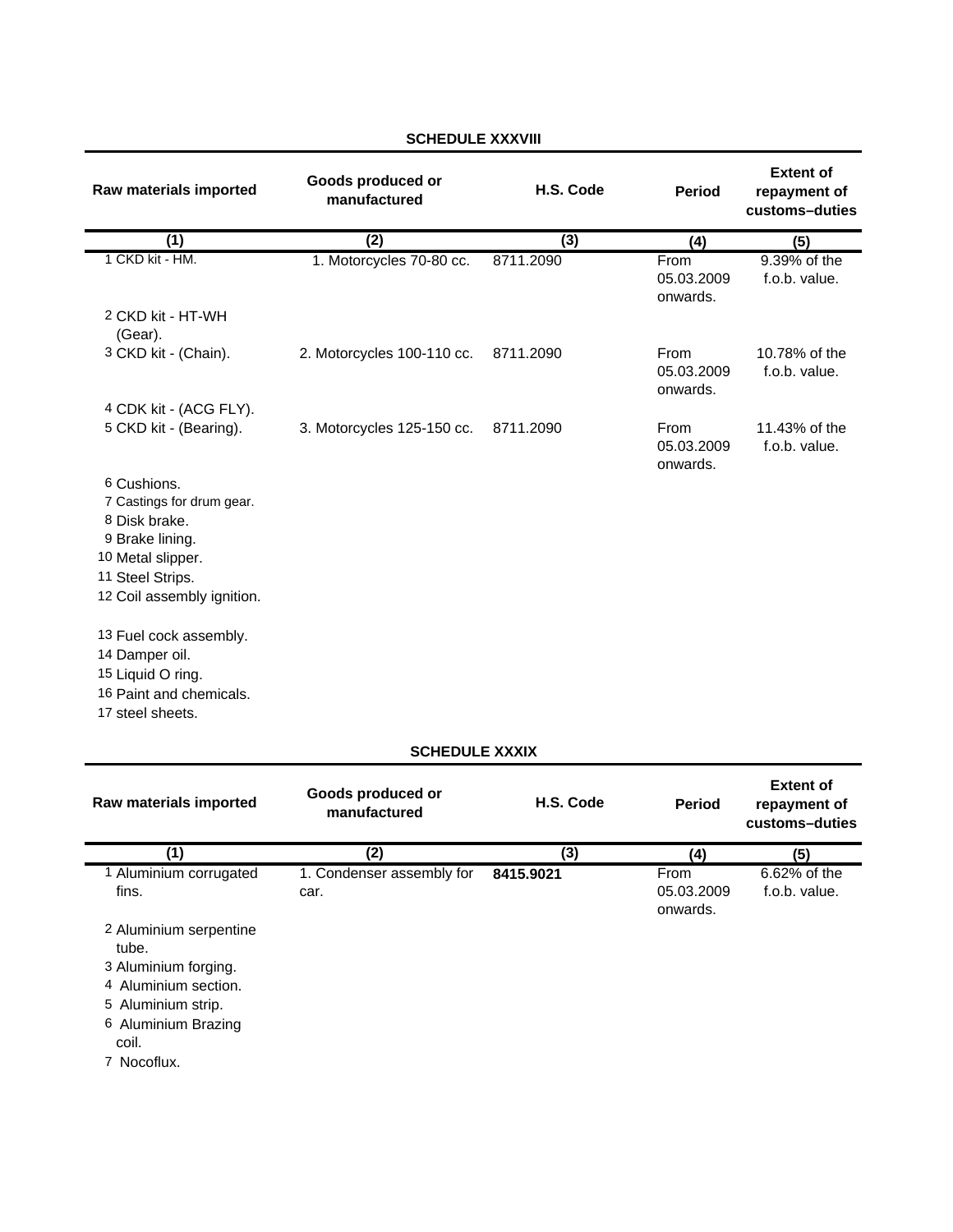| 2. Parts of Condenser<br>Assembly | 8415.9099 | <b>From</b><br>05.03.2009<br>onwards.    | 1.59% of the<br>f.o.b. value. |
|-----------------------------------|-----------|------------------------------------------|-------------------------------|
|                                   |           |                                          |                               |
| 3. Sheet metal parts for<br>cars. | 8708.2931 | 8708.2990 From<br>05.03.2009<br>onwards. | 1.92% of the<br>f.o.b. value. |
|                                   |           |                                          |                               |

2 Steel sheets.

3 CED paint.

### **SCHEDULE XL**

| Raw materials imported  | Goods produced or<br>manufactured                              | H.S. Code | <b>Period</b>                  | <b>Extent of</b><br>repayment of<br>customs-duties |
|-------------------------|----------------------------------------------------------------|-----------|--------------------------------|----------------------------------------------------|
| (1)                     | (2)                                                            | (3)       | (4)                            | (5)                                                |
| Components:             | 1. Window Airconditioners<br>$(1 - 2 \text{ ton})$             | 8415.1010 | From<br>05.03.2009<br>onwards. | 1.21% of the<br>f.o.b. value.                      |
| 1 Compressor.           |                                                                |           |                                |                                                    |
| 2 Stepping motor.       |                                                                |           |                                |                                                    |
| 3 A/C valve (1/4, 5/8). | 2. Split airconditioners (1-6)<br>HP)                          | 8415.1020 | From<br>05.03.2009<br>onwards. | 5.36% of the<br>f.o.b. value.                      |
| 4 Magnetic contactor.   |                                                                |           |                                |                                                    |
| 5<br>Plastic parts set. | 3. Self Contained Package<br>type airconditioners (1-<br>30HP) | 8415.1020 | From<br>05.03.2009<br>onwards. | 5.42% of the<br>f.o.b. value.                      |
| Indoor unit motor.<br>6 |                                                                |           |                                |                                                    |
| Installation kit.<br>7  | 4. Fan Coil Units (1- 6 HP)                                    | 8415.9099 | From<br>05.03.2009<br>onwards. | 6.82% of the<br>f.o.b. value.                      |

8 High-pressure switch.

- 9 LTB.
- 10 4 way valve.

### 11 **Thermostat:**

- i. Switch push.
- ii. Fuse holder.
- iii. Fuse glass.
- iv. Relay.
- v. Sensor.
- vi. Capacitor.
- vii. Transistor.
- viii. Diode.
- ix. Resistor.
- x. L.E.D.
- xi. I.C.
- xii. Piezo buzzer.
- xiii. Resonator.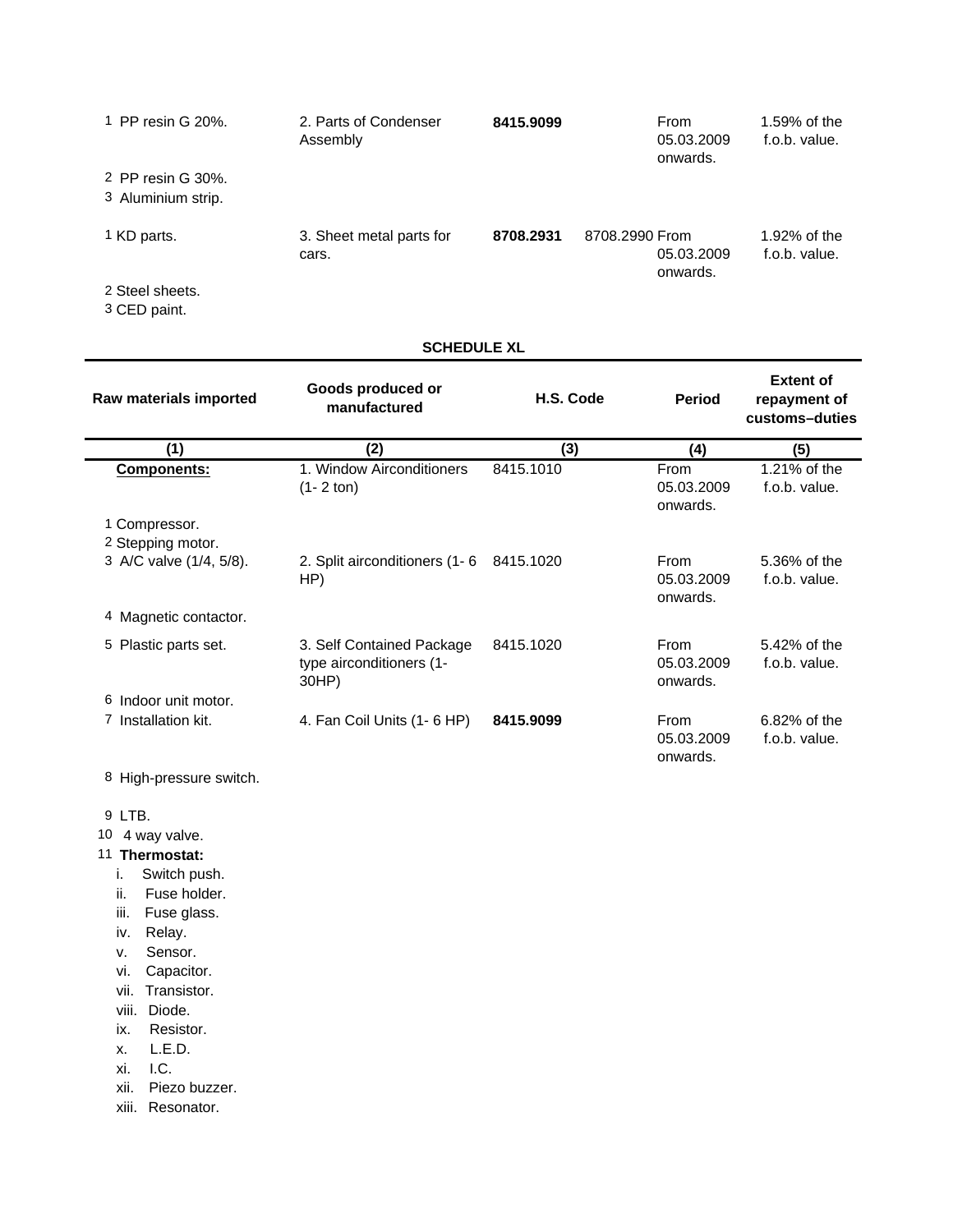- xiv. Transformer.
- xv. Cable kit.
- xvi. Thermisters.
- xvii. Receiver module.
- xviii. Connectors.
- xix. Veristor.

### 10 **Remote:**

- i. Soft keypad.
- ii. Capacitor.
- iii. Transistor.
- iv. Resister.
- v. I.C.
- vi. Crystal matle.
- vii. Resonator.
- viii. Connectors.
- ix. L.C.D.

#### **Raw materials:**

- 13 Electrical steel sheet.
- 14 R-22 Gas.
- 15 ABS resin.
- 16 Aluminium foil.
- 17 G.I. sheet.
- 18 M.S. sheet.
- 19 Brazing ring.
- 20 Copper tube.

## **SCHEDULE XLI**

| Raw materials imported                | Goods produced or<br>manufactured | H.S. Code | Period                 | <b>Extent of</b><br>repayment of<br>customs-duties |
|---------------------------------------|-----------------------------------|-----------|------------------------|----------------------------------------------------|
| (1)                                   | (2)                               | (3)       | (4)                    | (5)                                                |
| Compressor.                           | Electric water cooler, all        | 8418.6990 | From                   | 1.92% of the                                       |
|                                       | sizes.                            |           | 05.03.2009<br>onwards. | f.o.b. value.                                      |
| 2 Thermostat.                         |                                   |           |                        |                                                    |
| 3 Filter drier.                       |                                   |           |                        |                                                    |
| 4 Copper tube/capillary.              |                                   |           |                        |                                                    |
| 5 Fan motor.                          |                                   |           |                        |                                                    |
| 6 Copper strips.                      |                                   |           |                        |                                                    |
| 7 PVC coated steel<br>sheet.          |                                   |           |                        |                                                    |
| 8 Electric galvanized<br>steel sheet. |                                   |           |                        |                                                    |
| 9 Plastic polystyrene.                |                                   |           |                        |                                                    |
|                                       | <b>SCHEDULE XLII</b>              |           |                        |                                                    |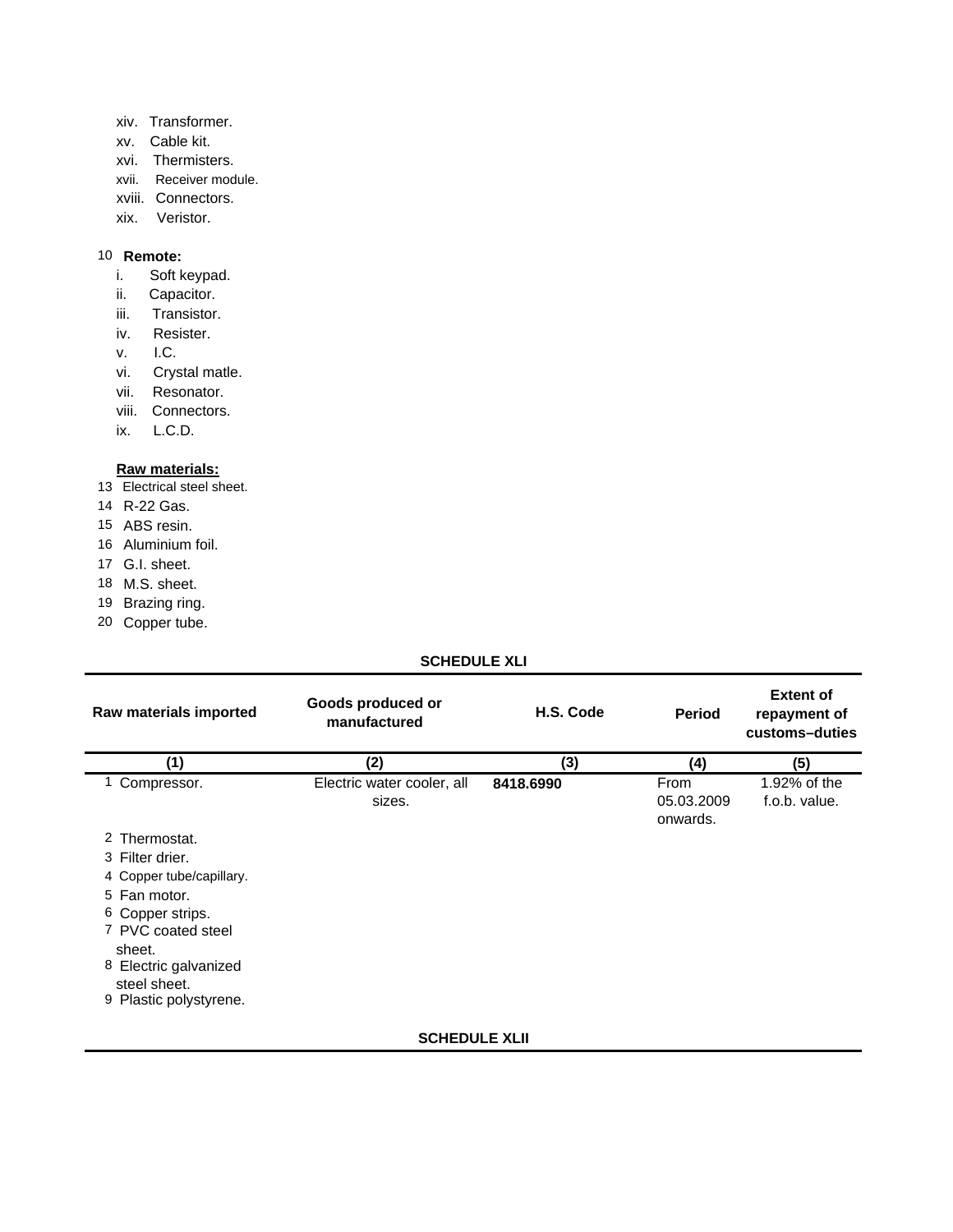| Raw materials imported                 |    | Goods produced or<br>manufactured |                        | H.S. Code              | <b>Period</b>                         | <b>Extent of</b><br>repayment of<br>customs-duties |
|----------------------------------------|----|-----------------------------------|------------------------|------------------------|---------------------------------------|----------------------------------------------------|
| (1)                                    |    | (2)                               | (3)                    |                        | (4)                                   | (5)                                                |
| 1 Coal wet.                            | 1. | Pig iron.                         | 7201.1000              | 7201.2000              | From<br>05.03.2009<br>onwards.        | $1.24\%$ of the<br>f.o.b. value.                   |
| 2 Iron ore.                            |    |                                   |                        |                        |                                       |                                                    |
| 3 Manganese ore.                       |    |                                   |                        |                        |                                       |                                                    |
| 1 Coal wet.                            | 2. | Coke.                             | 2704.0010              |                        | <b>From</b><br>05.03.2009<br>onwards. | $0.01\%$ of the<br>f.o.b. value.                   |
| 2 Fuel oil (high speed<br>diesel oil). |    |                                   |                        |                        |                                       |                                                    |
| 1 Coal wet.                            | 3. | Hot rolled coils.                 | 7208.1010              | 7208.3810              | From<br>05.03.2009<br>onwards.        | $0.75%$ of the<br>f.o.b. value.                    |
| 2 Iron ore.                            |    |                                   | 7208.1090              | 7208.3890              |                                       |                                                    |
| 3 Manganese ore.                       |    |                                   | 7208.2510              | 7208.3910              |                                       |                                                    |
| 4 Ferro manganese.                     |    |                                   | 7208.2590              | 7208.3990              |                                       |                                                    |
| 5 Casi (calcium).                      |    |                                   | 7208.2610              | 7209.1510              |                                       |                                                    |
| 6 Ferro silicon.                       |    |                                   | 7208.2690              | 7209.1590              |                                       |                                                    |
| 7 Aluminium.                           |    |                                   | 7208.2710              | 7209.1610              |                                       |                                                    |
|                                        |    |                                   | 7208.2790              | 7209.1690              |                                       |                                                    |
|                                        |    |                                   | 7208.3610              | 7209.1710              |                                       |                                                    |
|                                        |    |                                   | 7208.3690              | 7209.1790              |                                       |                                                    |
|                                        |    |                                   | 7208.3710<br>7208.3790 | 7209.1810<br>7209.1890 |                                       |                                                    |
|                                        |    |                                   |                        |                        |                                       |                                                    |

### **SCHEDULE XLIII**

| Raw materials imported                            | Goods produced or<br>manufactured    | H.S. Code | <b>Period</b>                  | <b>Extent of</b><br>repayment of<br>customs-duties |
|---------------------------------------------------|--------------------------------------|-----------|--------------------------------|----------------------------------------------------|
| (1)                                               | (2)                                  | (3)       | (4)                            | (5)                                                |
| High carbon steel wire<br>rod.                    | 1. Un-galvanized steel wire<br>rope. | 7312.1020 | From<br>05.03.2009<br>onwards. | 2.49% of the<br>f.o.b. value.                      |
| 1<br>High carbon steel<br>wire rod.<br>2<br>Zinc. | 2. Galvanized steel wire<br>rope.    | 7312.1020 | From<br>05.03.2009<br>onwards. | 2.59% of the<br>f.o.b. value.                      |
| 1 Steel wire rod.                                 | 3. Galvanized steel wire.            | 7217.2000 | From<br>05.03.2009<br>onwards. | 3.82% of the<br>f.o.b. value                       |

2 Zinc.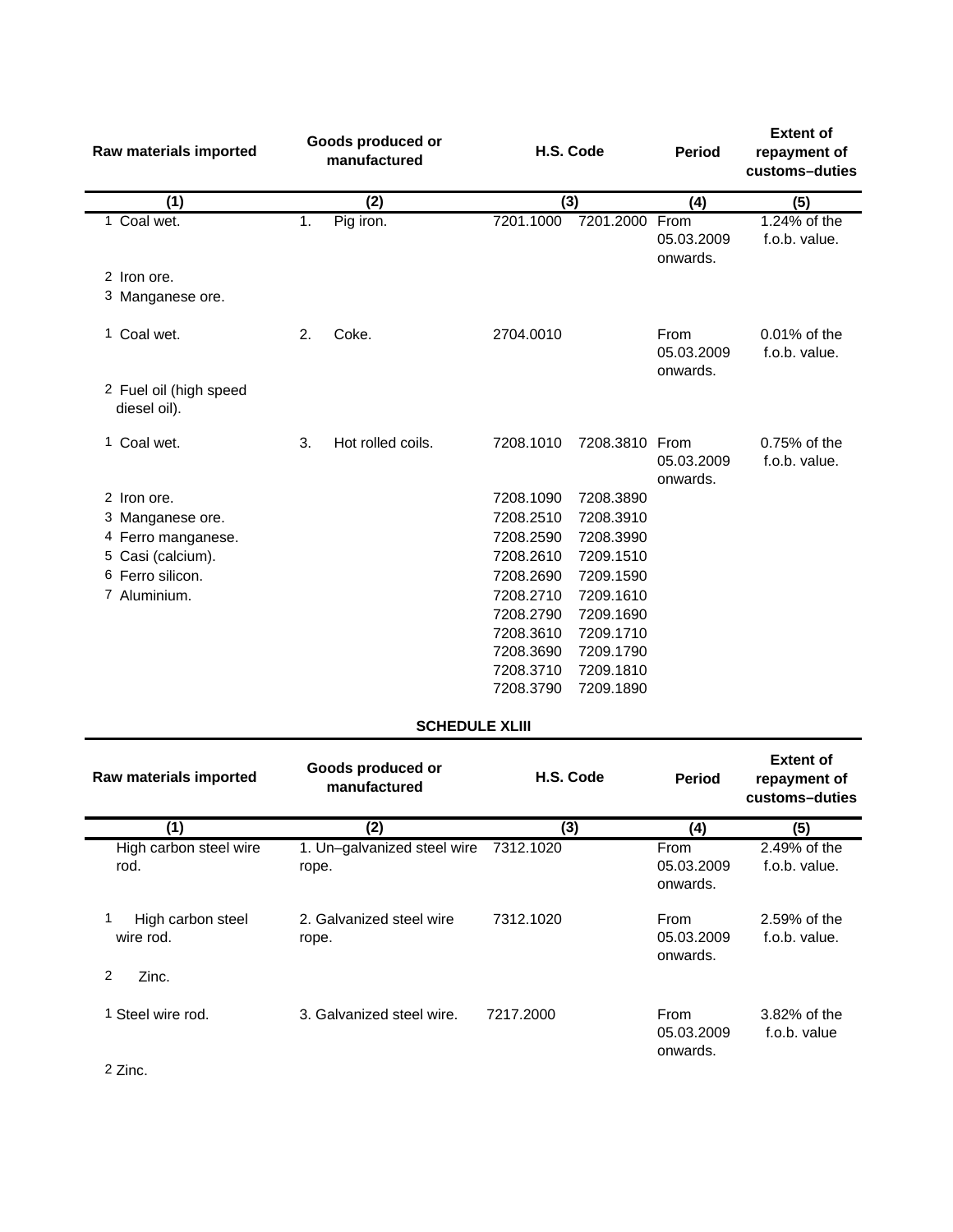|                            | Raw materials imported                                                                                                                                                                                                             |                  | Goods produced or<br>manufactured    | H.S. Code | <b>Period</b>                  | <b>Extent of</b><br>repayment of<br>customs-duties |
|----------------------------|------------------------------------------------------------------------------------------------------------------------------------------------------------------------------------------------------------------------------------|------------------|--------------------------------------|-----------|--------------------------------|----------------------------------------------------|
|                            | (1)                                                                                                                                                                                                                                |                  | $\overline{(2)}$                     | (3)       | (4)                            | (5)                                                |
| $\mathbf{1}$               | Penthrite (P.E.T.N.).                                                                                                                                                                                                              | $\overline{1}$ . | Detonating cord.                     | 3604.9000 | From<br>05.03.2009             | 2.79% of the<br>f.o.b. value.                      |
| $\overline{c}$             | PVC compound.                                                                                                                                                                                                                      |                  |                                      |           |                                |                                                    |
| 1                          | PVC compound.                                                                                                                                                                                                                      | 2.               | Safety fuse.                         | 3603.0000 | From<br>05.03.2009<br>onwards. | 1.19% of the<br>f.o.b. value.                      |
| 2                          | Black powder.                                                                                                                                                                                                                      |                  |                                      |           |                                |                                                    |
| 1                          | Wax blended.                                                                                                                                                                                                                       | 3.               | Emulsion explosive.                  | 3602.0000 | From<br>05.03.2009<br>onwards. | 2.78% of the<br>f.o.b. value.                      |
| 2<br>3<br>4<br>5<br>6<br>7 | Emulsifier.<br>Co-emulsifier.<br>Ammonium nitrate.<br>Sodium nitrate.<br>Aluminium powder.<br>Microspheres.                                                                                                                        |                  |                                      |           |                                |                                                    |
|                            | <b>Components:</b>                                                                                                                                                                                                                 | 4.               | Rocket propelled<br>grenade (RPG-7). | 9301.2000 | From<br>05.03.2009<br>onwards. | 2.38% of the<br>f.o.b. value.                      |
|                            | 8 Spring C10 417.<br>9 Spring C10 774.<br>10 Spring C10 816.<br>11 Spring C10 842.                                                                                                                                                 |                  |                                      |           |                                |                                                    |
|                            | <b>Casting or forging:</b><br>12 Plunger C70 409.<br>13 Fastening strip C70<br>14 Sight slide C70 425.<br>15 Trigger C70 426.<br>16 Hammer C70 427.<br>17 Rear barrel C70 206.<br>18 Front barrel C70 207.<br>19 Trigger frame C70 |                  |                                      |           |                                |                                                    |
|                            | Steel forging:                                                                                                                                                                                                                     | 5.               | Recoilless rifle<br>106mm.           | 9303.9000 | From<br>05.03.2009<br>onwards. | 1.58% of the<br>f.o.b. value.                      |
|                            | 1 Lever C70 056.<br>2 Bracket C70 057.<br>3 Bracket C70 058.<br>4<br>Body C70 069.<br>5<br>Sleeve C70 060.<br>6<br>Lever C70 231.<br>$\overline{7}$<br>Extractor C70 234.                                                          |                  |                                      |           |                                |                                                    |

Extractor C70 234.

8 Block C70 235.<br>9 Housing C70 26 Housing C70 269.

# **SCHEDULE XLIV**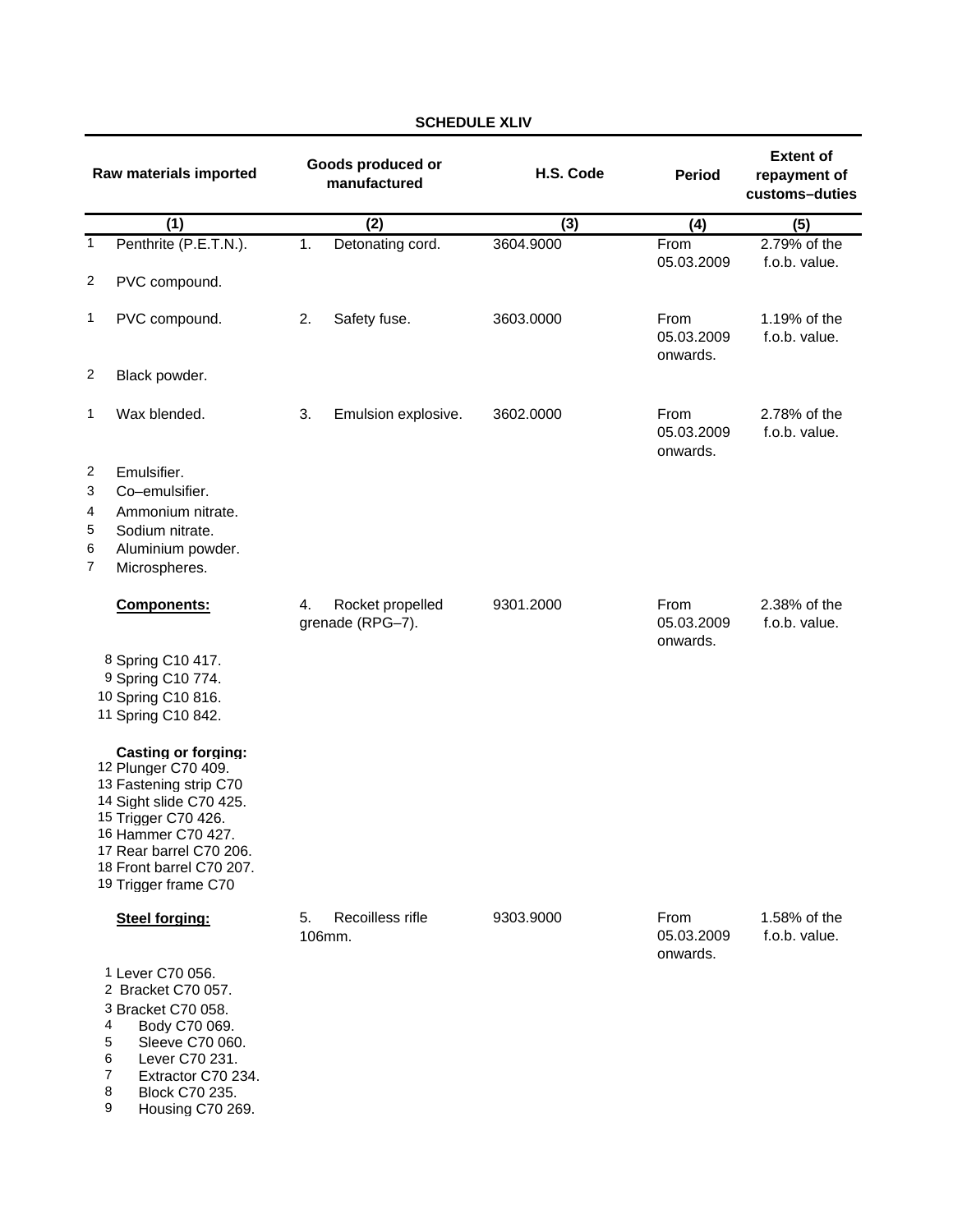| 110mm. |                                                                                                                                                                                                                                                                                                                                                                                                                                                                                                                                                                                                                                                                                                                                                                                                                                                                                                                |    |               |           |          |                               |
|--------|----------------------------------------------------------------------------------------------------------------------------------------------------------------------------------------------------------------------------------------------------------------------------------------------------------------------------------------------------------------------------------------------------------------------------------------------------------------------------------------------------------------------------------------------------------------------------------------------------------------------------------------------------------------------------------------------------------------------------------------------------------------------------------------------------------------------------------------------------------------------------------------------------------------|----|---------------|-----------|----------|-------------------------------|
|        |                                                                                                                                                                                                                                                                                                                                                                                                                                                                                                                                                                                                                                                                                                                                                                                                                                                                                                                |    |               |           |          |                               |
|        |                                                                                                                                                                                                                                                                                                                                                                                                                                                                                                                                                                                                                                                                                                                                                                                                                                                                                                                |    |               |           |          |                               |
|        |                                                                                                                                                                                                                                                                                                                                                                                                                                                                                                                                                                                                                                                                                                                                                                                                                                                                                                                |    |               |           |          |                               |
|        |                                                                                                                                                                                                                                                                                                                                                                                                                                                                                                                                                                                                                                                                                                                                                                                                                                                                                                                |    |               |           |          |                               |
|        |                                                                                                                                                                                                                                                                                                                                                                                                                                                                                                                                                                                                                                                                                                                                                                                                                                                                                                                |    |               |           |          |                               |
|        |                                                                                                                                                                                                                                                                                                                                                                                                                                                                                                                                                                                                                                                                                                                                                                                                                                                                                                                |    |               |           |          | 1.74% of the<br>f.o.b. value. |
|        |                                                                                                                                                                                                                                                                                                                                                                                                                                                                                                                                                                                                                                                                                                                                                                                                                                                                                                                |    |               |           | onwards. |                               |
|        |                                                                                                                                                                                                                                                                                                                                                                                                                                                                                                                                                                                                                                                                                                                                                                                                                                                                                                                |    |               |           |          |                               |
| 281.   |                                                                                                                                                                                                                                                                                                                                                                                                                                                                                                                                                                                                                                                                                                                                                                                                                                                                                                                |    |               |           |          |                               |
|        |                                                                                                                                                                                                                                                                                                                                                                                                                                                                                                                                                                                                                                                                                                                                                                                                                                                                                                                |    |               |           |          |                               |
|        |                                                                                                                                                                                                                                                                                                                                                                                                                                                                                                                                                                                                                                                                                                                                                                                                                                                                                                                |    |               |           |          |                               |
|        |                                                                                                                                                                                                                                                                                                                                                                                                                                                                                                                                                                                                                                                                                                                                                                                                                                                                                                                |    |               |           |          |                               |
|        |                                                                                                                                                                                                                                                                                                                                                                                                                                                                                                                                                                                                                                                                                                                                                                                                                                                                                                                |    |               |           |          |                               |
|        |                                                                                                                                                                                                                                                                                                                                                                                                                                                                                                                                                                                                                                                                                                                                                                                                                                                                                                                |    |               |           |          |                               |
|        |                                                                                                                                                                                                                                                                                                                                                                                                                                                                                                                                                                                                                                                                                                                                                                                                                                                                                                                |    |               |           |          |                               |
|        |                                                                                                                                                                                                                                                                                                                                                                                                                                                                                                                                                                                                                                                                                                                                                                                                                                                                                                                |    |               |           |          |                               |
|        |                                                                                                                                                                                                                                                                                                                                                                                                                                                                                                                                                                                                                                                                                                                                                                                                                                                                                                                |    |               |           |          |                               |
|        |                                                                                                                                                                                                                                                                                                                                                                                                                                                                                                                                                                                                                                                                                                                                                                                                                                                                                                                |    |               |           |          |                               |
|        |                                                                                                                                                                                                                                                                                                                                                                                                                                                                                                                                                                                                                                                                                                                                                                                                                                                                                                                |    |               |           |          |                               |
|        |                                                                                                                                                                                                                                                                                                                                                                                                                                                                                                                                                                                                                                                                                                                                                                                                                                                                                                                |    |               |           |          |                               |
|        | 10 Compression spring<br>11 Chamber C70 040.<br>12 Tube C70 041.<br>13 Bushing C70 442.<br>14 Breach block C70<br>443.<br>15 Ring C70 444.<br>16 Spotting rifle CW2<br>500.<br>17 Compression spring<br>C12 181.<br>18 Compression spring<br>C10 875.<br>19 Compression spring<br>C35 016.<br>Alloy steel round bar<br>to specification:<br>20 DIN-37NiCr M07<br>(BS970 EN24) size<br>15mm.<br>21 DIN 31 NiCr 14 size<br>55mm.<br>22 DIN 31NiCr 14 size<br>23 DIN 31NiCr 14 size<br>20x65mm.<br>24 DIN 31NiCr 14<br>(CS970 EN36) size<br>60x20mm.<br>Ferrous, non-ferrous<br>castings or forging:<br>1 Clamping knob C70<br>2 Fixed socket C70 282.<br>3 Locking lever C70<br>289.<br>4 Dog clutch C70 304.<br>5 Socket C70 309.<br>6 Fire pin housing C70<br>323 or 035.<br>7 Locking plunger C70<br>217.<br>8 Breech block C75 151.<br>9 Socket C70 249.<br>10 Upper collar C70 257.<br>11 Handle wheel knob | 6. | Mortar 120mm. | 9301.1100 |          | 9301.1900 From<br>05.03.2009  |

C70 279.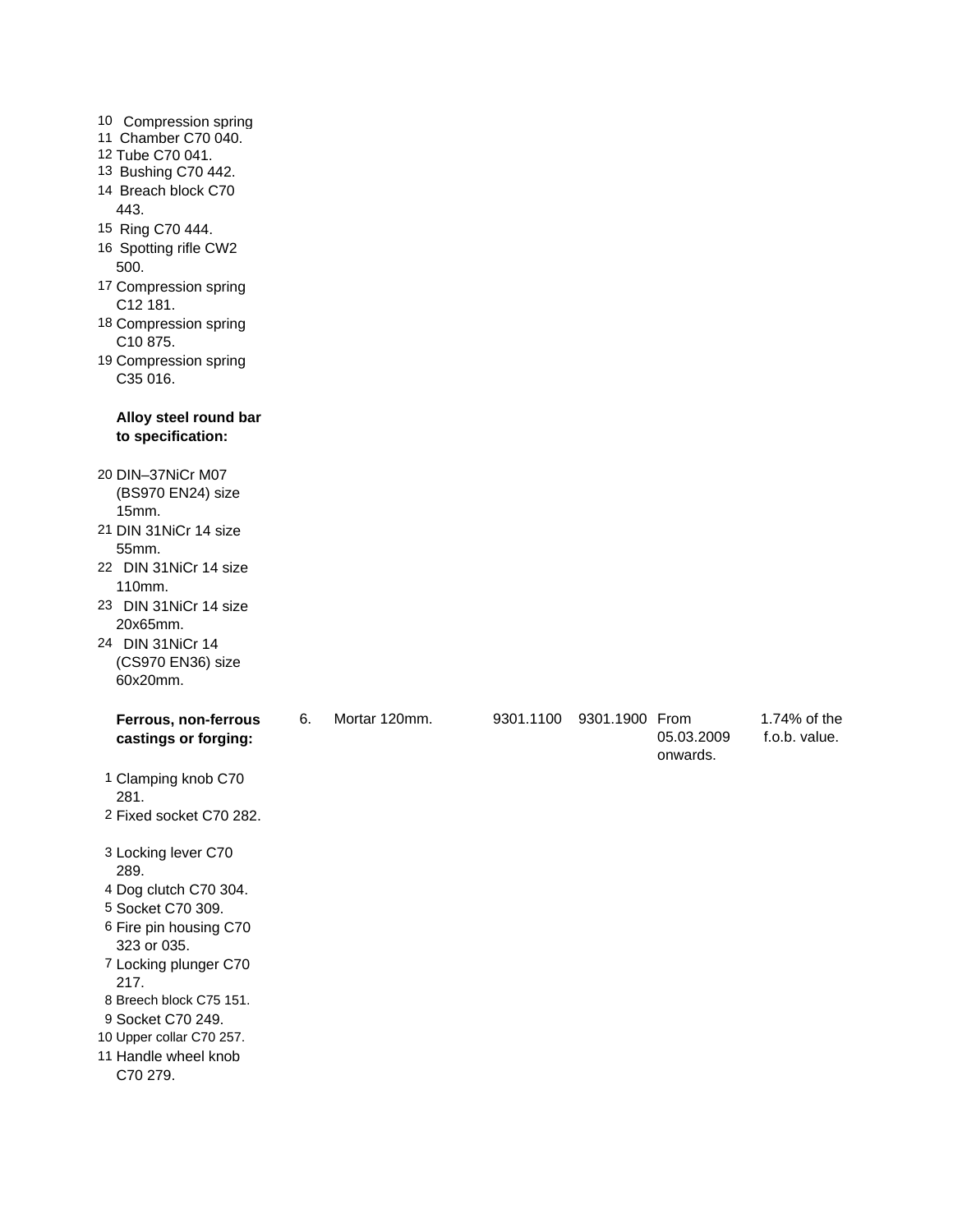Half upper collar C70 301. Sight housing holder C70 305. Sight housing holder C70 308. Half lower collar C70 302. Knob C70 290. Buffer body C70 306. Knob C70 288. 19 Hand wheel C70 286. Foot C70 287. Hub C70 258. Right support bracket C70 298. Left support bracket C70 310. Fire control knob C70 212. Hub cap C70 291. Right leg clevis C70 293. Left leg clevis C70 294. Muzzle covers C70 216. Arm L or R C70 292. Bracket C70 283. Clamp bracket C70 285.

- Barrel C70 176.
- Cross leveling nut C70 284.
- Body C70 153.

# **Steel round bar:**

 Z10 CSD10 35mm. 30NCD16 16mm. 30NCD16 20mm. 30NCD16 28mm. 35NCD16 42mm. Z40CSD10 24mm. Z40CSD10 28mm. 35NC6 10mm. 30NCD16 22mm. Z410CSD16 35mm. 25CD4 30mm.

### **Components:**

 Spring C11 202. Spring C11 506. Spring C11 511.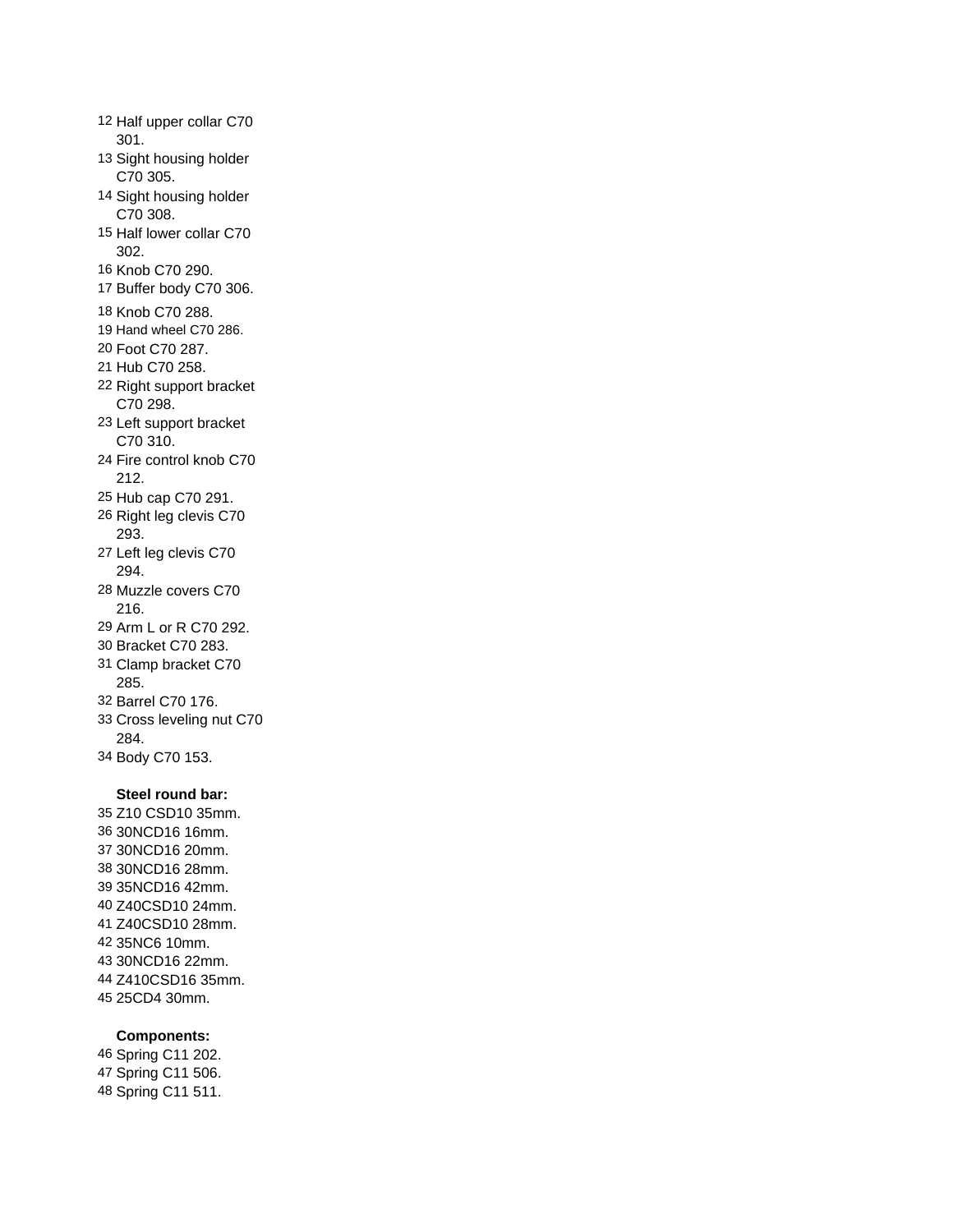Spring C11 515. Spring C11 721. Spring C11 581. Spring C11 661.

5 Steel casting clamp

C70 370.

| <b>Forging or castings:</b>                                                                                                                                                                                                                                                                           | 7. | Mortar 81mm. | 9301.1100 | 9301.1900 From | 05.03.2009             | 1.19% of the<br>f.o.b. value. |
|-------------------------------------------------------------------------------------------------------------------------------------------------------------------------------------------------------------------------------------------------------------------------------------------------------|----|--------------|-----------|----------------|------------------------|-------------------------------|
| 1 Tube forging C70 120.<br>2 Breech block forging<br>C70 121.<br>3 Rotating socket C70<br>131.<br>4 Cross leveling nut<br>forging C70 132.<br>5 Sight housing plate<br>casting C75 023.<br>6 Gear cage casting<br>C70 133.<br>7 Yoke body casting<br>C70 122.<br>8 Traversing nut casting<br>C70 129. |    |              |           |                | onwards.               |                               |
| 9 Half lower collar<br>casting C70 123.<br>10 Half upper collar<br>casting C70 124.<br>11 Fixed socket forging<br>C70 130.                                                                                                                                                                            |    |              |           |                |                        |                               |
| Steel round or rect.<br>Bars:<br>12 Z30C13 22mm.<br>13 Z40CSD10 24mm.<br>14 Z30C13 30mm.<br>15 25CD4 30mm.<br>16 Z30C13 24mm.<br>17 Z30C13 12mm.<br>18 Z30C13 38mm.<br>19 Z30C13 45mm.<br>20 35CD4, BS970 or<br>EN19B 88x20mm.                                                                        |    |              |           |                |                        |                               |
| 1 Steel forging breech<br>C70 360.<br>2 Steel casting cradle<br>C70 371.<br>3 Steel forging tube C70<br>361.<br>4 Steel casting fork end<br>C70 362.                                                                                                                                                  | 8. | Mortar 60mm. | 9301.1100 | 9301.1900 From | 05.03.2009<br>onwards. | 2.01% of the<br>f.o.b. value. |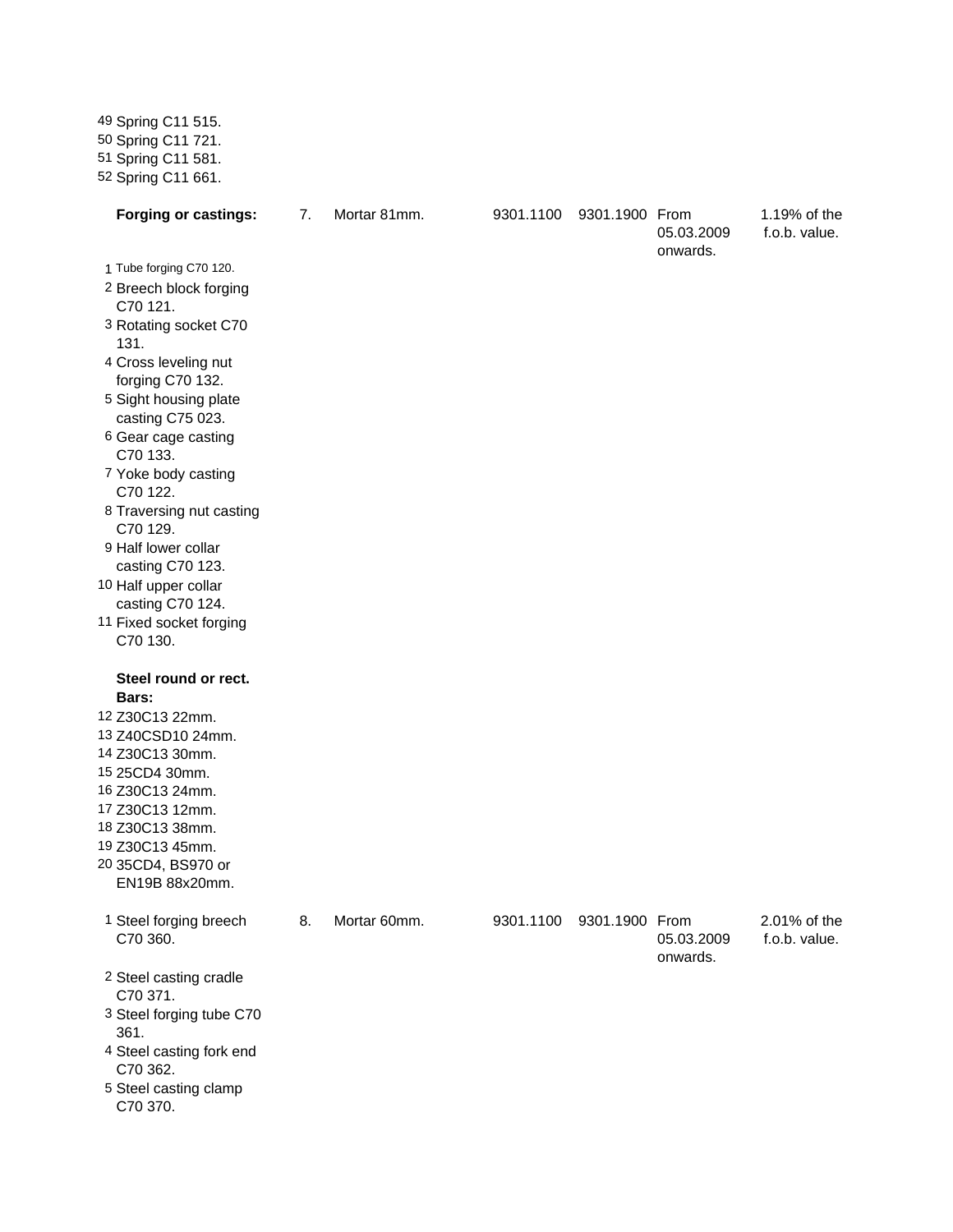| 1 Arming Spring                                                                                                                                                                                                                                                                                                                                                                                                                                                                                                                                                                                                           | 9. | Fuse V19PF1A.                                     | 3603.0000 | From<br>05.03.2009<br>onwards. | 0.88% of the<br>f.o.b. value. |
|---------------------------------------------------------------------------------------------------------------------------------------------------------------------------------------------------------------------------------------------------------------------------------------------------------------------------------------------------------------------------------------------------------------------------------------------------------------------------------------------------------------------------------------------------------------------------------------------------------------------------|----|---------------------------------------------------|-----------|--------------------------------|-------------------------------|
| 2 Dashpot Spring<br>3 Torsion Spring<br>4 Combined Shutter<br>Cam.<br>5 Striker O Ring.<br>6 Spring Seat O Ring.<br>7 Front Unit O Ring<br>8 Shutter cam O Ring.<br>9 Pin of Rear Part.<br>10 Pin of Plate.<br>11 Stop Pin.<br>12 Lock Ball Steel.<br>13 Shutter Drum.<br>14 Guide Bush.<br>15 Fixing Plate.<br>16 Wedge Adj. Ring.<br>17 Adj. Ring of Seat.<br>18 Primer Holder Closing<br>Nut.<br>19 Body Rear Part.<br>20 Head of Striker.<br>21 Nose cone.<br>22 Front Unit.<br>23 Striker Pin.<br>24 Piston.<br>25 Spring Seat.<br>26 Primer Key.<br>27 Primer Holder.<br>28 Transmitting Tube.<br>29 Safety Sleeve. |    |                                                   |           |                                |                               |
| 1 Arming spring.                                                                                                                                                                                                                                                                                                                                                                                                                                                                                                                                                                                                          |    | 10. Fuse V19P-A2 (steel<br>fuse) for mortar bomb. | 3603.0000 | From<br>05.03.2009<br>onwards. | 1.09% of the<br>f.o.b. value. |
| 2 Dash pot spring.<br>3 Torsion spring.<br>4 Combined shutter<br>cam.<br>5 Sh. Adj. Screw.<br>6 Sh. Adj. 'O' rings.<br>7 Sh. Cam screw.<br>8 Striker 'O' ring.<br>9 Spring seat 'O' ring.<br>10 Front unit 'O' ring.<br>11 Shutter cam 'O' ring.<br>12 Pin of rear part.<br>13 Pin of plate.<br>14 Stop pin.<br>15 Lock ball steel.                                                                                                                                                                                                                                                                                       |    |                                                   |           |                                |                               |

Shutter drum.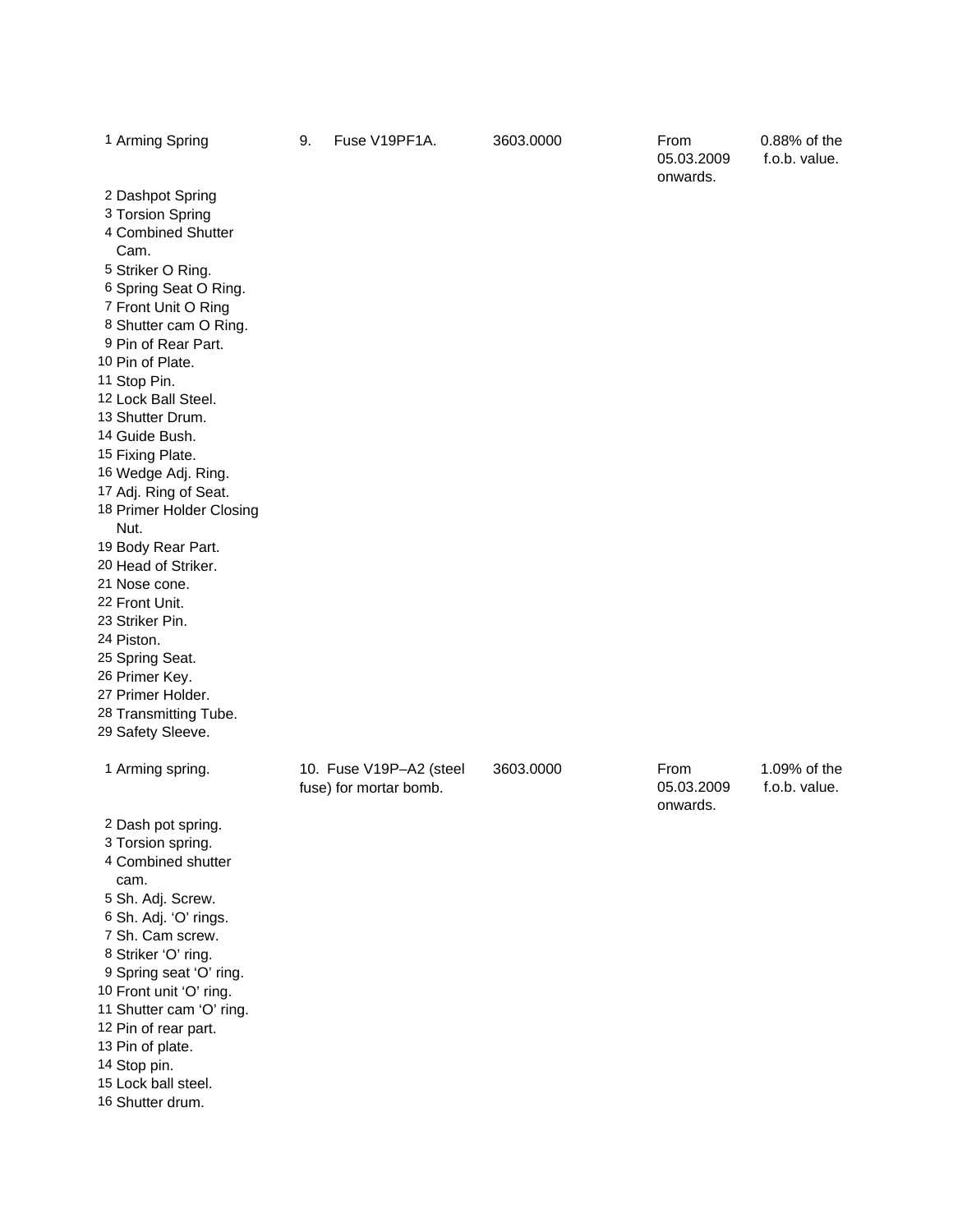Guide bush. Fixing plate. Wedge adj. Ring. Adj. Ring of seat. Primer holder closing nut. Body rear part. Head of striker. Nose cone. Front unit. Striker pin. Piston. Spring seat. Primer key. Primer holder. Transmitting tube. Safety sleeve. Locking plate. Arming spring. 11. Fuse V19PA–A2 (aluminium fuse) for mortar bomb. 3603.0000 From 05.03.2009 onwards. 1.32% of the f.o.b. value. Dash pot spring. Torsion spring. Combined shutter cam. Sh. Adj. Screw. Sh. Adj. 'O' rings. Sh. Cam screw. Striker 'O' ring. Spring seat 'O' ring. Front unit 'O' ring. Shutter cam 'O' ring. Pin of rear part. Pin of plate. Stop pin. Lock ball steel. Shutter drum. Guide bush. Fixing plate. Wedge adj. Ring. Adj. Ring of seat. Primer holder closing nut. Body rear part. Head of striker. Nose cone. Front unit. Striker pin. Piston. Spring seat. Primer key. Primer holder. Transmitting tube.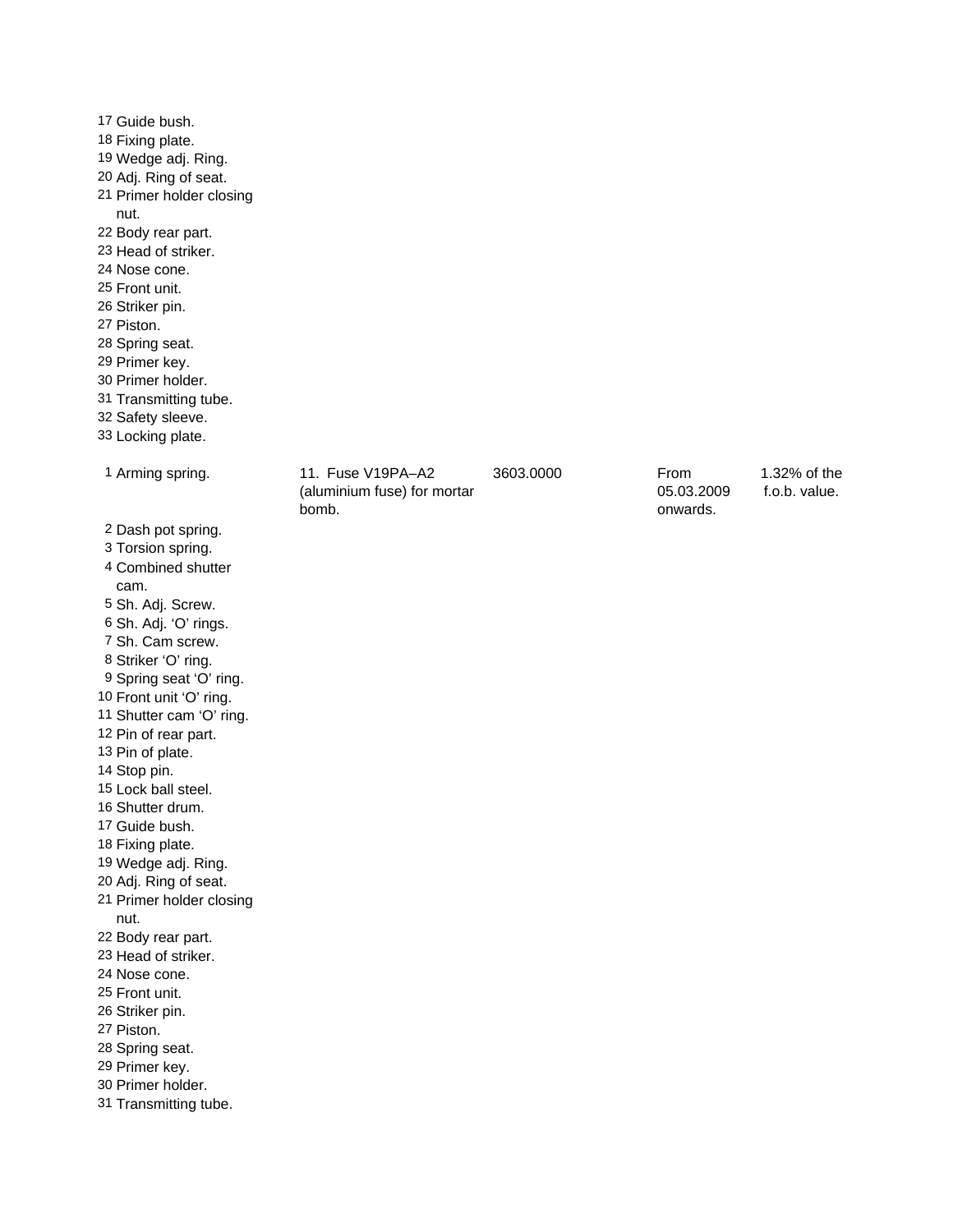| 32 Safety sleeve.<br>33 Locking plate.                                                                                                                                                                                                                                                                                                                                                                                                                                                                                                                                                                                                                                                                                                                                 |                                                    |           |                                |                               |
|------------------------------------------------------------------------------------------------------------------------------------------------------------------------------------------------------------------------------------------------------------------------------------------------------------------------------------------------------------------------------------------------------------------------------------------------------------------------------------------------------------------------------------------------------------------------------------------------------------------------------------------------------------------------------------------------------------------------------------------------------------------------|----------------------------------------------------|-----------|--------------------------------|-------------------------------|
| 1 Arming spring.                                                                                                                                                                                                                                                                                                                                                                                                                                                                                                                                                                                                                                                                                                                                                       | 12.<br>Fuse V19PF-1B for 3603.0000<br>mortar bomb. |           | From<br>05.03.2009<br>onwards. | 0.98% of the<br>f.o.b. value. |
| 2 Dash pot spring.<br>3 Torsion spring.<br>4 Combined shutter<br>cam.<br>5 Sh. Adj. Screw.<br>6 Sh. Adj. 'O' rings.<br>7 Sh. Cam screw.<br>8 Striker 'O' ring.<br>9 Spring seat 'O' ring.<br>10 Front unit 'O' ring.<br>11 Shutter cam 'O' ring.<br>12 Pin of rear part.<br>13 Pin of plate.<br>14 Stop pin.<br>15 Lock ball steel.<br>16 Shutter drum.<br>17 Guide bush.<br>18 Fixing plate.<br>19 Wedge adj. Ring.<br>20 Adj. Ring of seat.<br>21 Primer holder closing<br>nut.<br>22 Body rear part.<br>23 Head of striker.<br>24 Nose cone.<br>25 Front unit.<br>26 Striker pin.<br>27 Piston.<br>28 Spring seat.<br>29 Primer key.<br>30 Primer holder.<br>31 Transmitting tube.<br>32 Safety sleeve.<br>33 Booster socket.<br>34 Rear ring.<br>35 Locking plate. |                                                    |           |                                |                               |
| 1 Carbon steel tube<br><b>TU52B Q2</b><br>27.7x33.6mm.<br>2 Aluminium fin.<br>3 Adhesive tube 307<br>(50ml).<br>4 Activator tin 747<br>(16ml).                                                                                                                                                                                                                                                                                                                                                                                                                                                                                                                                                                                                                         | 13. Tail unit 81mm.                                | 3603.0000 | From<br>05.03.2009<br>onwards. | 4.34% of the<br>f.o.b. value. |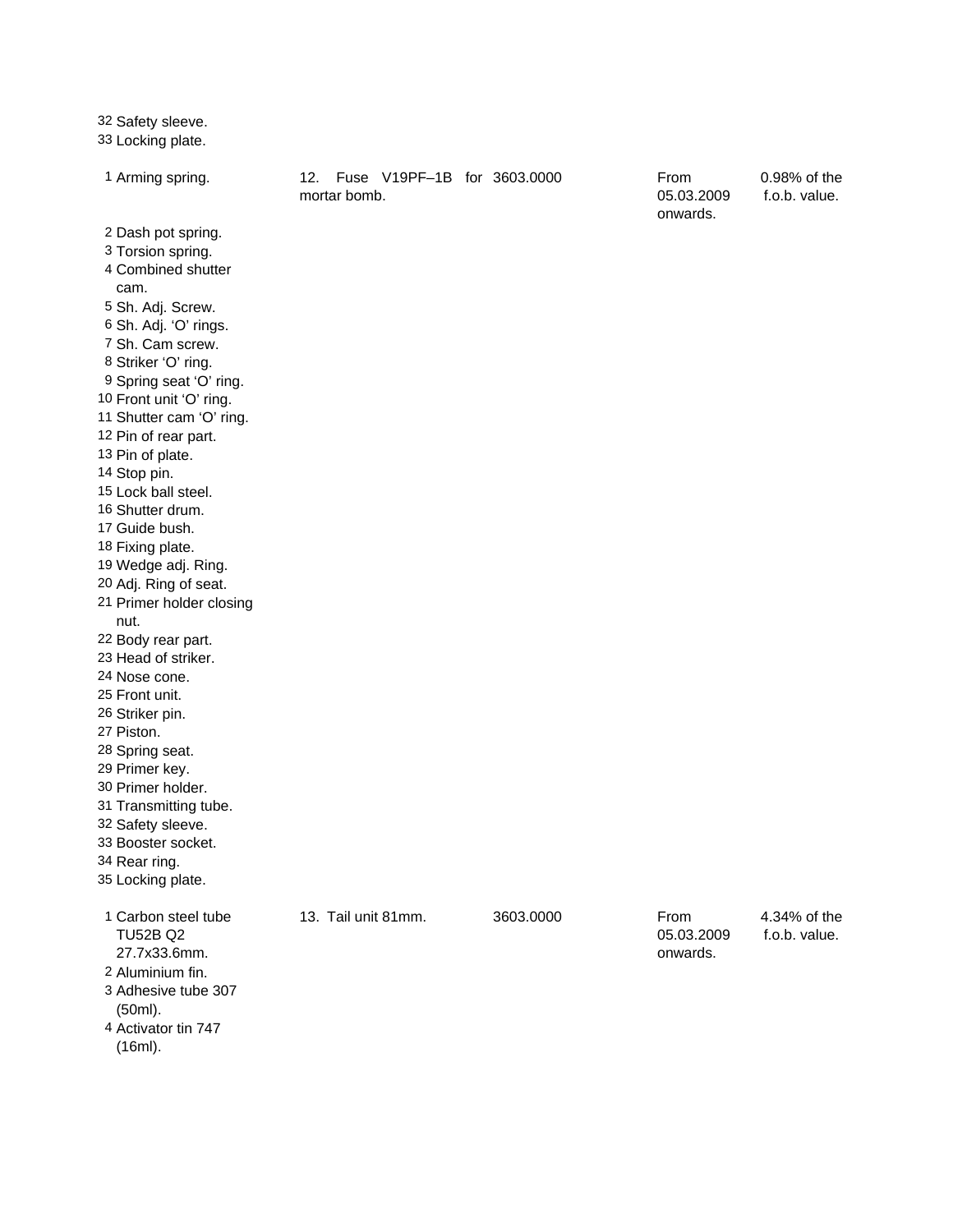| 1 Antimony regulus.  | 14. 12–Bore cartridges. | 9306.2100 | From<br>05.03.2009<br>onwards. | Re.0.21 per<br>cartridge. |
|----------------------|-------------------------|-----------|--------------------------------|---------------------------|
| 2 Arsenic lead.      |                         |           |                                |                           |
| 3 Lead ingot.        |                         |           |                                |                           |
| 4 Strip for primer.  |                         |           |                                |                           |
| 5 Primer CX-2000.    |                         |           |                                |                           |
| 6 Brass headlong.    |                         |           |                                |                           |
| 7 PDPE for tube etc. |                         |           |                                |                           |
| 8 Brass coated steel |                         |           |                                |                           |
| strip for head.      |                         |           |                                |                           |
|                      |                         |           |                                |                           |
|                      |                         |           |                                |                           |

### **SCHEDULE XLV**

| Raw materials imported                                                                                                                                                                                                                                                                                                                                      | Goods produced or<br>manufactured              | H.S. Code              | <b>Period</b>                  | <b>Extent of</b><br>repayment of<br>customs-duties |
|-------------------------------------------------------------------------------------------------------------------------------------------------------------------------------------------------------------------------------------------------------------------------------------------------------------------------------------------------------------|------------------------------------------------|------------------------|--------------------------------|----------------------------------------------------|
| (1)                                                                                                                                                                                                                                                                                                                                                         | (2)                                            | (3)                    | (4)                            | (5)                                                |
| 1 Aluminium scrap.<br>2 Zinc scrap.<br>3 Copper scrap.<br>4 MEKP (hardener).<br>5 Nitric acid.<br>6 Ammonium chloride.<br>7 Sodium hydroxide.<br>8 Zinc chloride.<br>9 Potassium chloride.<br>10 Boric acid.<br>11 Potassium carbonate.<br>12 Resin epoxy.<br>13 UP resin 268 Qtn.<br>14 Fiberglass roving.<br>15 Ball clay.<br>16 Washed kaolin<br>clay-D. | 1.<br>Dropout cutout.                          | 8536.2010<br>8536.2090 | From<br>05.03.2009<br>onwards. | 0.45% of the<br>f.o.b. value.                      |
| 1 Aluminium scrap.<br>2 Zinc scrap.<br>3 Nitric acid.<br>4 Hydrofluoric acid.<br>5 Ammonium chloride.                                                                                                                                                                                                                                                       | 2. P.G. clamps (3-bolt dead 8535.9000<br>end). |                        | From<br>05.03.2009<br>onwards. | 2.24% of the<br>f.o.b. value.                      |
| 6 Sodium hydroxide<br>(solid).<br>1 Copper scrap.<br>2 Fiberglass roving.                                                                                                                                                                                                                                                                                   | 3. Fuse holders (spare).                       | 8536.1000              | From<br>05.03.2009             | 0.84% of the<br>f.o.b. value.                      |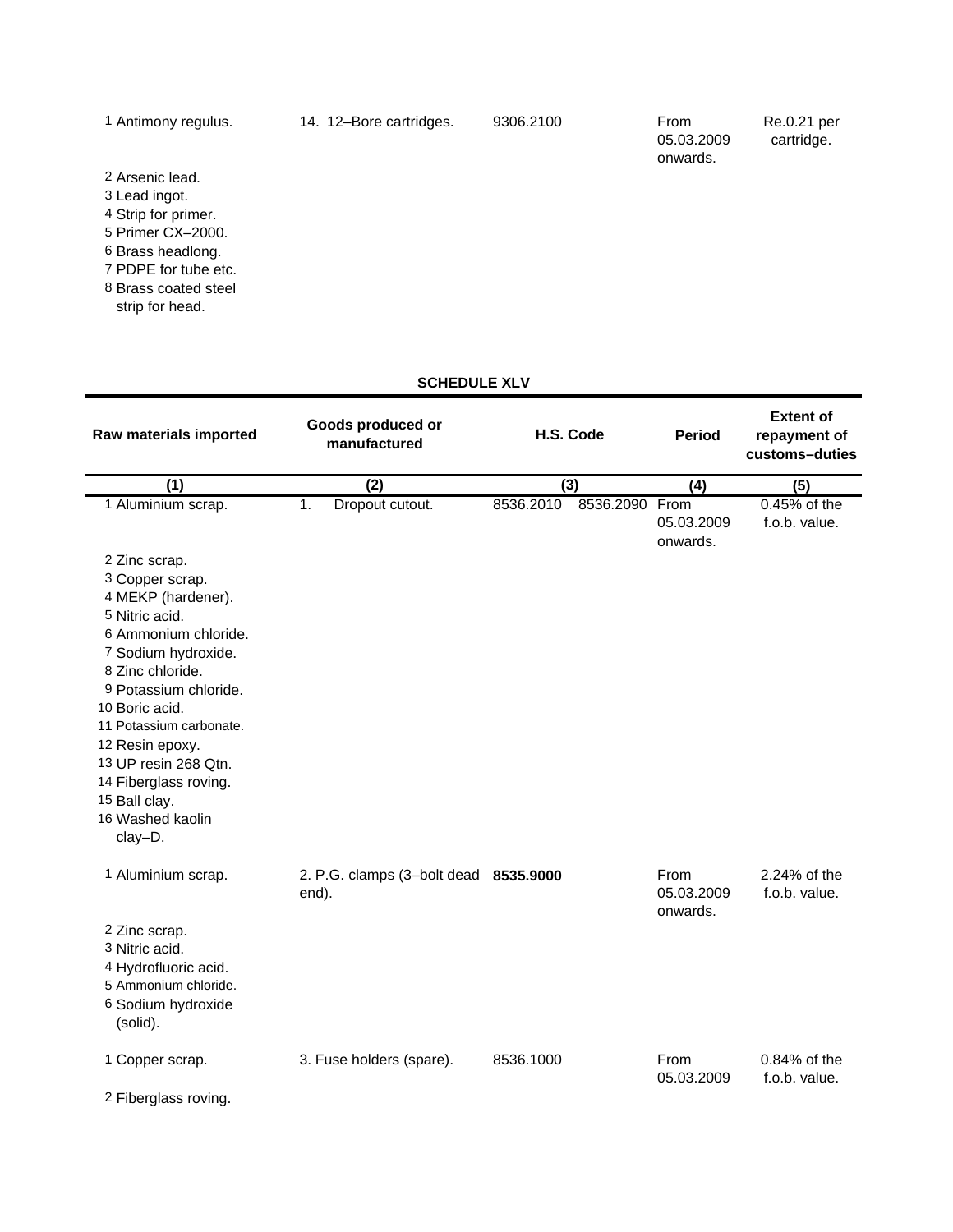| 3 Nitric acid.<br>4 Sodium hydroxide<br>(solid).<br>5 UP resin 268 Qtn. |                                         |           |                                |                                  |
|-------------------------------------------------------------------------|-----------------------------------------|-----------|--------------------------------|----------------------------------|
| 1 Aluminium scrap.                                                      | 4. Strain clamps (4-bolt)<br>dead end). | 8535,9000 | From<br>05.03.2009<br>onwards. | $0.18\%$ of the<br>f.o.b. value. |
| 2 Zinc scrap.<br>3 Nitric acid.<br>4 Ammonium chloride.                 |                                         |           |                                |                                  |

### **SCHEDULE XLVI**

| Raw materials imported                                                                                                     | Goods produced or<br>manufactured                                  | H.S. Code |                | <b>Period</b>          | <b>Extent of</b><br>repayment of<br>customs-duties |
|----------------------------------------------------------------------------------------------------------------------------|--------------------------------------------------------------------|-----------|----------------|------------------------|----------------------------------------------------|
| (1)                                                                                                                        | (2)                                                                | (3)       |                | (4)                    | (5)                                                |
| 1 Aluminium sheets.                                                                                                        | Pre-sensitized offset<br>positive printing plates of all<br>sizes. | 3701.3010 | 3701.3020 From | 05.03.2009<br>onwards. | $0.32\%$ of the<br>f.o.b. value.                   |
| 2 Sensitizing elms.<br>3 Organic sulfur com<br>(methoxy-naphthyl-<br>triazine).<br>4 Organic colour<br>(basonyl blue 636). |                                                                    |           |                |                        |                                                    |

## **SCHEDULE XLVII**

| Raw materials imported                                                                                                        | Goods produced or<br>manufactured    | H.S. Code             | <b>Period</b>                  | <b>Extent of</b><br>repayment of<br>customs-duties |
|-------------------------------------------------------------------------------------------------------------------------------|--------------------------------------|-----------------------|--------------------------------|----------------------------------------------------|
| (1)                                                                                                                           | (2)                                  | (3)                   | (4)                            | (5)                                                |
| 1 Low carbon alloy CRC<br>steel sheet.                                                                                        | Plain shaft bearings (all<br>types). | 8483.3010<br>8483.302 | From<br>05.03.2009<br>onwards. | 4.11% of the<br>f.o.b. value.                      |
| 2 Bearing alloy.<br>3 Electro-plating<br>chemical.<br>4 Solder plate.<br>5 Packing oil.<br>6 PVC film.<br>7 Packing material. |                                      |                       |                                |                                                    |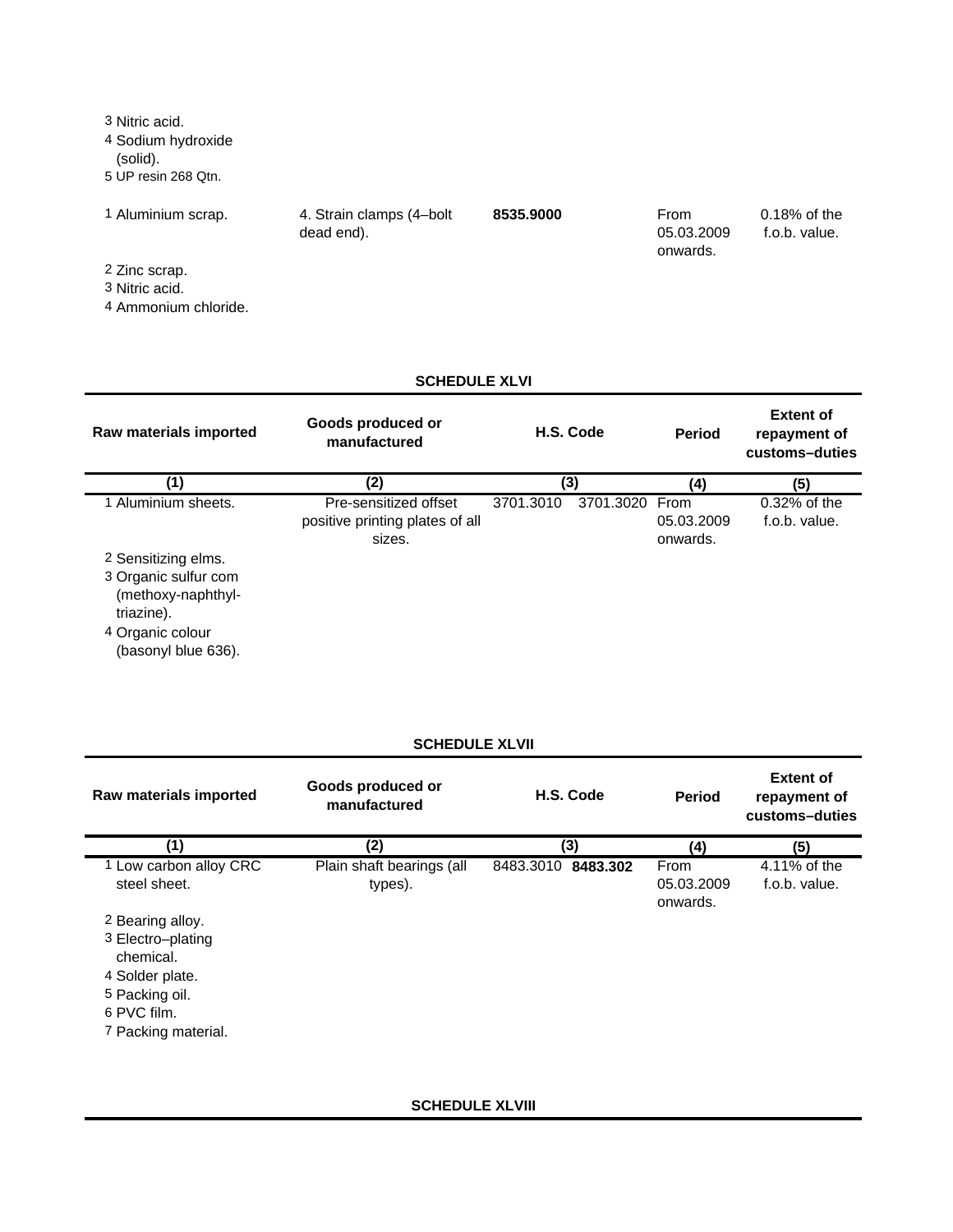| Raw materials imported                                       | Goods produced or<br>manufactured | H.S. Code                   | <b>Period</b>                  | <b>Extent of</b><br>repayment of<br>customs-duties |
|--------------------------------------------------------------|-----------------------------------|-----------------------------|--------------------------------|----------------------------------------------------|
| (1)                                                          | (2)                               | (3)                         | (4)                            | (5)                                                |
| 1 Components.                                                | 1. Shock absorbers.               | 8708.8010<br>8708.8090 From | 05.03.2009<br>onwards.         | 4.57% of the<br>f.o.b. value.                      |
| 2 Hydraulic oil.<br>3 Steel bar.<br>4 Steel tube.            |                                   |                             |                                |                                                    |
| Seamless or EWR<br>pipe or EWR cold<br>drawn precision tube. | 2. Hard chrome steel<br>sleeves.  | 8708.7090                   | From<br>05.03.2009<br>onwards. | 2.88% of the<br>f.o.b. value.                      |

| <b>SCHEDULE XLIX</b> |  |
|----------------------|--|
|----------------------|--|

| Raw materials imported                                                                                                                                          | Goods produced or<br>manufactured             | H.S. Code |           | <b>Period</b>                  | <b>Extent of</b><br>repayment of<br>customs-duties |
|-----------------------------------------------------------------------------------------------------------------------------------------------------------------|-----------------------------------------------|-----------|-----------|--------------------------------|----------------------------------------------------|
| (1)                                                                                                                                                             | (2)                                           | (3)       |           | (4)                            | (5)                                                |
| 1 Polypropylene.                                                                                                                                                | 1. Washing machine.                           | 8450.1100 | 8450.1900 | From<br>05.03.2009<br>onwards. | 1.41% of the<br>f.o.b. value.                      |
| 2 ABS acrylonitrile.<br>3 Butadiene styrene.<br>4 V-beet SK-30.<br>5 Varnish.<br>6 Bearings.<br>7 Electric silicone steel<br>sheet.<br>8 Timer.<br>9 Capacitor. |                                               | 8450.1200 | 8450.2000 |                                |                                                    |
| 1 Polypropylene.<br>2 G.I. sheet.<br>3 Varnish.<br>4 Bearings.<br>5 Ex. Oxide polyester<br>powder.<br>6 Electric silicone steel<br>sheet.                       | 2. A.C. electric motor +<br>blower + housing. | 8414.5910 |           | From<br>05.03.2009<br>onwards. | 0.67% of the<br>f.o.b. value.                      |

**SCHEDULE L**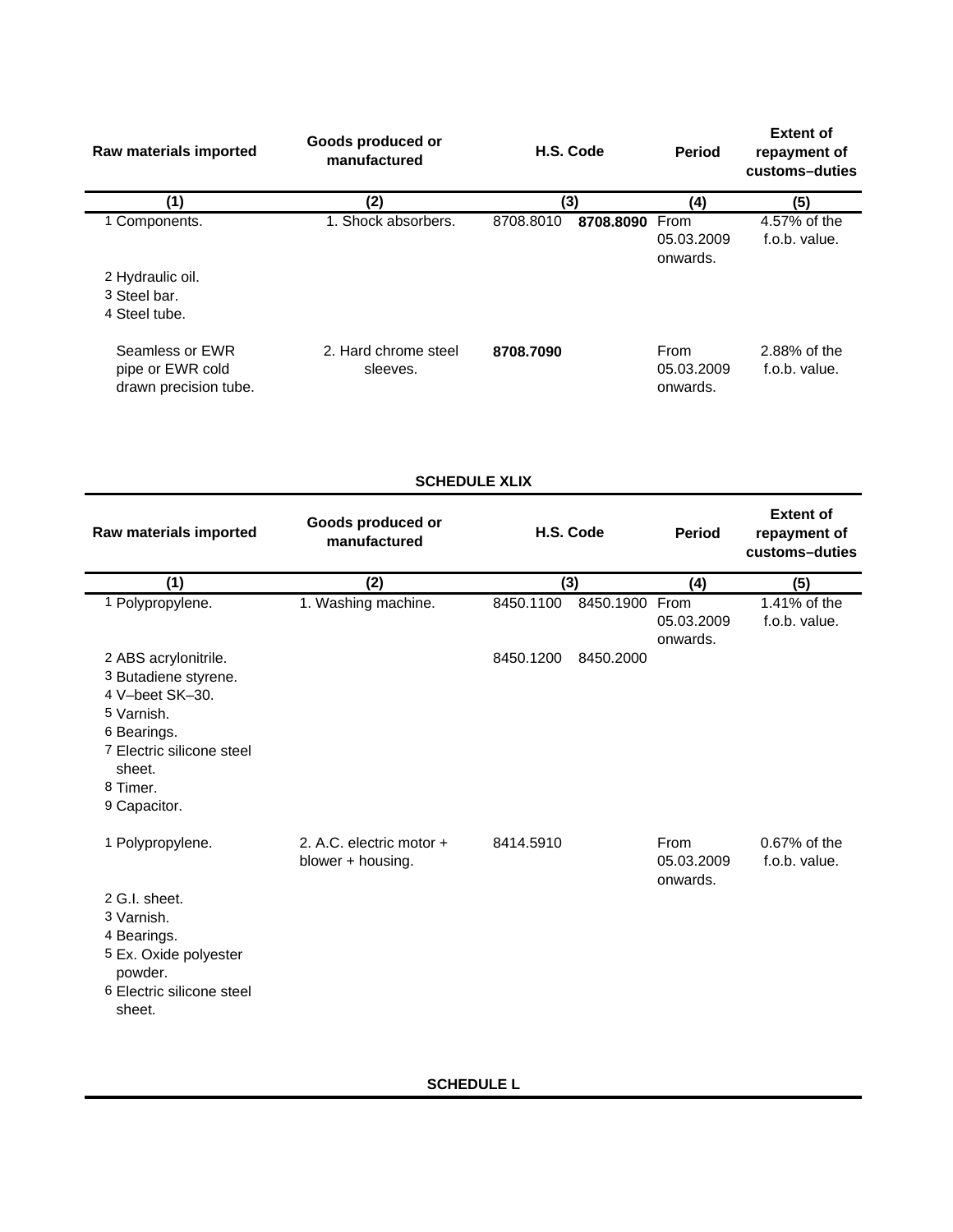| Raw materials imported         | Goods produced or<br>manufactured | H.S. Code | <b>Period</b>                  | <b>Extent of</b><br>repayment of<br>customs-duties |
|--------------------------------|-----------------------------------|-----------|--------------------------------|----------------------------------------------------|
| (1)                            | (2)                               | (3)       | (4)                            | (5)                                                |
| 1 Compressor.                  | Refrigerators.                    | 8418.2100 | From<br>05.03.2009<br>onwards. | 1.71%% of the<br>f.o.b. value.                     |
| 2 Thermostat.                  |                                   |           |                                |                                                    |
| 3 Adhesive tape.               |                                   |           |                                |                                                    |
| 4 Aluminium sheet.             |                                   |           |                                |                                                    |
| 5 Baytherm/polyol.             |                                   |           |                                |                                                    |
| 6 Capillary tube.              |                                   |           |                                |                                                    |
| 7 Copper tube.                 |                                   |           |                                |                                                    |
| 8 CRC sheets/coils.            |                                   |           |                                |                                                    |
| 9 Desmodur (isocynate).        |                                   |           |                                |                                                    |
| 10 Electric heating            |                                   |           |                                |                                                    |
| 11 Evaporator freezer.         |                                   |           |                                |                                                    |
| 12 Filter drier.               |                                   |           |                                |                                                    |
| 13 Freon.                      |                                   |           |                                |                                                    |
| 14 Holt melt.                  |                                   |           |                                |                                                    |
| 15 Lamp bulb with holder.      |                                   |           |                                |                                                    |
| 16 Light switches.             |                                   |           |                                |                                                    |
| 17 Magnetic strip.             |                                   |           |                                |                                                    |
| 18 Plastic moulding            |                                   |           |                                |                                                    |
| compound.                      |                                   |           |                                |                                                    |
| 19 Plastic resin (soft PVC     |                                   |           |                                |                                                    |
| compound).<br>20 Powder paint. |                                   |           |                                |                                                    |
| 21 PVC coating                 |                                   |           |                                |                                                    |
| compound.                      |                                   |           |                                |                                                    |
| 22 VCM.                        |                                   |           |                                |                                                    |

### **SCHEDULE LI**

| Goods produced or<br>manufactured | H.S. Code              |           | <b>Period</b>                  | <b>Extent of</b><br>repayment of<br>customs-duties |
|-----------------------------------|------------------------|-----------|--------------------------------|----------------------------------------------------|
| (2)                               |                        |           | (4)                            | (5)                                                |
| DG alternator.                    | 8501.6100              |           | From<br>05.03.2009<br>onwards. | 0.59% of the<br>f.o.b. value.                      |
|                                   | 8501.6200<br>8501.6300 | 8501.6490 |                                |                                                    |
|                                   |                        |           | (3)                            | 8501.6410                                          |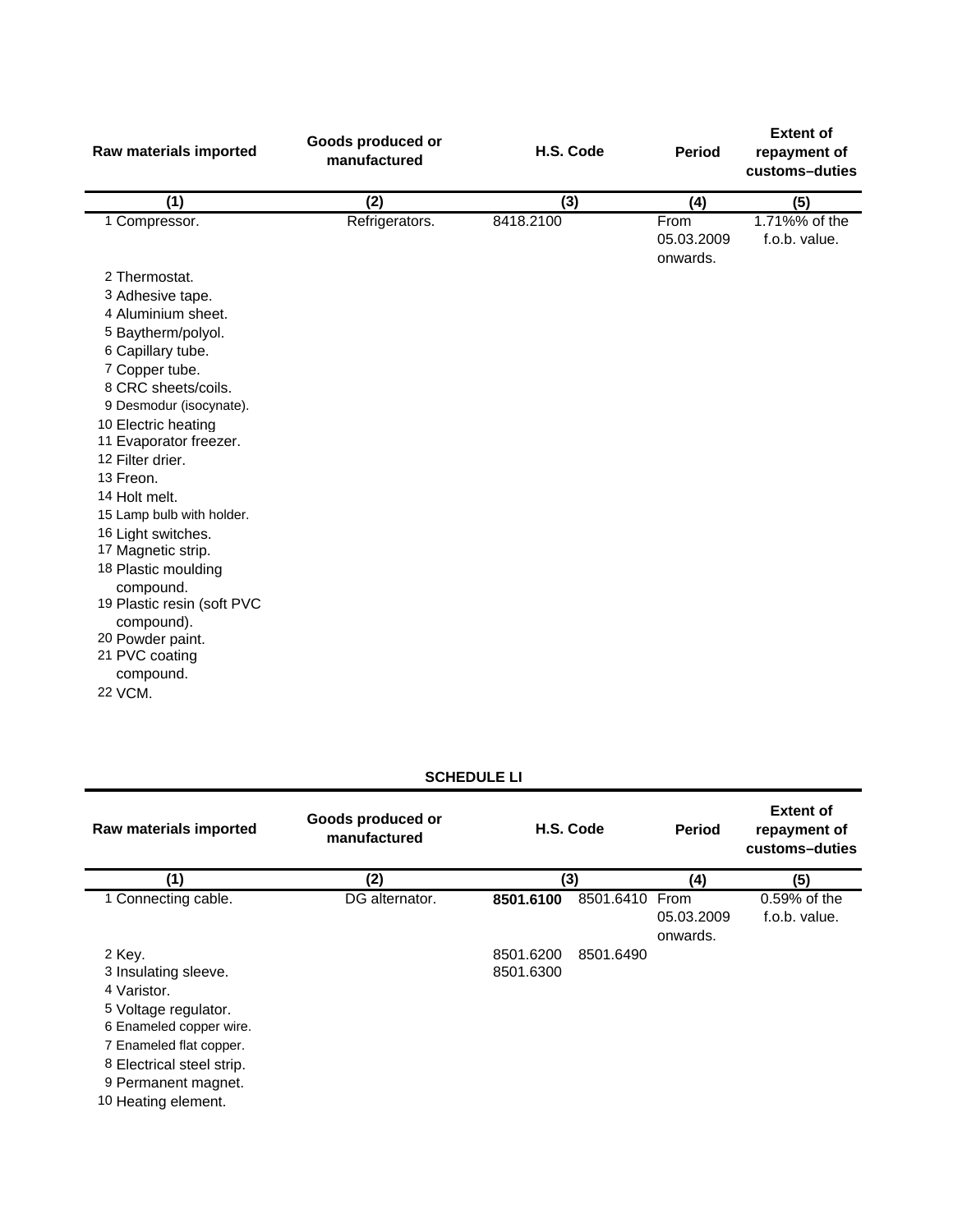| Raw materials imported                                                                                                                                                                                                                                                                                | Goods produced or<br>manufactured                    | H.S. Code | <b>Period</b>                  | <b>Extent of</b><br>repayment of<br>customs-duties |
|-------------------------------------------------------------------------------------------------------------------------------------------------------------------------------------------------------------------------------------------------------------------------------------------------------|------------------------------------------------------|-----------|--------------------------------|----------------------------------------------------|
| (1)                                                                                                                                                                                                                                                                                                   | (2)                                                  | (3)       | (4)                            | (5)                                                |
| 1 Upper/lower bearing.<br>2 Shafts.                                                                                                                                                                                                                                                                   | 1. Electricity Meters                                | 9028.3000 | From<br>05.03.2009<br>onwards. | 3.50% of the<br>f.o.b. value.                      |
| 3 Eyelets.<br>4 Leg plate.<br>5 Tap screws.<br>6 Shafts (for Reg. Assy.)<br>7 Adj. Rivets.<br>8 Snap ring.<br>9 Gears.<br>10 Screw (for Reg. Assy.)<br>11 Polycarbonate.<br>12 Aluminium alloy ingot.<br>13 Tin antimony lead alloy.<br>14 Polystyrene.                                               |                                                      |           |                                |                                                    |
| 15 Alnico alloy.<br>16 Epoxy resin powder<br>(electrostatic) paint.                                                                                                                                                                                                                                   |                                                      |           |                                |                                                    |
| 17 Nylon.<br>18 Copper wire #37.<br>19 Brass strip/sheet.<br>20 Copper strip/sheet.<br>21 Silicon steel strip.<br>22 Aluminium strip/sheet.<br>23 PPO resin.<br>24 Stamping foil.<br>25 Stainless steel.<br>26 Insulation tape.<br>27 Low carbon steel.<br>28 Chemicals.<br>29 Electrophoretic paint. |                                                      |           |                                |                                                    |
| 1 Aluminium alloy ingot.                                                                                                                                                                                                                                                                              | 2. Parts of Electricity Meters 9028.9020<br>- Frame. |           | From<br>05.03.2009<br>onwards. | 0.89% of the<br>f.o.b. value.                      |
| 2 Alnico alloy.<br>3 Silicon steel strip.<br>4 Temperature<br>5 Upper bearing screw.                                                                                                                                                                                                                  |                                                      |           |                                |                                                    |

## **SCHEDULE LII**

**SCHEDULE LIII**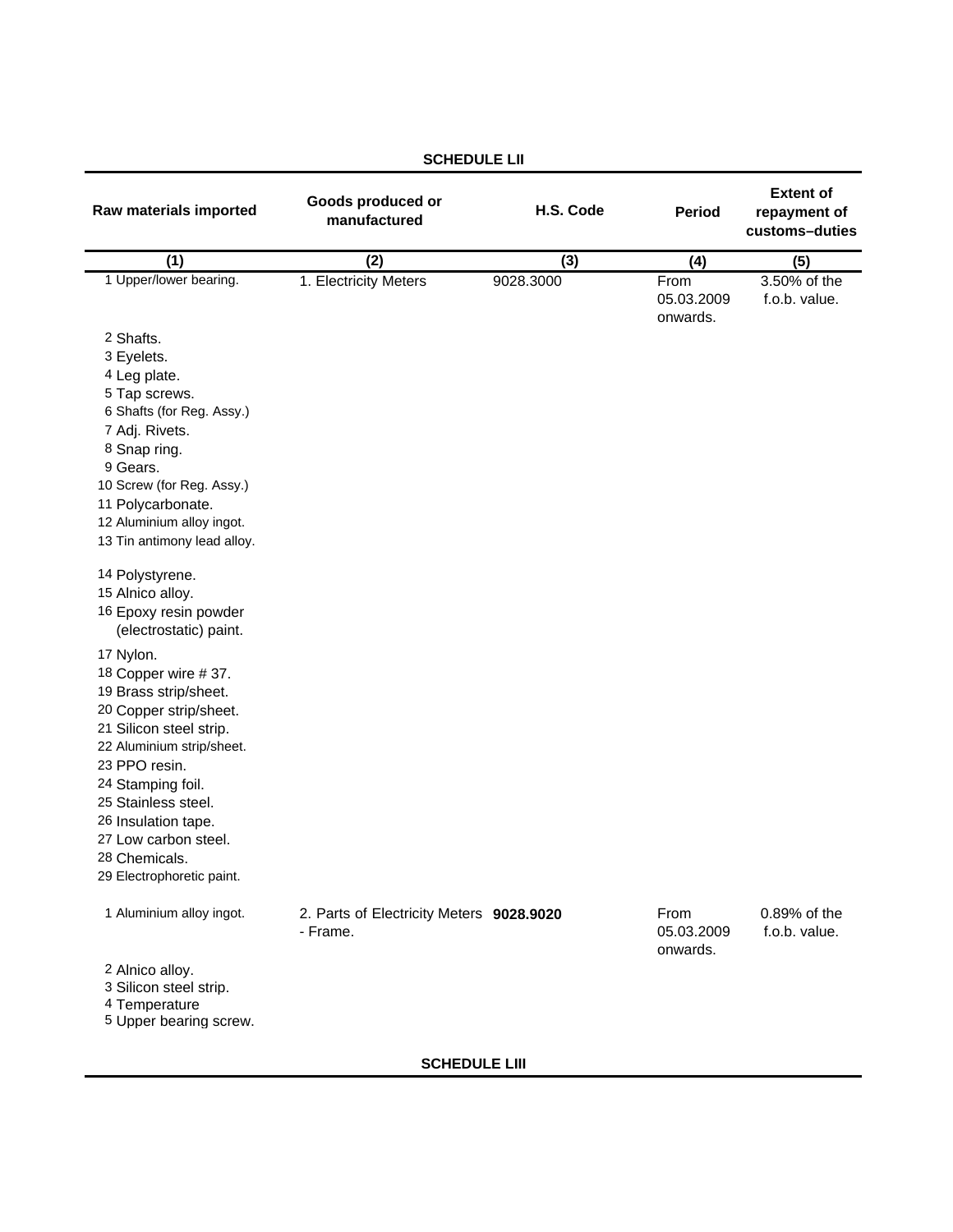| Raw materials imported                                                                                                                                                                                                                                                                                                                                                                                                                                                                                                                                                                                                                                                                                                                     | Goods produced or<br>manufactured                                                          | H.S. Code | <b>Period</b>                  | <b>Extent of</b><br>repayment of<br>customs-duties |
|--------------------------------------------------------------------------------------------------------------------------------------------------------------------------------------------------------------------------------------------------------------------------------------------------------------------------------------------------------------------------------------------------------------------------------------------------------------------------------------------------------------------------------------------------------------------------------------------------------------------------------------------------------------------------------------------------------------------------------------------|--------------------------------------------------------------------------------------------|-----------|--------------------------------|----------------------------------------------------|
| (1)                                                                                                                                                                                                                                                                                                                                                                                                                                                                                                                                                                                                                                                                                                                                        | (2)                                                                                        | (3)       | (4)                            | (5)                                                |
| 1 Brass.                                                                                                                                                                                                                                                                                                                                                                                                                                                                                                                                                                                                                                                                                                                                   | Dental unit comprising of<br>dental light, dental chair and<br>hand pieces with or without | 9018.4900 | From<br>05.03.2009<br>onwards. | 1.79% of the<br>f.o.b. value.                      |
| 2 Iron and steel above<br>10mm thick.<br>3 Fibre glass.<br>4 Hydraulic motor pump<br>assembly.<br>5 Solenoid valve for chair.<br>6 Solenoid valve for<br>equipment.<br>7 Pneumatic valve.<br>8 Gas spring.<br>9 Gauges.<br>10 Automatic cup filler<br>assembly.<br>11 Glass reflector for O.P.<br>light.<br>12 Compressor motor<br>assembly.<br>13 Air motor.<br>14 Air turbine.<br>15 3-Way syringe.<br>16 Scaler electric (piezon<br>kit).<br>17 Tubing.<br>18 Knobs.<br>19 Special pipe.<br>20 Toggle switch.<br>21 Foot switch (air<br>regulator).<br>22 Electric relays.<br>23 Electric switch/on/off<br>switch.<br>24 Limit switch.<br>25 Holegan bulb.<br>26 Filter regulator<br>assembly.<br>27 Pressure switch.<br>28 Air filter. |                                                                                            |           |                                |                                                    |
| 29 Upholstery (Rexene).<br>30 Honed pipe for hydraulic                                                                                                                                                                                                                                                                                                                                                                                                                                                                                                                                                                                                                                                                                     |                                                                                            |           |                                |                                                    |
| lift.                                                                                                                                                                                                                                                                                                                                                                                                                                                                                                                                                                                                                                                                                                                                      |                                                                                            |           |                                |                                                    |

**Period Extent of repayment of customs–duties SCHEDULE LIV Raw materials imported Goods produced or manufactured H.S. Code**